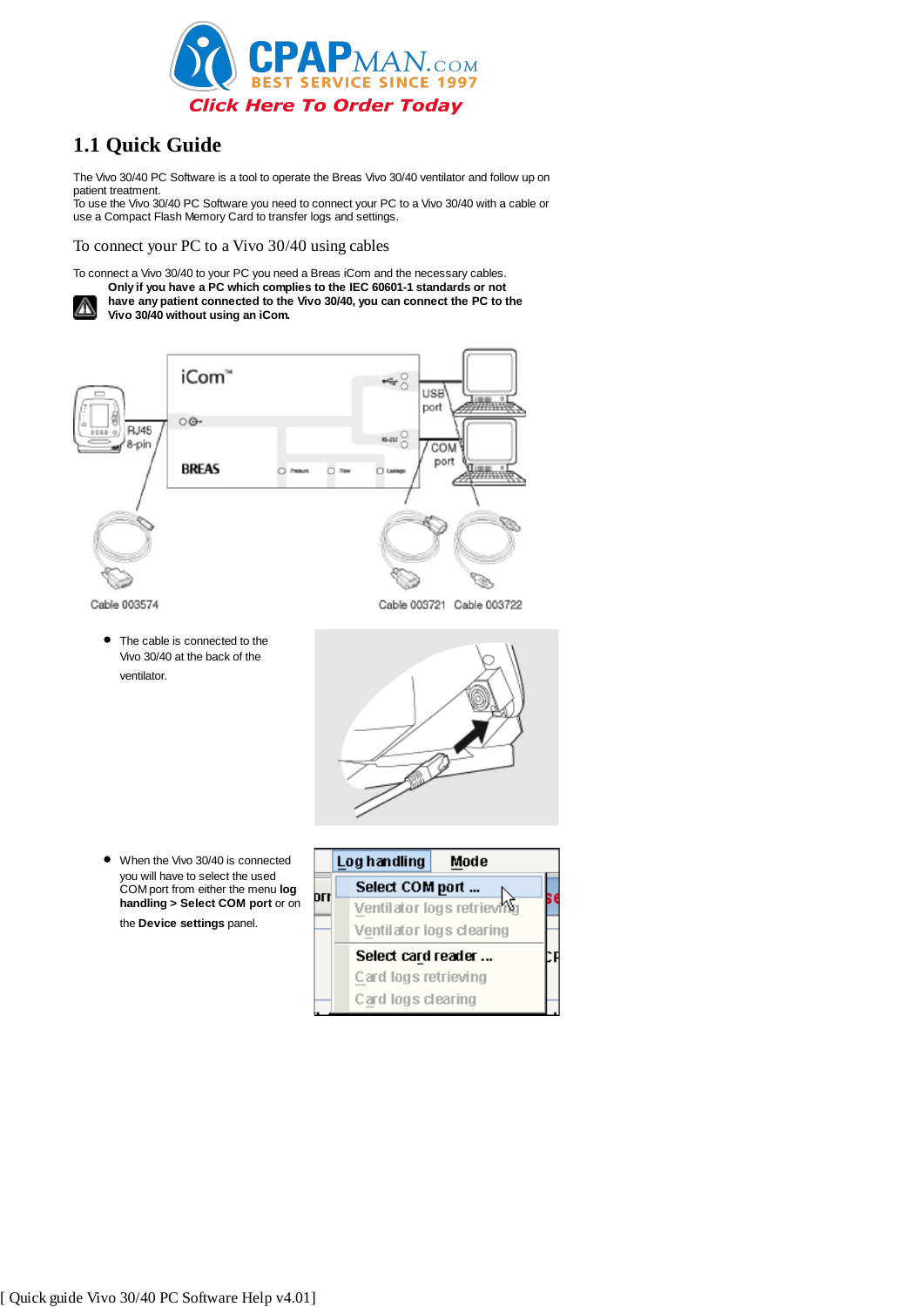|                 | Patient information (F2) | <b>Device settings</b> |
|-----------------|--------------------------|------------------------|
| Mode            |                          |                        |
| $\bullet$ PCV   | <b>PSV</b>               | <b>CPAP</b>            |
| $\bullet$ Adult | Paediatric               |                        |
|                 | Ventilator               | Cardreader[E:\]        |
|                 | Retrieve settings        | Retrieve setting:      |
|                 | Send settings            | Save settings          |
|                 | Clear patient time       |                        |
|                 | <b>Select COM port</b>   | Select card read       |

● The Vivo 30/40 is now online with the PC.

Communicate with a Vivo 30/40 using a CompactFlash® Memory Card

You can also communicate with a Vivo 30/40 using a Compact Flash Memory Card.





• Select the desired operation and wait while the ventilator saves to the memory card.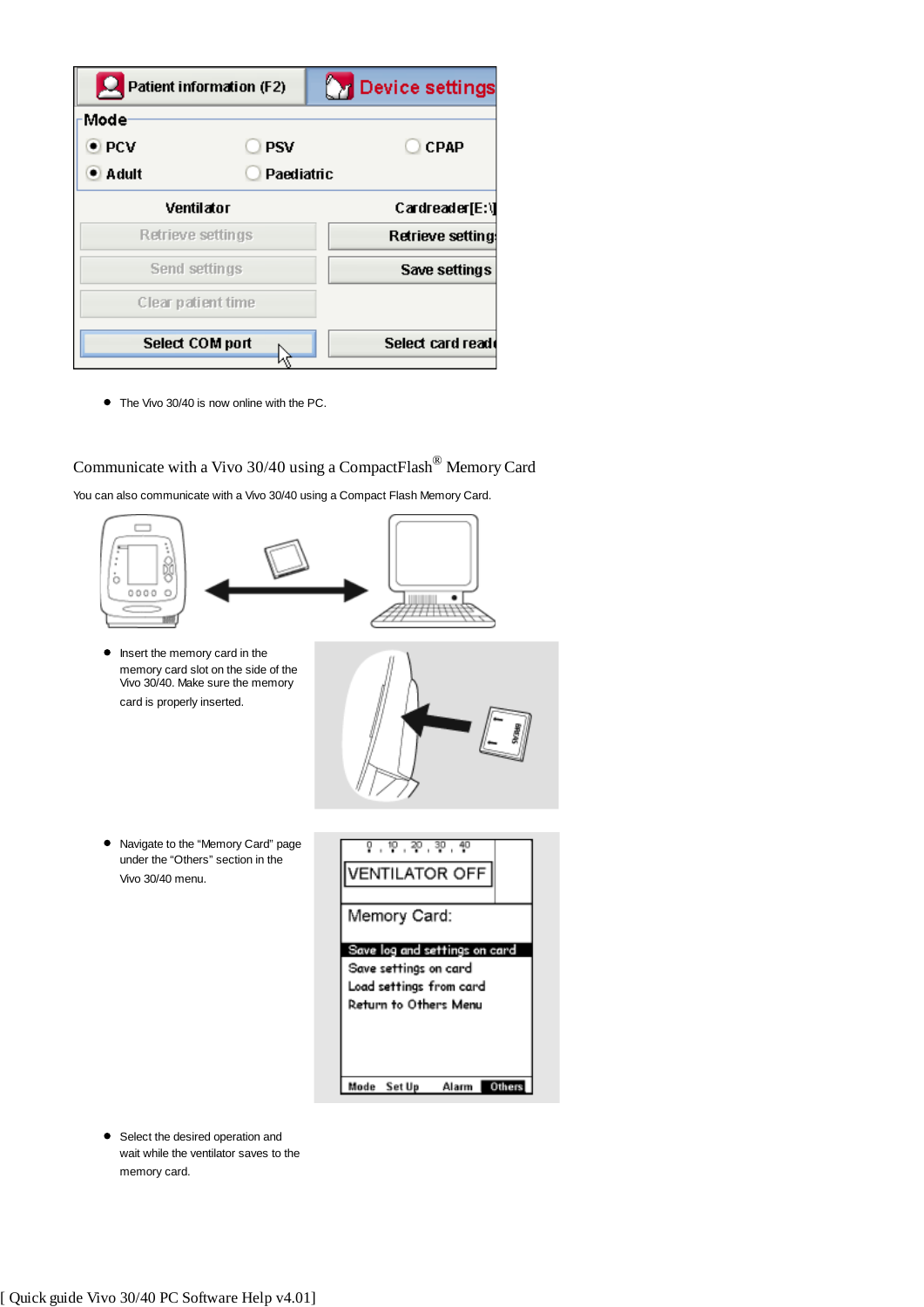

The logs and settings are now downloaded from the memory card and can be viewed and analyzed in the Vivo 30/40 PC Software.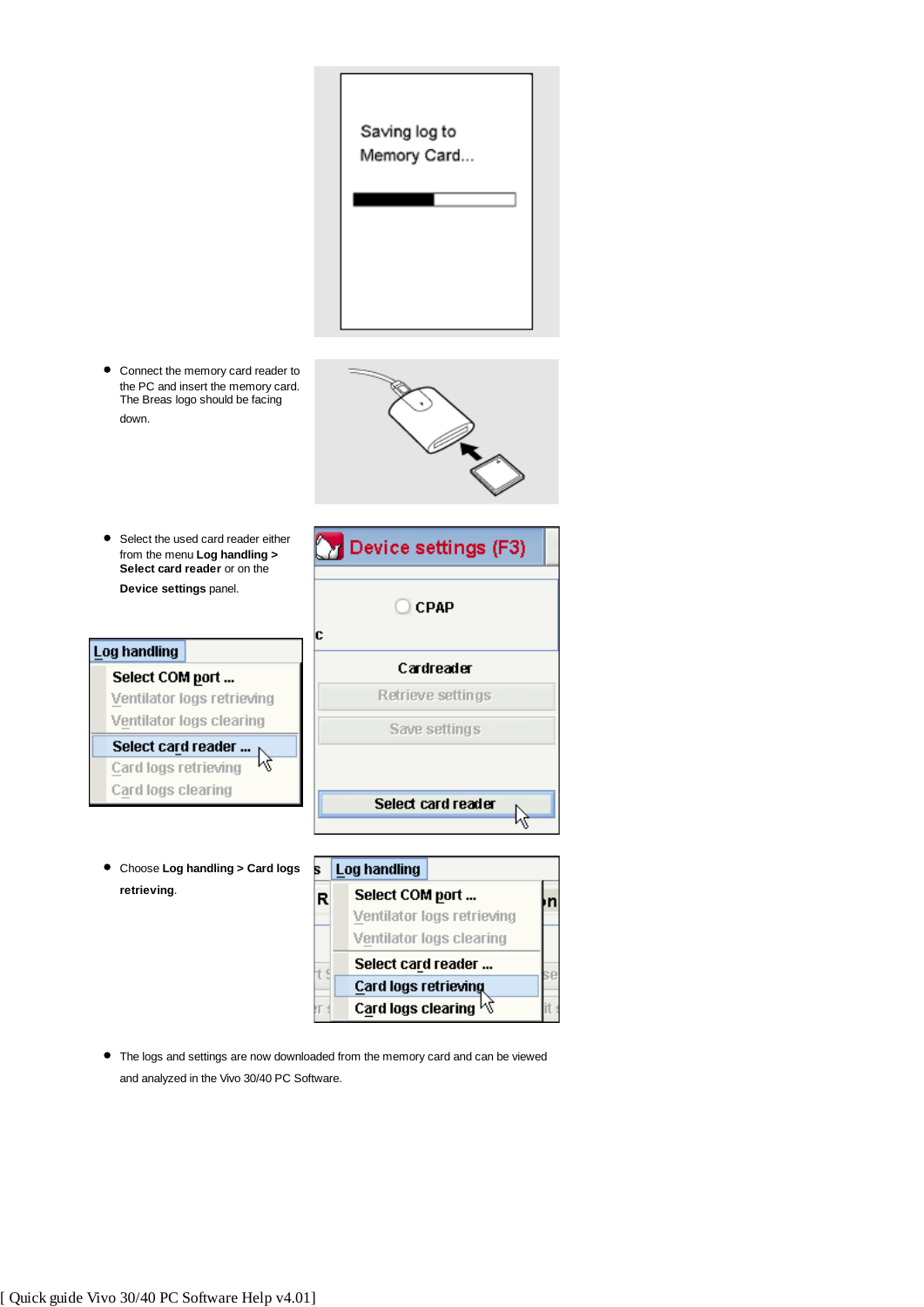# **1.2 Software**

Intended Use

The PC software is the support software for operation of the ventilator and follow-up of patient treatment. The software should only be used by trained clinical personnel, physicians or home care provider personnel.



## System Requirements

The software requires Windows 98 SE, Windows Me, Windows NT 4.0, Windows 2000 or Windows XP to run. Be sure to use the latest version of your operating system. It might run under other Windows operating systems, but it is neither tested nor supported.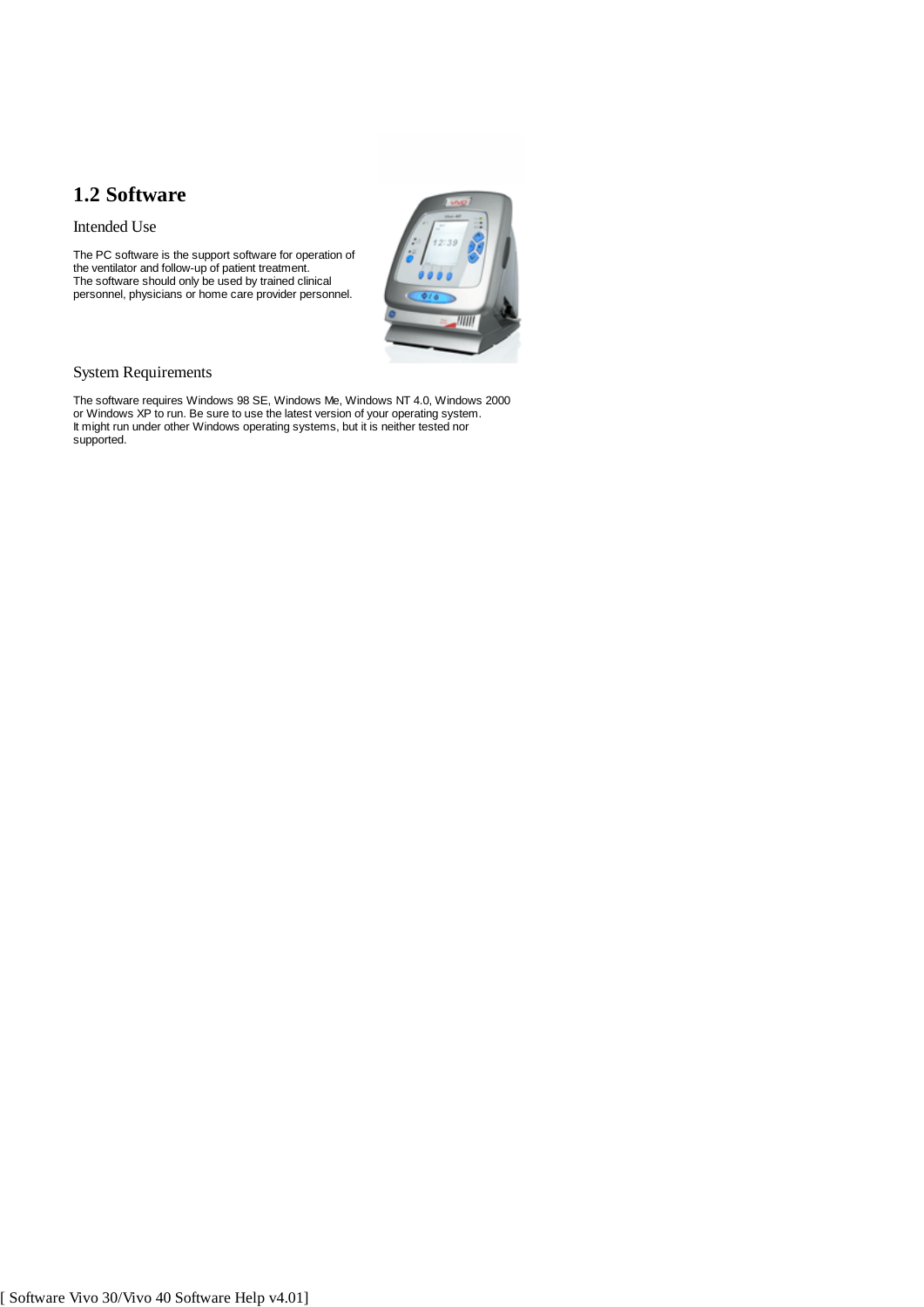# **1.3 Software Help**



Usage

The Software Help is opened either from the menu (choose **Help > View documentation**) or by pressing '**Ctrl + H**'.

You can also view help about the specific page which you currently are working with from the menu (choose **Help > Help**) or by pressing '**F1**'.

#### View pages



When inside the help, you can view other pages by using the help menu bar shown above or use the listing of pages shown in the left panel. Click on a page name in order to view it.

#### Navigation

Click the **Table of Content** button for an overview of the chapters and sections.



- Click the **Search** button to search for a word or phrase to find a certain page.
- The **Previous** and **Next** buttons are used to navigate backwards and forwards through previous pages viewed.
- The **Home** button directs you to the help start page
- The **Reload** button loads the selected page again.
- The **Print** and **Page Setup** buttons are used for printing a certain page from the Software Help. It is recommended that you do not change the Page Setup unless there is any reason for this. The Print function will use the standard printer settings on you computer.





You can also continue reading related topics by following hypertext links which appear underlined in a dark-blue colour. Example of a html-link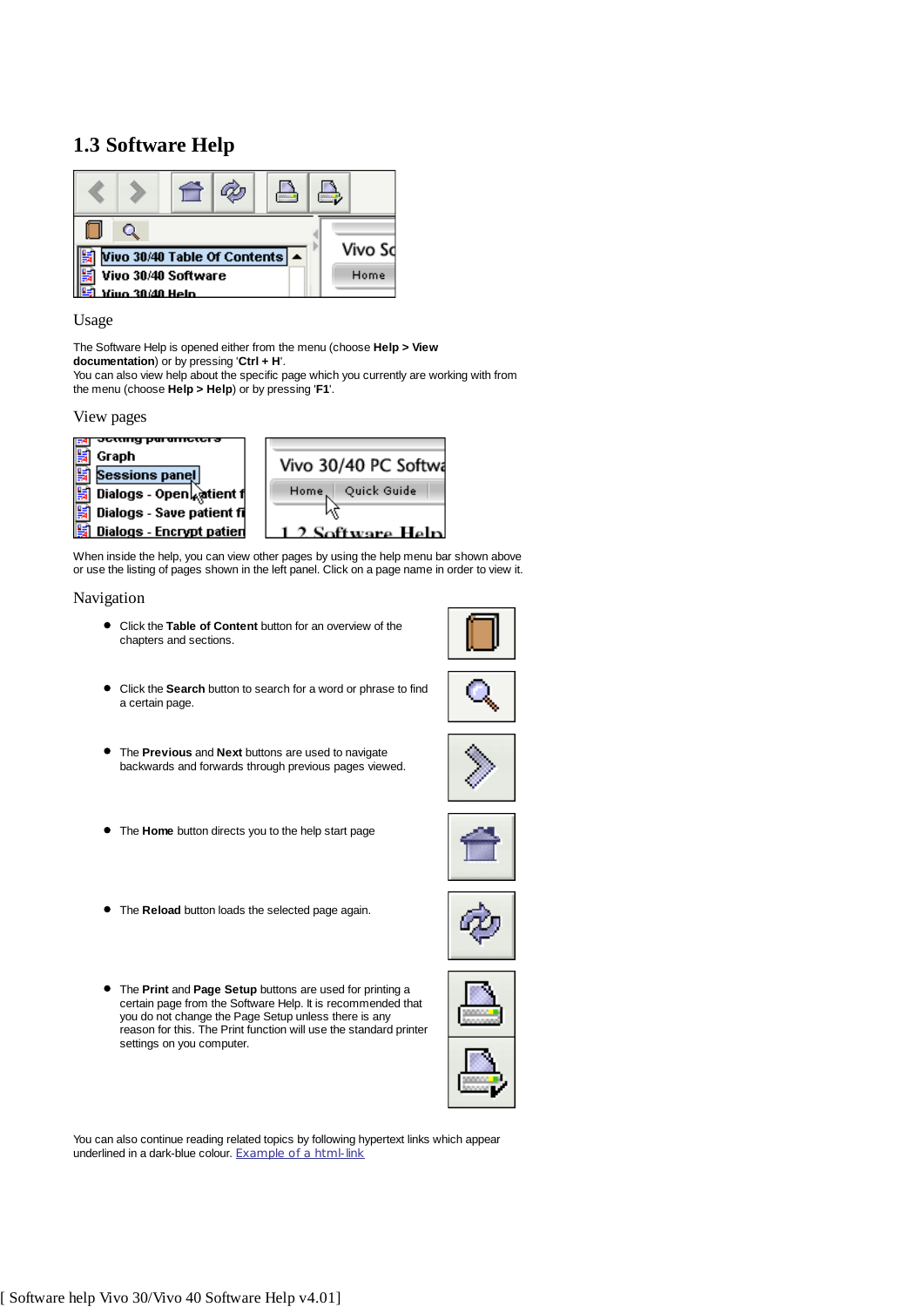# **1.4 Device components**

The PC software can communicate with the ventilator in two ways:

- Using a Data Cable with a Communication
	- Box



When using a data cable, modes and settings can be changed as the treatment is carried out. Remote control of the ventilator is available as well as recording and viewing patient data. The recorded logs stored in the ventilator can also be transferred to the PC software. **Transferring data using the data cable can**



∧

**take up to 20 times longer compared to transferring data with the CompactFlash® memory card. Only use Breas cables to connect the ventilator to a PC.**



Using a CompactFlash® Memory Card





The CompactFlash memory card is used for transferring recorded patient data between the ventilator and a PC. The CompactFlash memory card can also be used for transferring settings from PC to the ventilator or vice versa.

The ventilator has a CompactFlash card read- and writer built into it's side. For the PC to be able to receive the data from the card, you need a CompactFlash card reader. You may also have to point out where your CompactFlash card reader is located by clicking '**Select card reader**'.



**Writing from either the PC or the ventilator to the CompactFlash card overwrites previous data on the card.**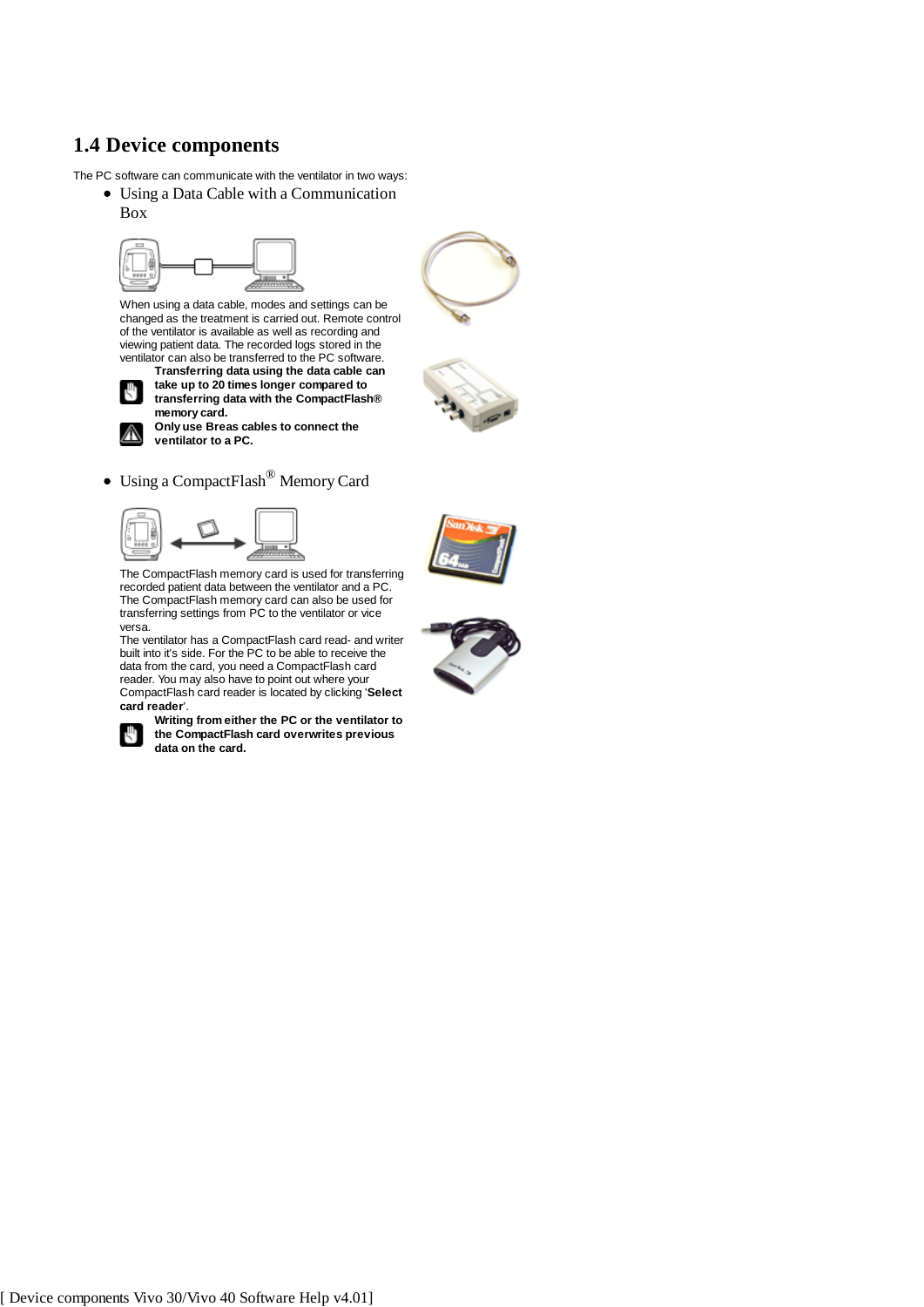# **1.5 Data Security**

Be sure to download data from the ventilator to the correct patient file. Certain operations check the serial numbers of the patient file and either the ventilator or the card match. When mismatch occurs, the following dialog appears:



Clicking **Yes** means that the ventilator serial number of the current patient file will be changed to the read value.

Clicking **No** will leave the ventilator serial number unchanged.

Clicking **Cancel** will cancel the operation that initiated the ventilator serial number check.

Operations where the ventilator serial number is checked are:

- Ventilator logs retrieving (Log Handling menu, Device Settings)
- Card logs retrieving (Log Handling menu, Device Settings)
- Retrieve settings (Device Settings)
- Send settings (Device Settings)
- Start Session (Remote Control)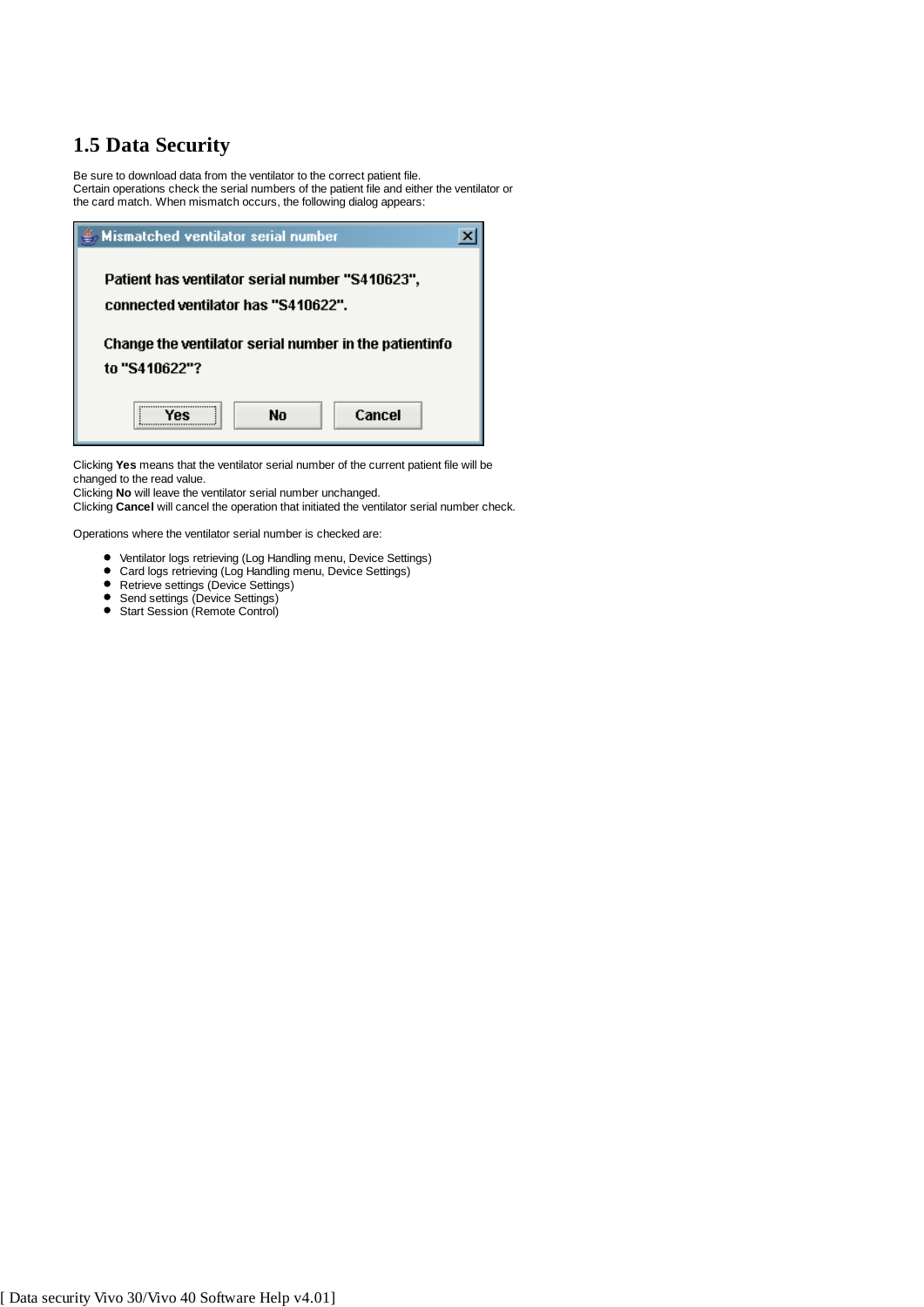# **2.1 Select Mode**

By choosing either **Home** or **Clinical** you will be able to use different modes of the Vivo 30/40 PC Software

Home

In Home mode you can download and view the logs from the Vivo 30/40. You can also set up the Vivo 30/40's treatment parameters and input patient information.



In Clinical mode you can remote control the Vivo 30/40 and monitor the treatment. You can also set up the Vivo 30/40's treatment parameters and input patient information.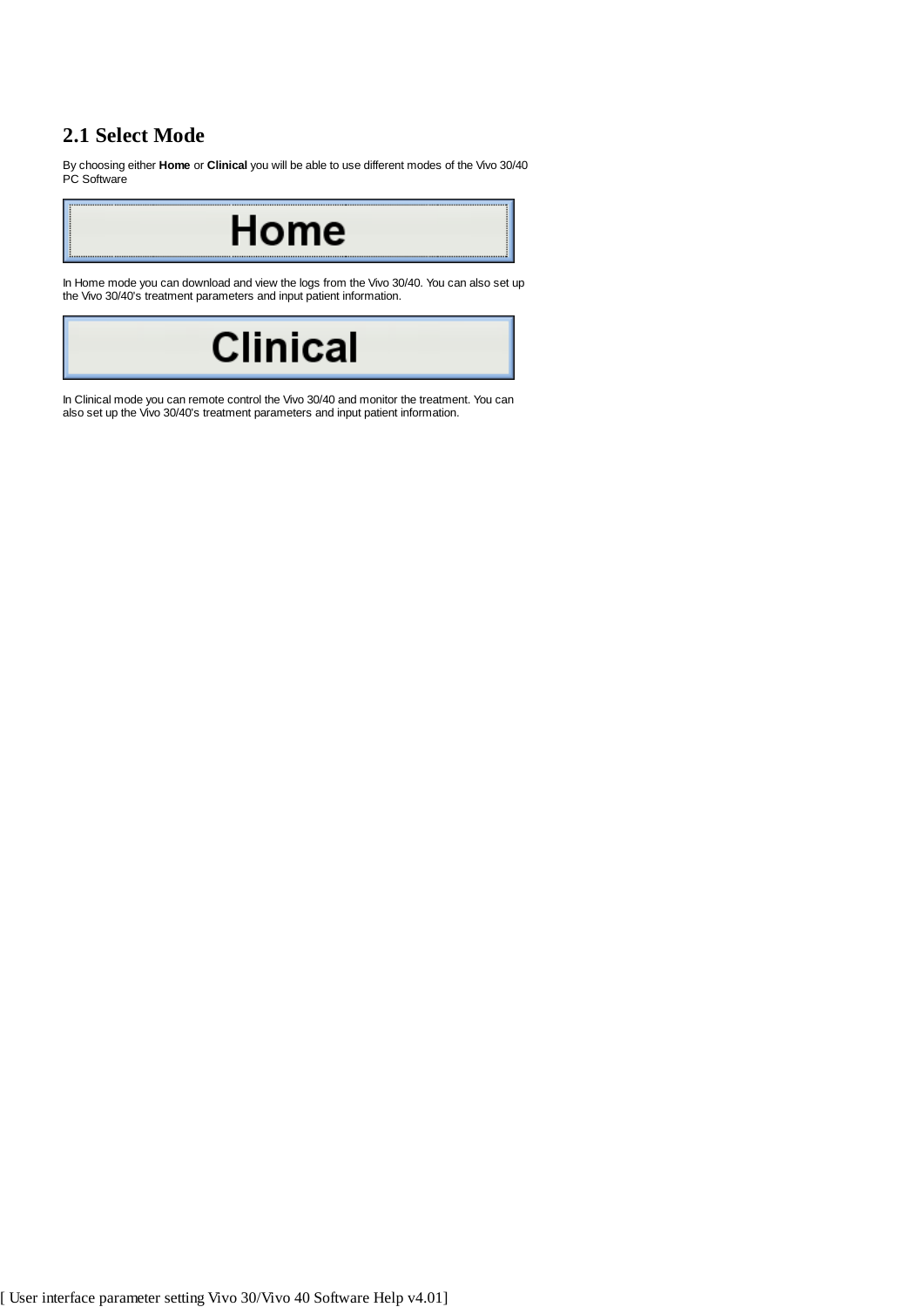## **2.2 Menus**



There are three different file formats used in the software:

**The Breas Patient Folder**

- **The Breas Patient File** (.bpf) This format offers a compressed file solution for storage of patient data.
	- When working with large patient data files, this format might result in quicker loading and saving times. However, the files are not





**The Breas Encrypted Patient File** (.bpx) For extra security when storing patient data the Breas encrypted patient file format can be used.

#### Options



compressed and will occupy more space on disk.

Fonts Change the fontsize in the program between **small** (**Ctrl + 1**), **medium** (**Ctrl + 2**) and **large** (**Ctrl + 3**).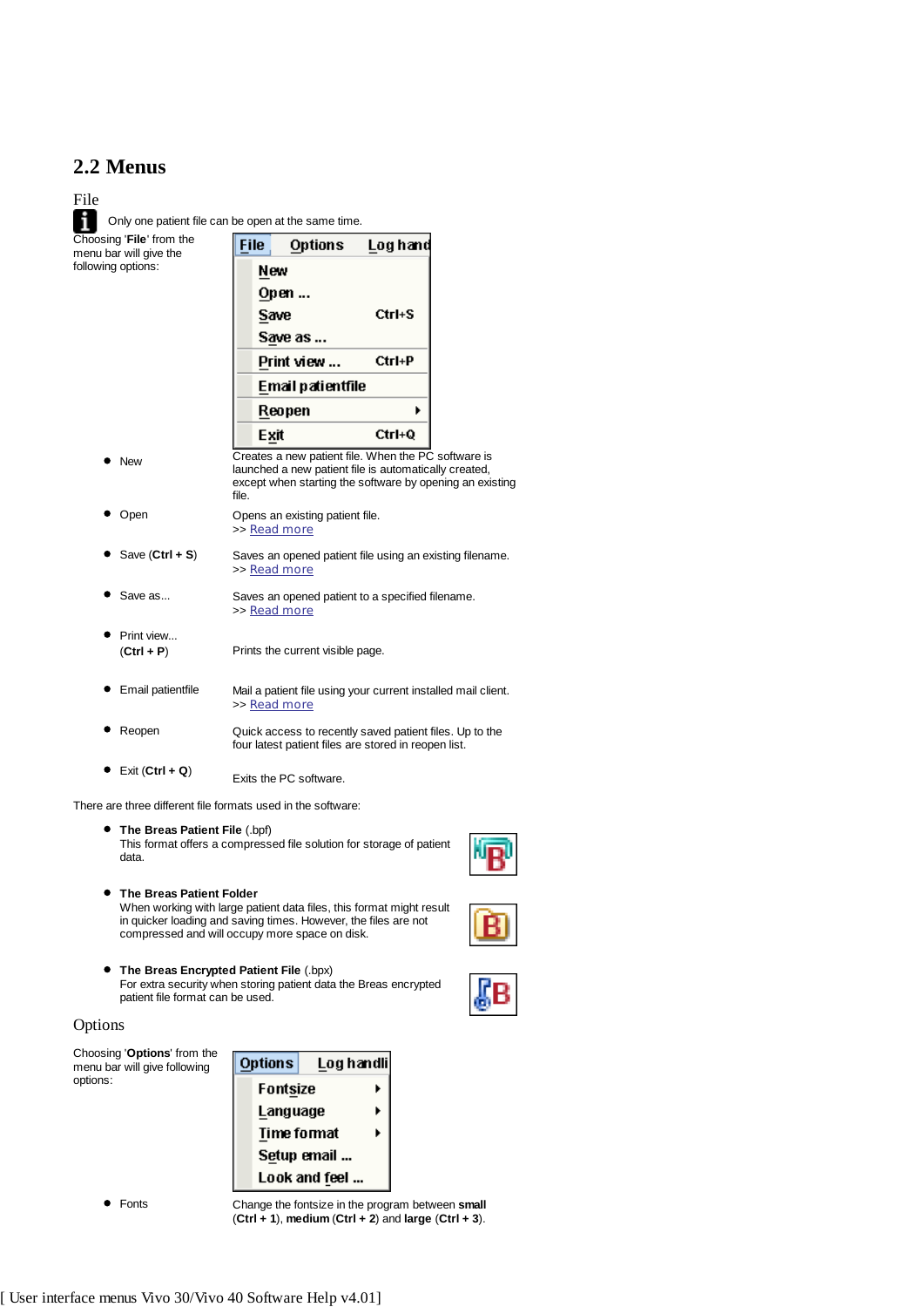- - Language Change the language in the program.
	- Time format Change the time format between 24 hour clock and 12 hour am/pm indication.
	- Setup email Change the email settings for mailing patient files. >> Read more
- Look and Feel Change the look and feel (the appearance) of the program. >> Read more

## Log handling

Choosing '**Log handling**' from the menu bar will give following options:

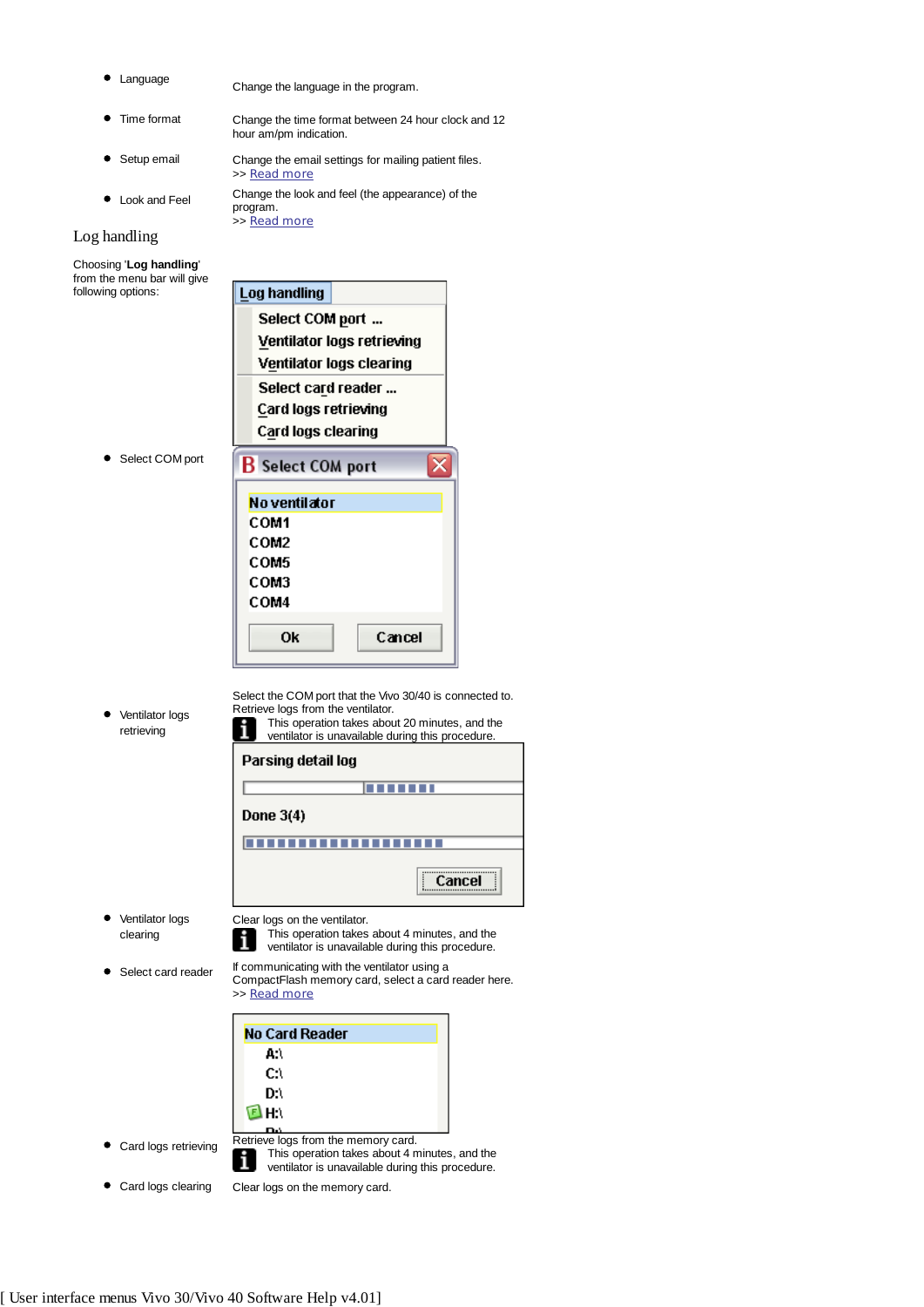## Mode

Choosing '**Mode**' from the menu bar you can switch between **Home** and **Clinical** mode.

| Mode |          |
|------|----------|
|      | Home     |
|      | Clinical |
|      |          |

information.

- 
- 

Home In Home mode you can download and view the logs from the Vivo 30/40. You can also set up the Vivo 30/40's treatment parameters and input patient information. Clinical In Clinical mode you can remote control the Vivo 30/40 and monitor the treatment. You can also set up the Vivo 30/40's treatment parameters and input patient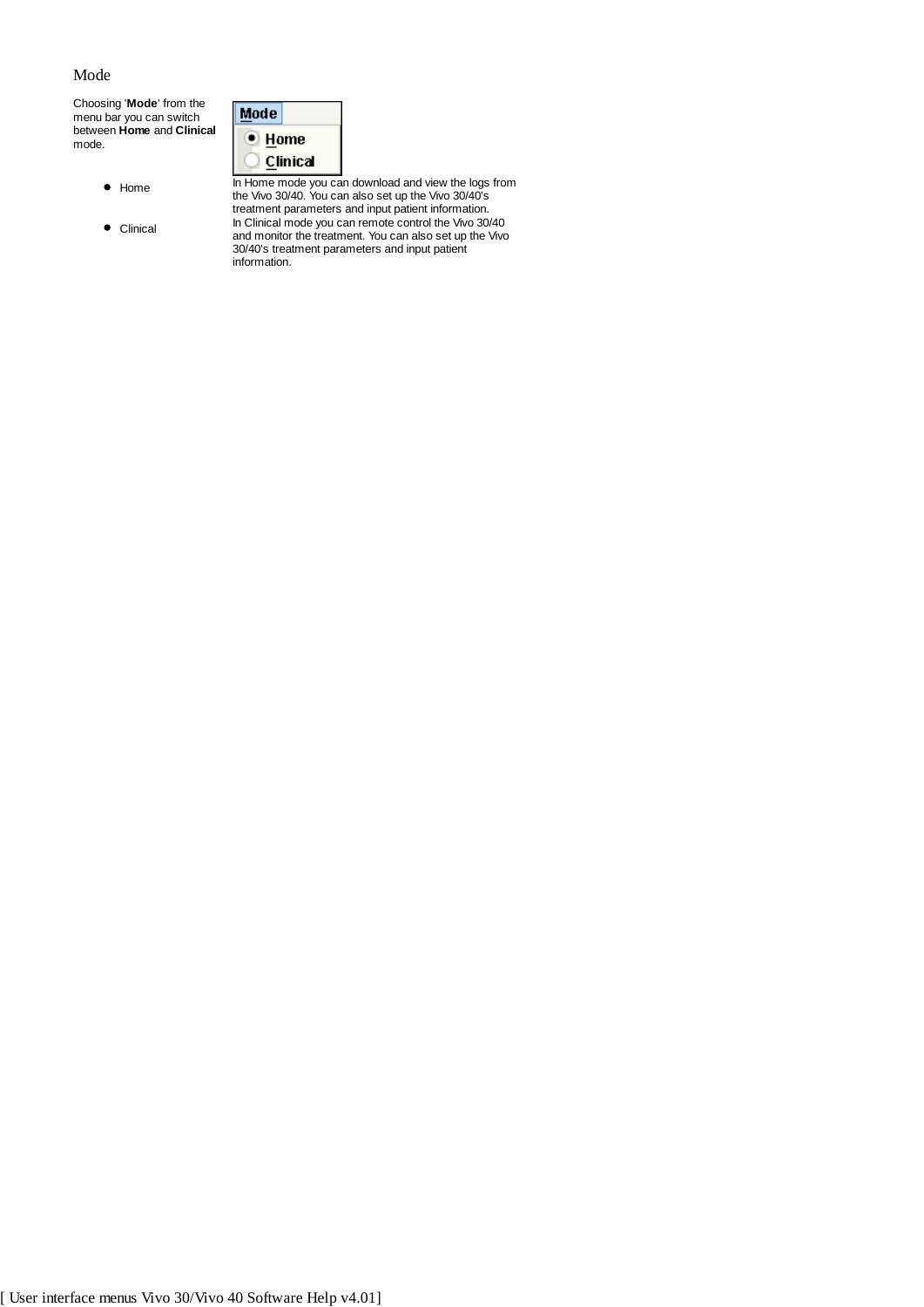# **2.3 Tabs**

Click the **Section tabs** and **Page tabs** or use the '**F**'-keys to navigate through the following pages in the PC software:

| Section                                           |   | Page tab                                        |
|---------------------------------------------------|---|-------------------------------------------------|
| <b>Patient Information</b>                        | Ц |                                                 |
| <b>Device setting</b>                             |   |                                                 |
| <b>Detail Log</b><br>[Home Mode only]             |   | Therapy<br><b>Edit Sessions</b>                 |
| <b>Breath Log</b><br>[Home Mode only]             |   | Therapy<br>Data Summary<br><b>Fdit Sessions</b> |
| <b>Usage Log</b><br>[Home Mode only]              |   | Usage Profile<br>Calendar<br>Alarms             |
| Report<br>[Home Mode only]                        |   |                                                 |
| <b>Remote Control</b><br>[Clinical Mode only]     |   |                                                 |
| <b>Remote Control Log</b><br>[Clinical Mode only] |   | Therapy<br>Data Summary<br><b>Fdit Sessions</b> |

## Page tabs

Each section may have one or more related pages. These pages are displayed as tabs at the top of the window. Typically data from one ventilator log is displayed in one of these sets of pages.

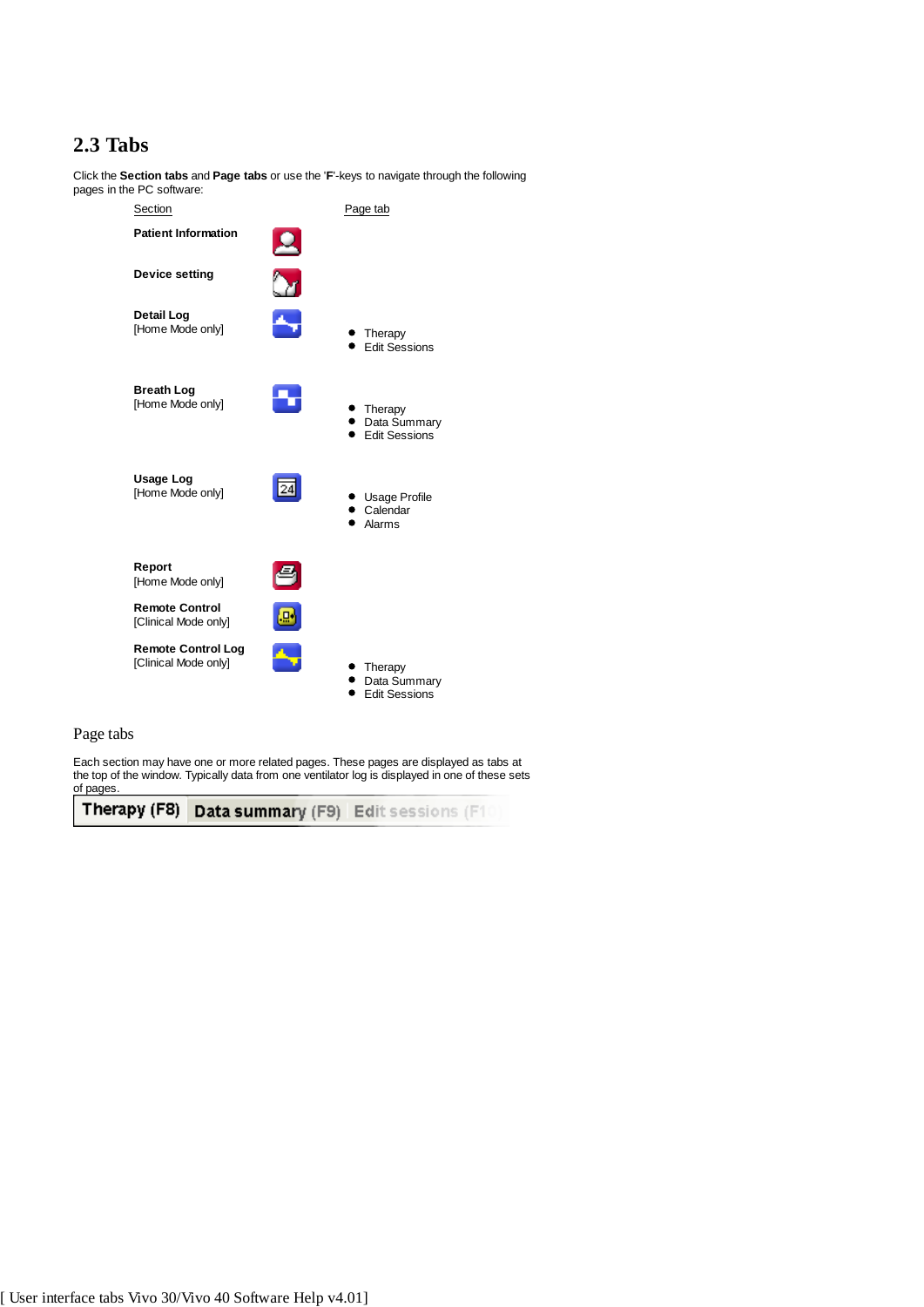# **2.4 Parameter Setting**

Input and alteration of the ventilator settings can be made in different ways depending on if the ventilator is on-line or not. In case of value limitations the maximum and minimum values are displayed adjacent to the input field.

- Click on the up/down arrow to increase/decrease a value or selection.
- Click on the data frame and enter the value manually.
- Click on the data frame and use your mouse's wheel to scroll  $\bullet$ through values or selections.
- Click on the +/- arrows to increase/decrease a value.
- Click once at the +/- arrows to focus. Once the focus is set, 'space bar' can be used to further increase/decrease the value.

## Ventilator parameter



|  | High breath rate |  |  | $---$ |  |  |  |
|--|------------------|--|--|-------|--|--|--|
|--|------------------|--|--|-------|--|--|--|

Some parameters are inactive depending on mode or equipment limitations.



If a parameter is corrupt or out of range the value field turns red. The parameter should be changed so that the red colour disappears.



## Toggle buttons

| Ramp function is |   |     | inactive |                     |       |
|------------------|---|-----|----------|---------------------|-------|
| Start with ramp  |   |     |          | Start without ramp  |       |
| Start pressure   | - | 2.0 | 2.0      | 40.0                | cmH20 |
| Duration         | - | 10  | 10       | GO                  | min   |
|                  |   |     |          | End pressure: 10.00 |       |

**Send settings** 

Operation of the ventilator and programming of the card can be done from single buttons,

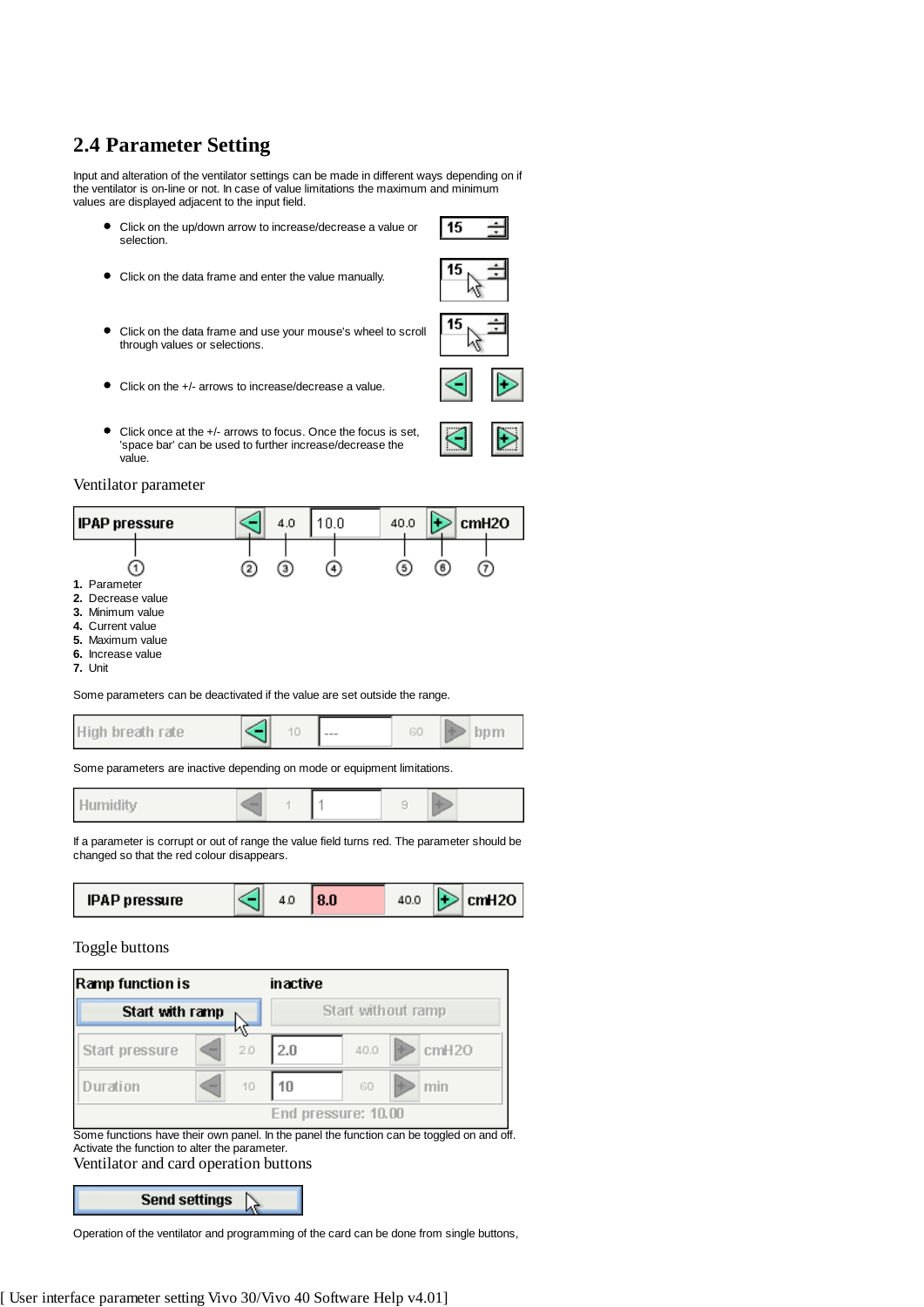transferring parameters to the ventilator. Off-line



Values which are altered in off-line mode (i.e. the alteration has to be transferred to the vantilator) or alterations which won't affect the ventilator have a green colour. On-line



In on-line operation, the parameter +/- buttons have a blue colour and the ventilator's values will be changed real-time.

Patient information, service settings and such can be altered whether the ventilator is on-line or not. These settings can be altered by using the up and down buttons or typing the information manually.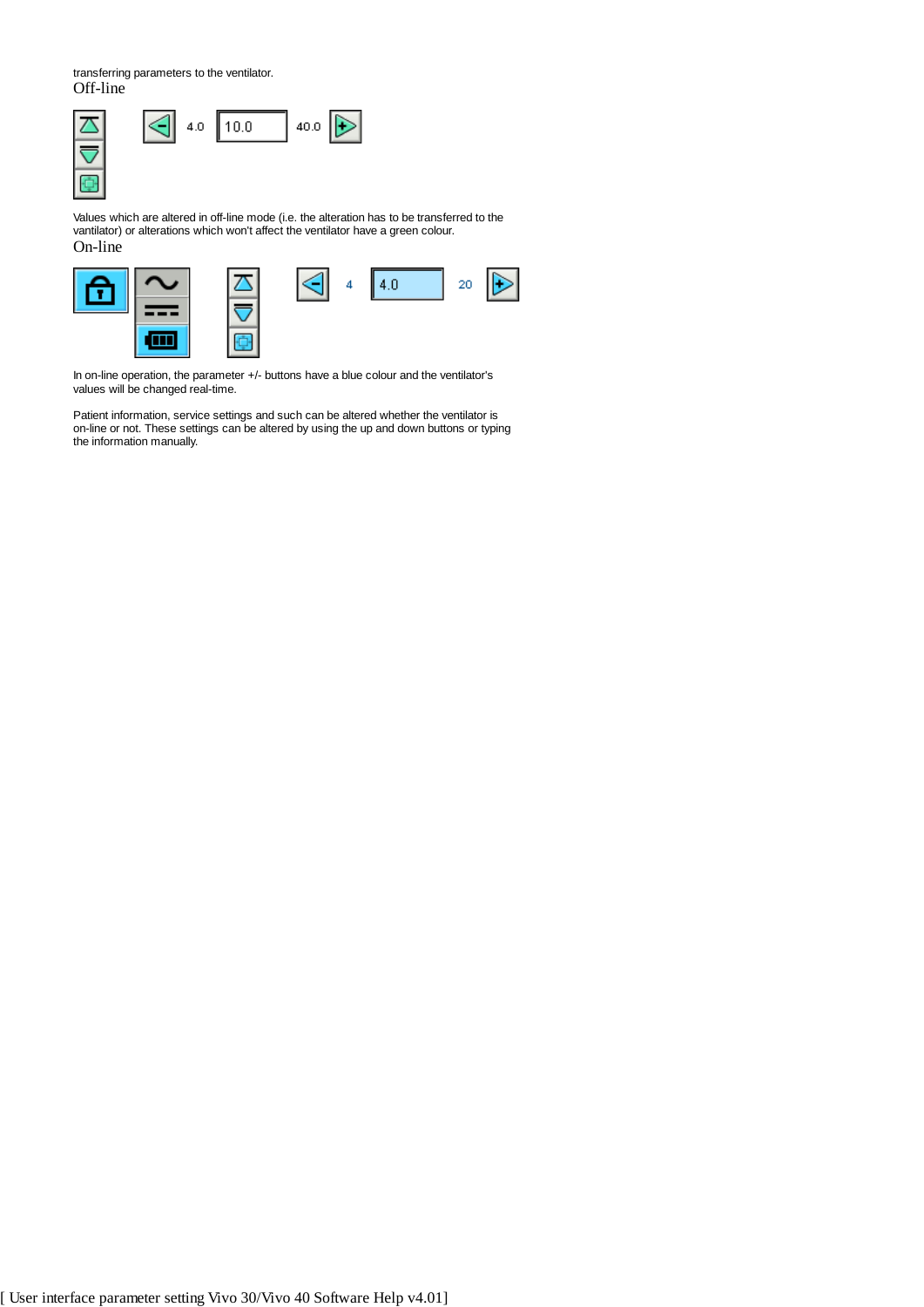# **2.5 Graphs**

Some pages contain data graphs over registered data. Visibility

When more than one graph panel appears on the same page, the different graphs can be compressed and expanded using the - and + buttons to the top left side of each graph panel.

**ECalculated patient**  $\exists$ Volume -

#### Vertical Zoom

Use the arrow buttons to zoom in and out in the vertical axis. Using the upper set of buttons will change the upper limit while keeping the lower limit fixed. The lower set of buttons will change the lower limit while keeping the upper limit fixated. Use the centre button to set the Y-axis so that the visible graph is viewed optimally in the available space.

#### Horizontal Zoom

Place the mouse pointer on the graph and press the left mouse button in order to zoom in horizontally. Press shift

+ left mouse button in order to zoom out again. You can also use the radio buttons at the bottom of the

## Free Zoom

screen.

It's possible to zoom in and out in the graphs using the mouse. Hold any mouse button down and drag in a lower right direction. A rectangle will appear which marks the area which will be zoomed in. The new view will appear in the graph window at the graph's current aspect ratio.



 $\bullet$  1h

 $\bigcirc$  30 min

## Show all Available Data

Show all available data through holding down any mouse button and dragging in any direction except down to the right and releasing the mouse button.

#### Marker



In order to read the values at a specific time the time position marker can be used. The marker is represented by a thin dark blue line, which is by default placed in the right side in the graph window. The graph title will alter with relevant information to the point where the marker is located.

In some pages containing graphs a panel with additional information will be updated when the marker is used.

## Graph Panel

When clicking the right mouse button in a graph window the graph panel will appear.

| <b>Properties</b><br>General properties on the graph can be altered, | Properties |  |
|----------------------------------------------------------------------|------------|--|
| such as label, font, paint, insets, background                       | Save as    |  |
| colour, range axis, etc.<br>$\bullet$ Save as                        | Print      |  |
| Save the graph as a png-image.<br>Print                              | Zoom In    |  |
| Print the graph on a printer.<br>$\bullet$ Zoom In                   | Zoom Out   |  |
| Zoom into the graph. Zoom by both axes, the                          | Auto Range |  |

horizontal axis or the vertical axis. **Zoom Out**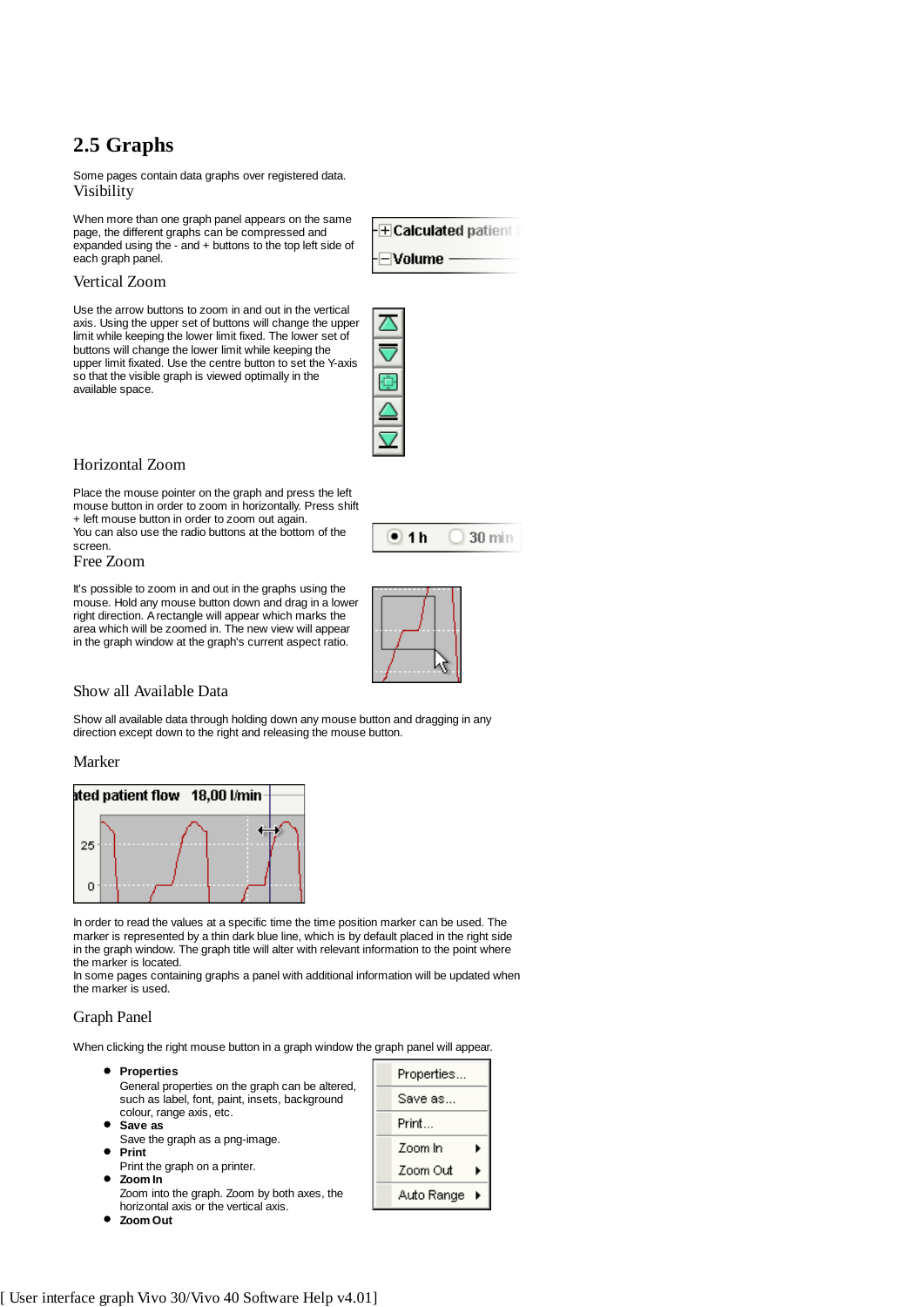Zoom out from the graph. Zoom by both axes,

the horizontal axis or the vertical axis. **Auto Range** Auto range the graph. Use the both axes, the horizontal axis or the vertical axis.

To learn more about the graph component, please visit http://www.jfree.org.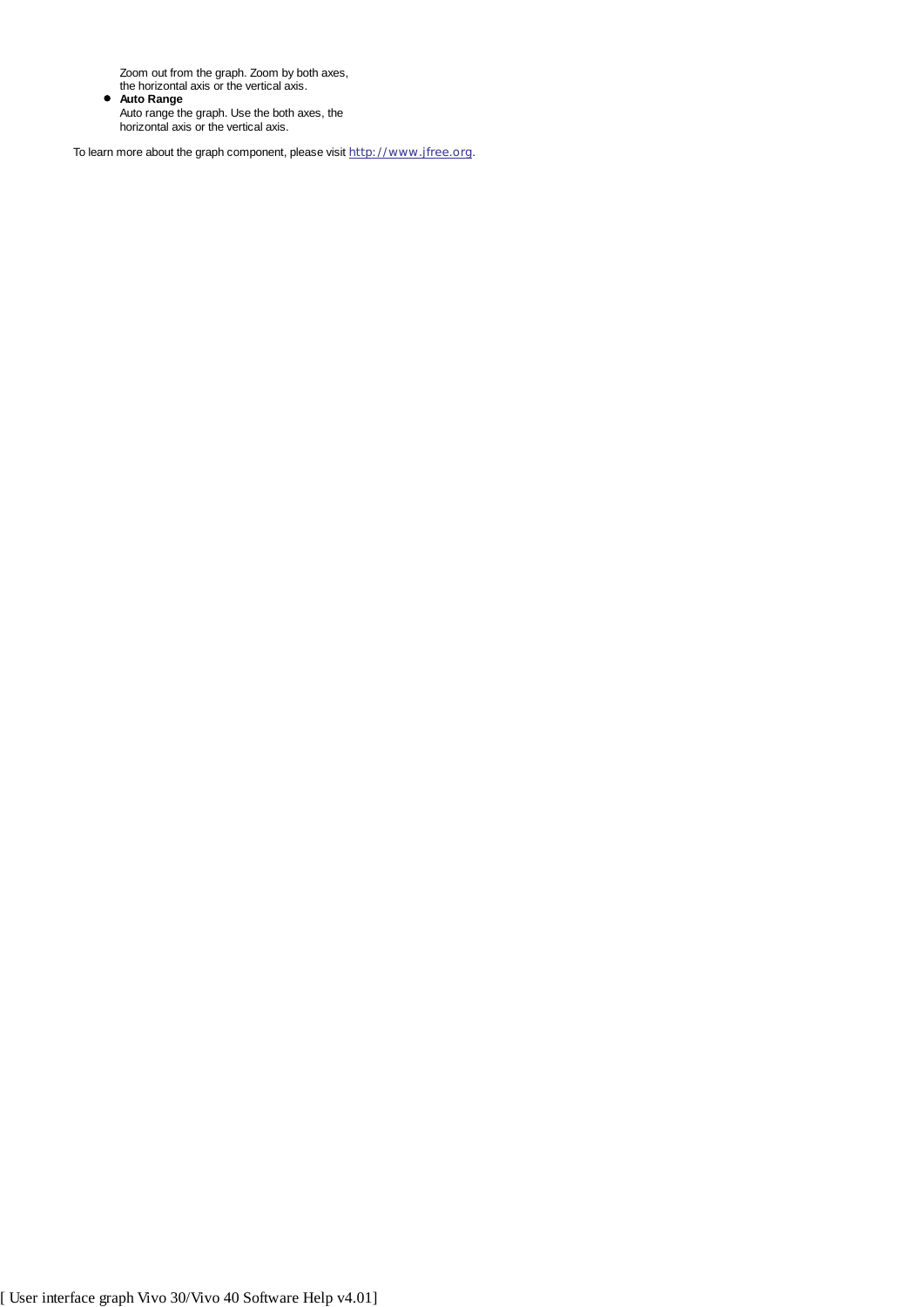# **2.6 Edit Sessions Panel**

Some pages contain a sessions panel were the patient's logs are represented by yellow folders. Logs can be received from a direct connection with the ventilator or downloaded from a CompactFlash memory card.

Each log can contain several sessions, which are represented by blue file symbols with the according time duration.

The logs can also contain merged sessions which are represented by a blue double file symbol.

Logs lists can be maximized and minimized using the - and + buttons to the left side of each log.



In some session panels (depending on the current page) multiple sessions can be selected by using the **Ctrl** and **Shift** keys. When making multiple selections, the sessions showed in the graph panel is always the first session in the list. For some operation (such as "delete") a whole log can be selected through clicking on the line with the yellow folder.



- **1.** Time when the log was downloaded to the PC software.
- **2.** Date of first session in the log.
- **3.** Date of last session in the log.



- **1.** Date when the session was initiated.
- **2.** Time when the session was initiated.
- **3.** Time when the session was terminated.

In some pages you can alter the sessions with the following buttons:

| Delete sessions | The sessions selected will be deleted. Whole logs<br>can also be deleted by selecting the yellow folder and<br>pressing the button.                                                  |                     |  |
|-----------------|--------------------------------------------------------------------------------------------------------------------------------------------------------------------------------------|---------------------|--|
|                 | <b>Delete sessions</b>                                                                                                                                                               |                     |  |
| Select sessions | Choose an integer value for the maximum time in<br>seconds. After clicking the select sessions button, all<br>sessions shorter than the maximum value will be<br>selected.           |                     |  |
|                 | <b>Select sessions</b>                                                                                                                                                               | <b>Shorter than</b> |  |
| Merge sessions  | Two or more selected sessions adjacent in time will<br>be merged. The resluting merged session will be<br>represented by a blue double file icon.                                    |                     |  |
|                 | <b>Merge sessions</b>                                                                                                                                                                |                     |  |
| Split sessions  | The selected merged sessions will be split to their<br>original lenghts.<br>When a merged session has been splitted, the first<br>(top) session of the previously merged sessions is |                     |  |

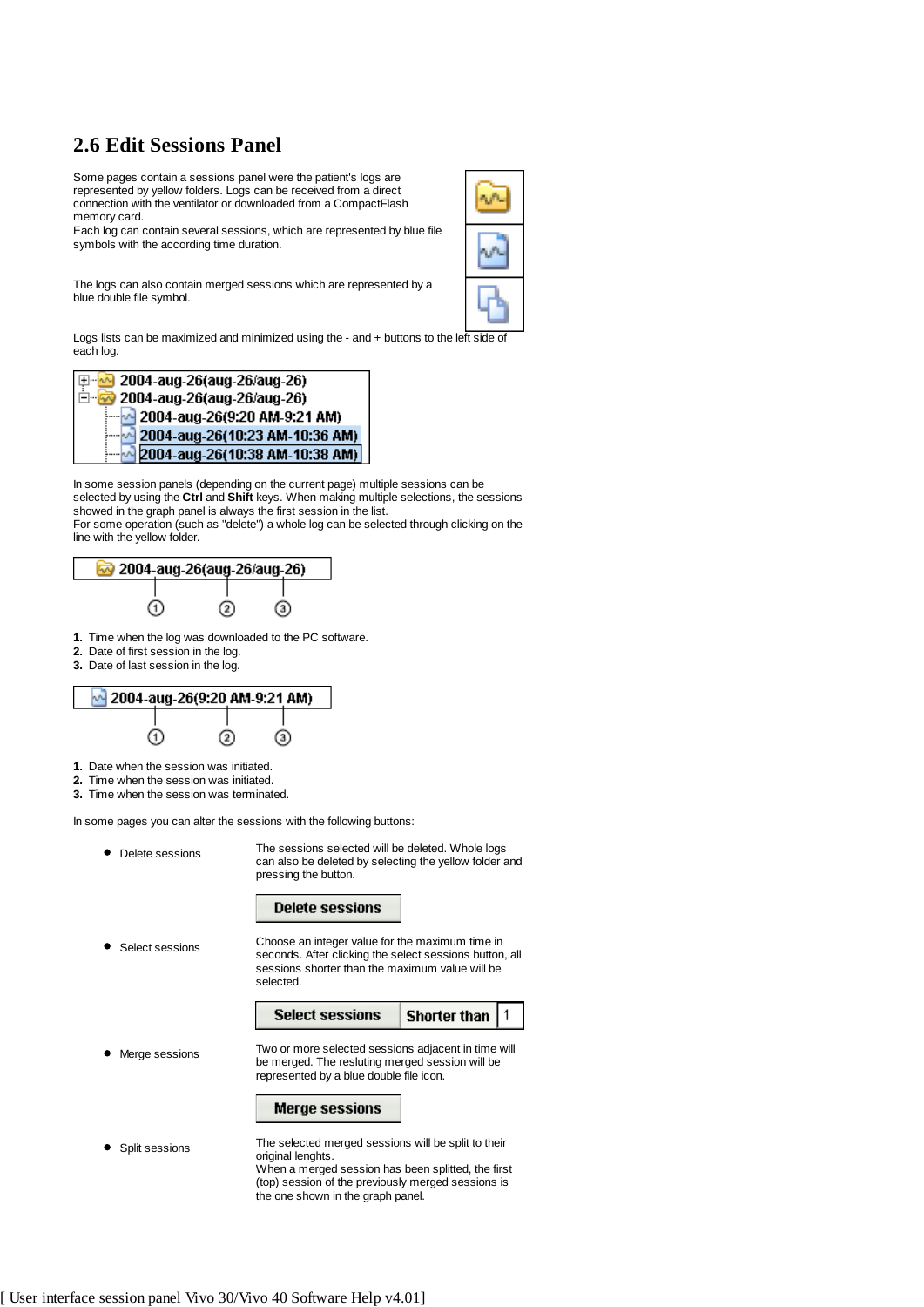

Undo and Redo If sessions have been deleted, merged or splitted, it<br>is possible to undo and redo these operations. Use the buttons to the right.

| $\blacktriangleright$ Undo |
|----------------------------|
| $\sim$ Redo                |

**When the file is saved, the undo and redo** U **memory is cleared.**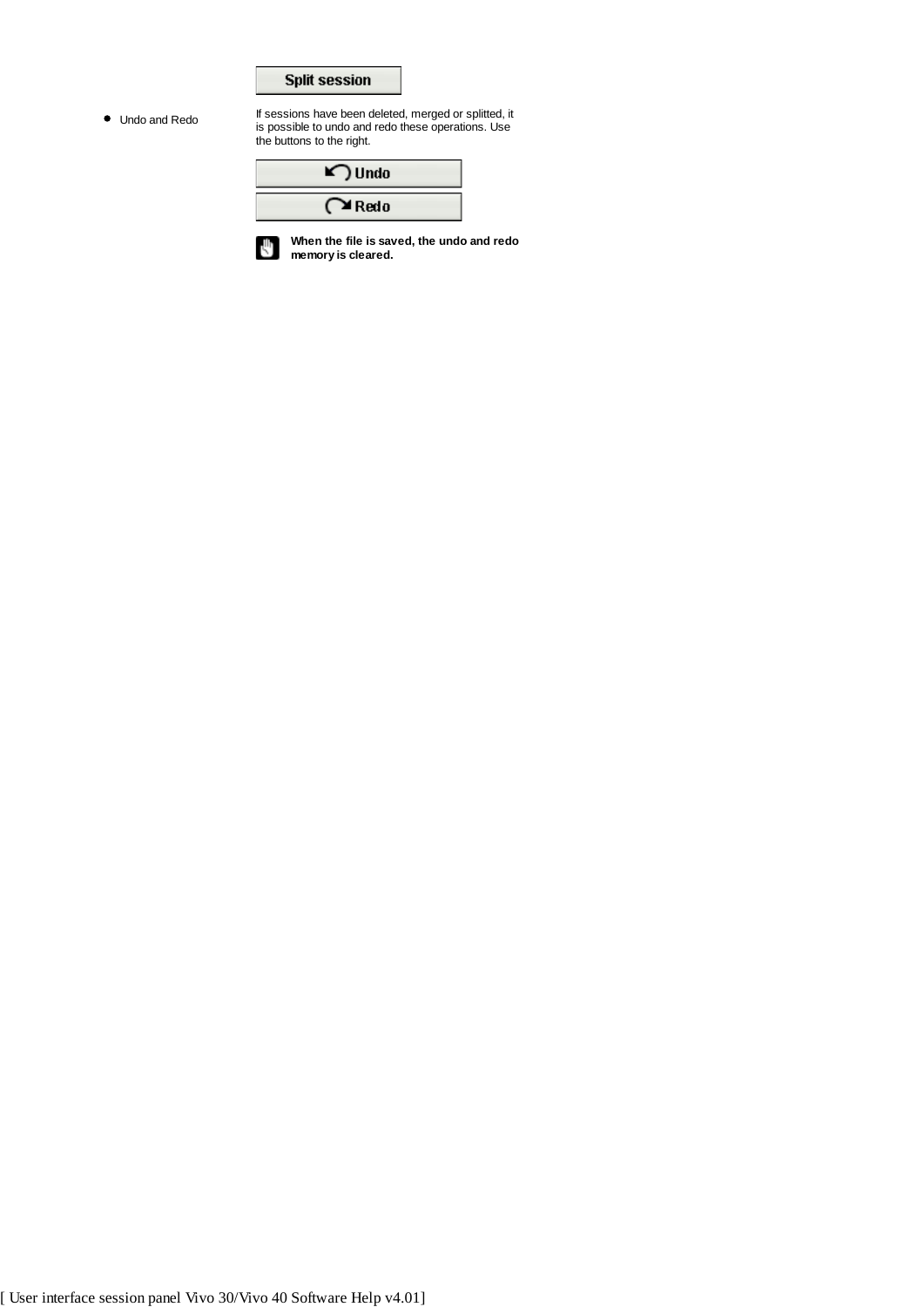# **3.1 Open**

In this dialog patient data files can be opened to the ventilator software.

#### File formats

There are three different file formats used in the software:

- **The Breas Patient File** (.bpf) This format offers a compressed file solution for storage of patient data.
- **The Breas Patient Folder** When working with large patient data files, this format might result in quicker loading and saving times. However, the files are not compressed and will occupy more space on disk.
- **The Breas Encrypted Patient File** (.bpx) For extra security when storing patient data the Breas encrypted patient file format can be used.

Use the **Files of Type** drop-down bar in order to only view a choosen file type.

| Files of Type: | Breas Patient Files (.bpf) $_{\kappa}$ |
|----------------|----------------------------------------|
|                | <b>Alla</b> filer                      |
|                | Breas folder                           |
|                | Breas Patient Files (.bpf)             |

## Locating a file

Use the **Look In** drop-down bar to locate the file which should be opened.



When trying to open a file without saving your current work, a dialog will appear asking if you want to save your changes. If not saved, all changes will be lost.

| Save |                                   |        |  |
|------|-----------------------------------|--------|--|
|      | Do you want to save your changes? |        |  |
|      | No                                | Cancel |  |

Changes in the open patient file are marked with a **\*** in the title bar.

From hospital to home -В





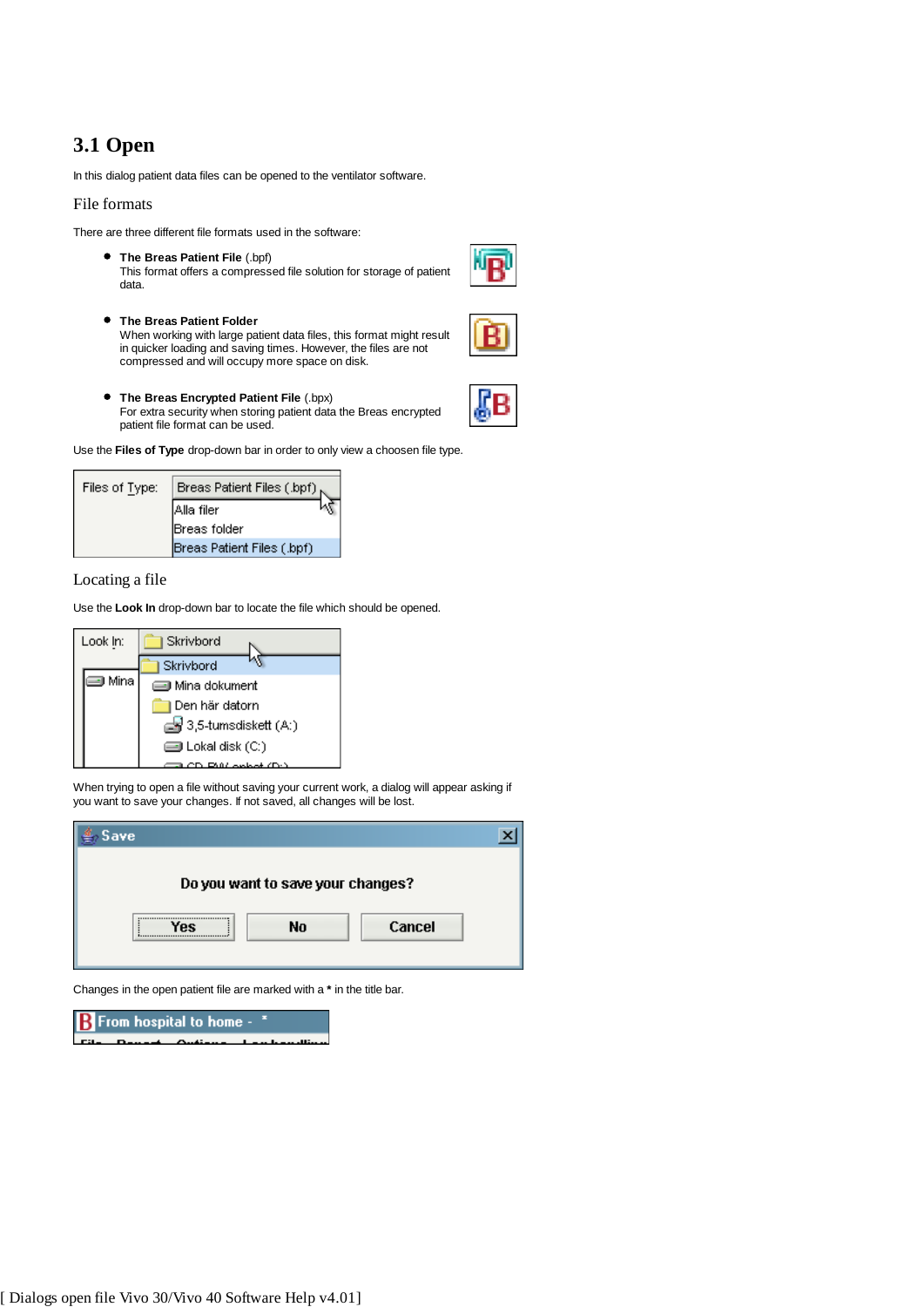# **3.2 Save**

In this dialog patient data files can be saved from the ventilator software.

#### File formats

There are three different file formats used in the software:

- **The Breas Patient File** (.bpf) This format offers a compressed file solution for storage of patient data.
- **The Breas Patient Folder** When working with large patient data files, this format might result in quicker loading and saving times. However, the files are not compressed and will occupy more space on disk.
- **The Breas Encrypted Patient File** (.bpx) For extra security when storing patient data the Breas encrypted patient file format can be used. >> Read more

Use the **Files of Type** drop-down bar in order to only view a choosen file type.

| Files of Type: | Breas Patient Files (.bpf), |
|----------------|-----------------------------|
|                | <b>Alla filer</b>           |
|                | <b>IBreas</b> folder        |
|                | Breas Patient Files (.bpf)  |

Choosing file format when saving a file

When you are about to save a patient file you can choose from the different file formats in the **Files of Type** drop-down bar.

**All files**

The file format is determined from what suffix you add to the filename (e.g. '.bpf' creates a Breas patient file).

If you don not add any suffix to the filename the file will be saved as a Breas patient folder.

**Breas Patient Files**

The file will be saved as a Breas patient file. The suffix '.bpf' will be added to the filename (even if you choose to add a different filename suffix). **Breas Folder**

- You can not add any suffix to the filename. The file will be saved as a Breas patient folder.
- **Breas encrypted Patient files**

The file will be saved as a Breas encrypted patient file. The suffix '.bpx' will be added to the filename (even if you choose to add a different filename suffix).

**All Breas Patient Files** The file format is determined from what suffix you add to the filename (e.g. '.bpf' creates a Breas patient file). If you don't add any suffix to the filename the file will be saved as a Breas patient folder.

#### Locating a file

Use the **Look In** drop-down bar to locate the file which should be opened.



Use the **Files of Type** drop-down bar in order to only view a choosen file type.

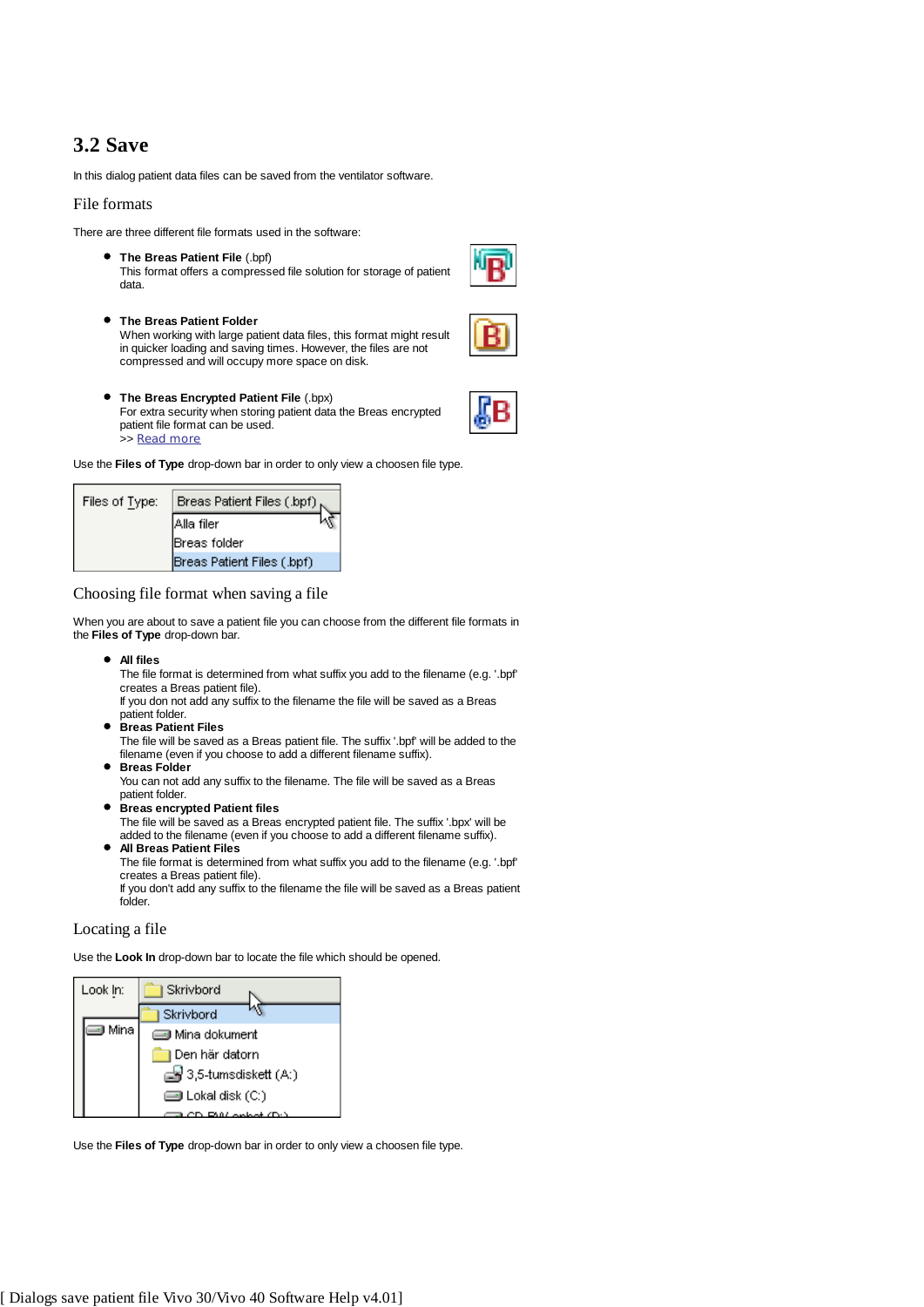| Files of Type: | Breas Patient Files (.bpf) |
|----------------|----------------------------|
|                | Alla filer                 |
|                | Breas folder               |
|                | Breas Patient Files (.bpf) |

Storing files

Use the **Save In** drop-down bar to choose a location where to store the file.

| Save In: | Skrivbord                 |
|----------|---------------------------|
|          | Skrivbord                 |
| ⊟ Mina   | <b>i</b> Mina dokument    |
|          | Den här datorn            |
|          | ds 3,5-tumsdiskett (A:)   |
|          | <b>is Lokal disk (C:)</b> |
|          |                           |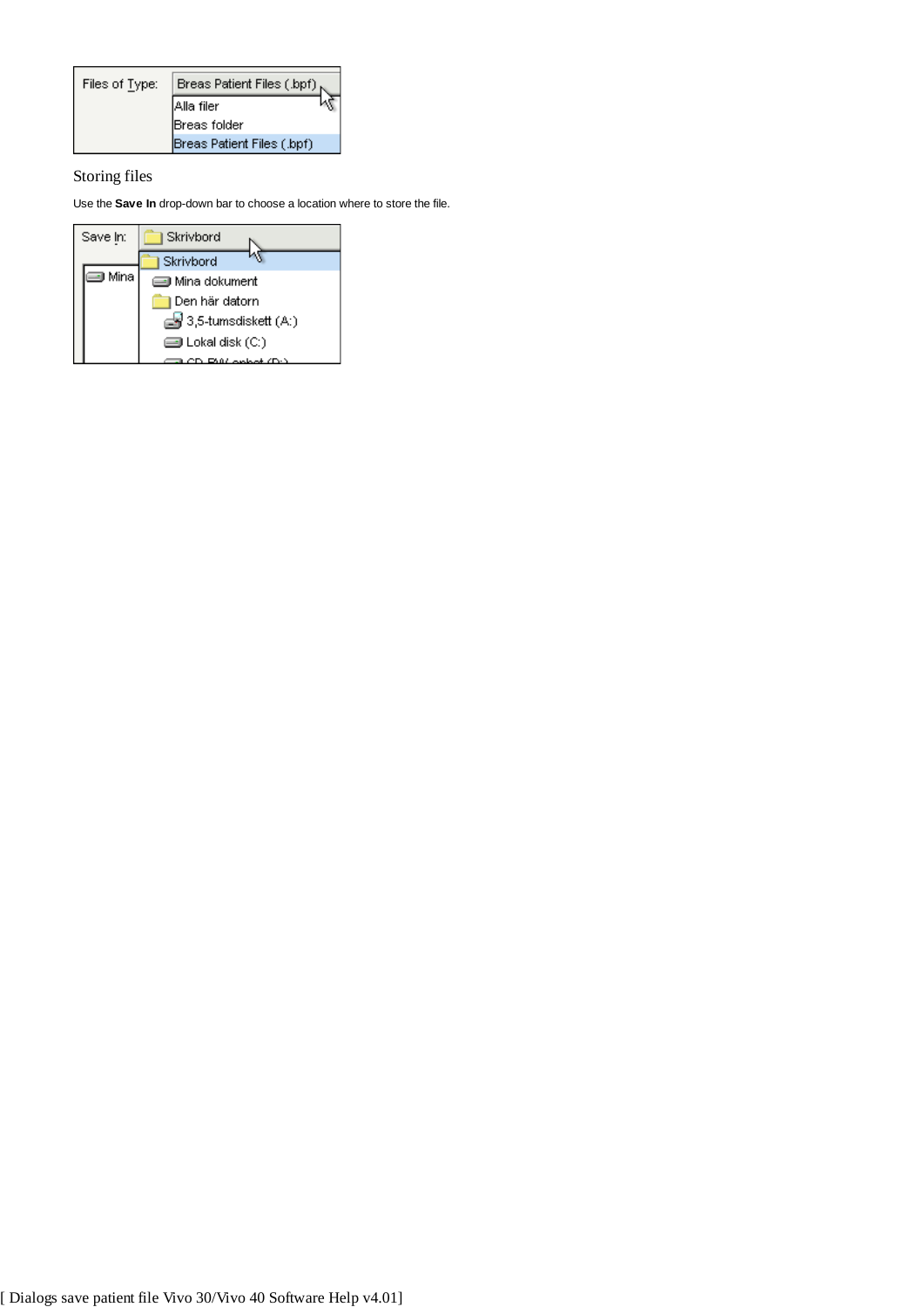# **3.3 Encrypt**

When saving the patient file using encryption, you can choose to enter your own password or use the software's default password.

The default password is the same for all versions of the Vivo 30/40 PC Software and the files can therefore be opened by everyone that has access to the program.

| <b>Enter password</b>       |  |
|-----------------------------|--|
|                             |  |
| Use default password        |  |
| Enter password              |  |
| Cancel<br>OK<br><b>Help</b> |  |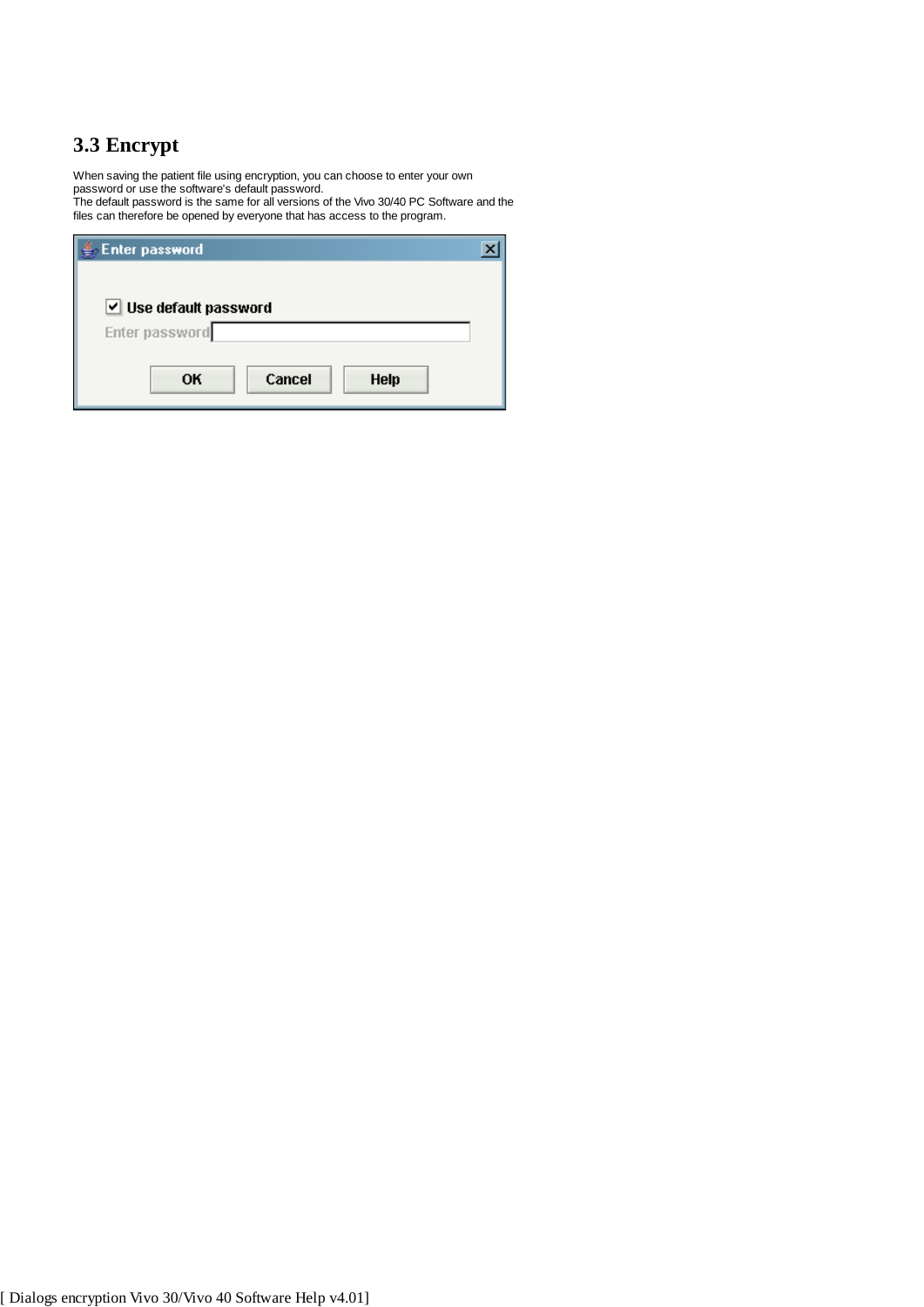# **3.4 Setup E-mail**

You can email a patient file using your currently installed email client. You will have to type the exact path to the email client in the **Command** field in front of "outlook.exe/a" (or another email client). For instance 'C:\Program\Microsoft Office\Office10\outlook.exe /a'. Use the **Tail** field to add any command options.

|                                                             | Change the mail command used                                |  |  |  |  |
|-------------------------------------------------------------|-------------------------------------------------------------|--|--|--|--|
| Unable to open your mail program, please verify the command |                                                             |  |  |  |  |
|                                                             | Command C:\Program\Microsoft Office\Office10\outlook.exe /a |  |  |  |  |
| Tail                                                        |                                                             |  |  |  |  |
| Result                                                      | C:\Program\Microsoft Office\Office10\outlook.exe /a         |  |  |  |  |
|                                                             | " <mailfile>"</mailfile>                                    |  |  |  |  |
|                                                             |                                                             |  |  |  |  |
|                                                             |                                                             |  |  |  |  |
|                                                             | Cancel<br>OК<br>Help                                        |  |  |  |  |
|                                                             |                                                             |  |  |  |  |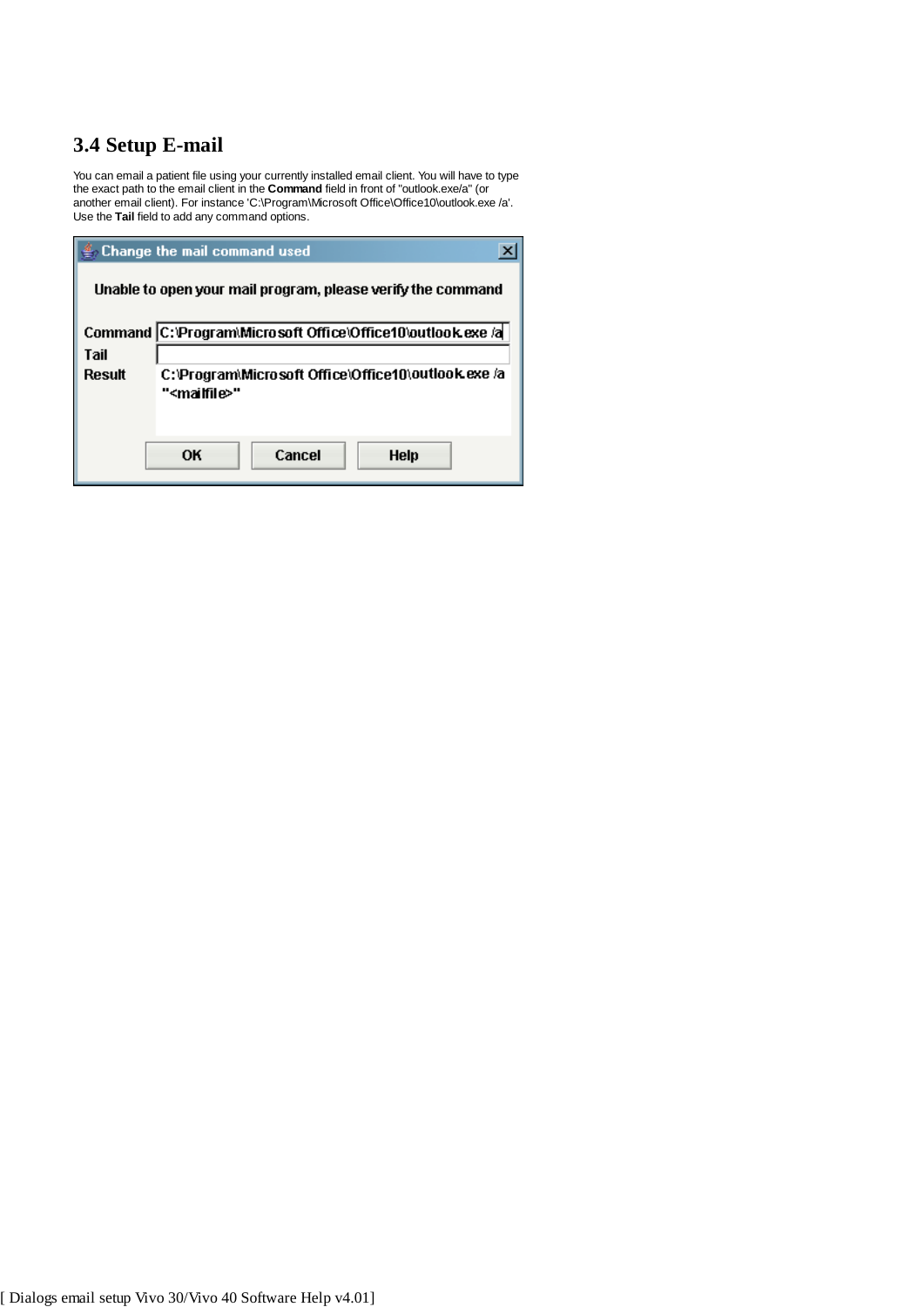# **3.5 Select Look and Feel**

In this dialog you are given a choice to change the appearance of the software. A change will only be activated once the program is restarted.

| Look and Feel name            | Preview                                                                   |                      |
|-------------------------------|---------------------------------------------------------------------------|----------------------|
| Skin Whistler                 | <b>B</b> Vivo40 From hospital to home -                                   |                      |
| Skin Aqua                     | <b>Log handling</b><br>Options<br><b>File</b><br>Patient information (F2) | Mode                 |
| 烃<br>ExtWindows               | Mode                                                                      | Device settings (F3) |
| <b>Plastic Blue</b>           | <sup>(a)</sup> PCV<br><sup>1</sup> PSV                                    | C CPAP               |
| <b>Plastic XP Blue Tahoma</b> | <b>C</b> Adult<br><b>Paedatric</b>                                        |                      |
|                               | <b>Ventilator</b>                                                         | Cardreader           |
|                               | Retrieve settinus                                                         | Retrieve seconds     |
|                               | Siend settimas                                                            | Sow settime          |

Look and Feel name

Here a selection of different look and feels are presented. Use your mousepointer to click on the different names to show a preview in the right panel.

## Preview

An image showing a preview of a look and feel is presented here.

In the text dialog you can see which look and feel the software currently uses and which will be used after restart.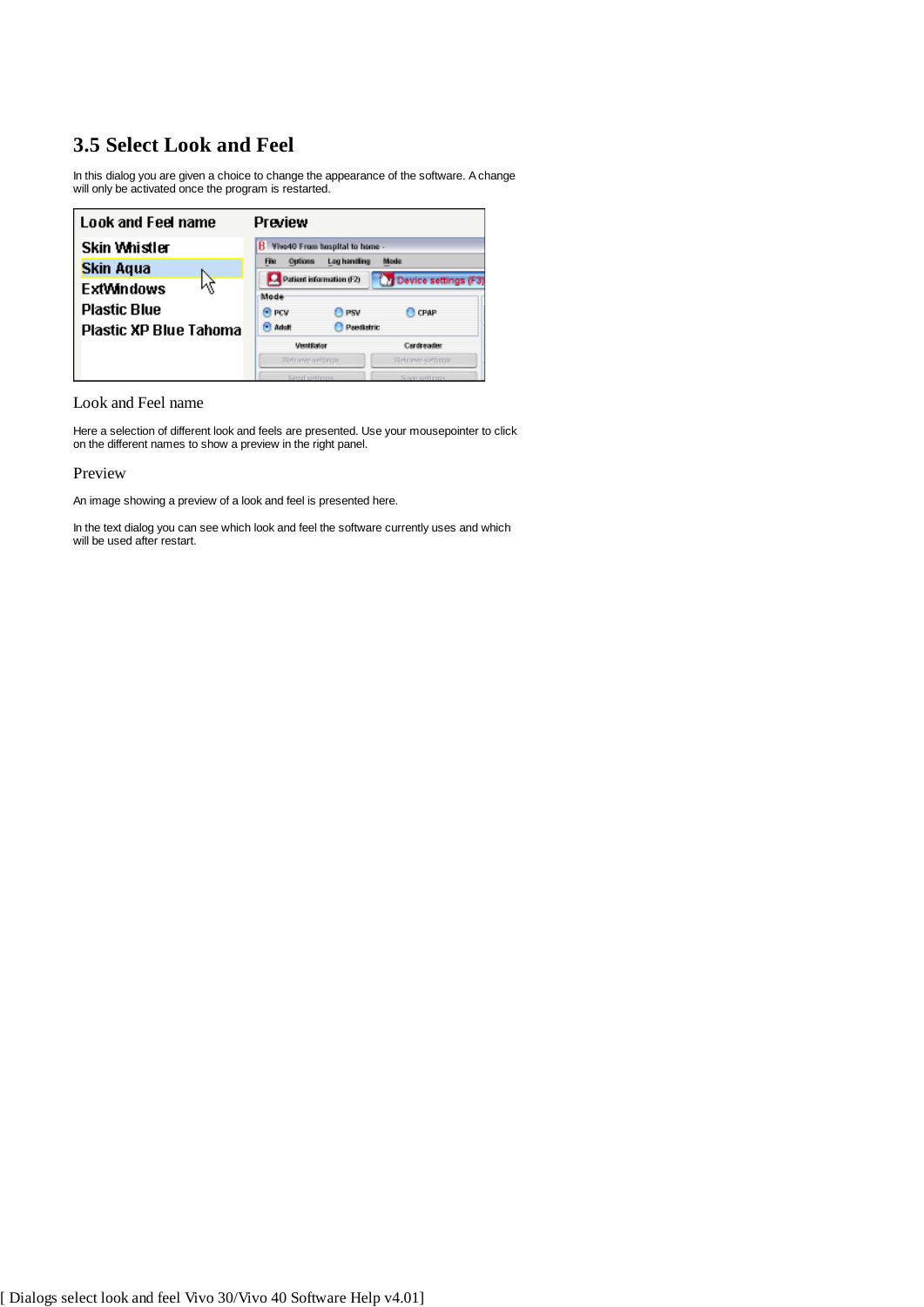# **3.6 Confirm Settings**

The purpose of this dialog is to read and verify the settings before they are sent to the ventilator, plus set the ventilator's clock, wake-up alarm and panel lock. Read more about how to set the parameters here.

## Setting selections

|         | Ventilation mode    | The ventilation mode can be set between PSV<br>(Pressure Support Ventilation), PCV (Pressure<br>Control Ventilation) and CPAP (Continuous Positive<br>Airway Pressure).                                             |
|---------|---------------------|---------------------------------------------------------------------------------------------------------------------------------------------------------------------------------------------------------------------|
|         | Patient mode        | The ventilator can be operated in either adult or<br>paediatric mode. The different settings and alarm                                                                                                              |
|         | [Vivo 40 only]      | limits are adjusted depending on which mode is<br>used.<br>Depending on the patients weight choose:<br>- Paediatric mode:<br>Children between 10 to 30 kg.<br>- Adult mode:<br>Patients who weighs more than 30 kg. |
| Setting |                     |                                                                                                                                                                                                                     |
|         | • IPAP pressure     | The IPAP setting is used for defining the patient's<br>airway pressure during the inspiration phase.                                                                                                                |
|         | EPAP pressure       | The EPAP setting is used for controlling the patient's<br>airway pressure during the exhalation phase.                                                                                                              |
|         | <b>Breath rate</b>  | The breath rate defines the minimum number of<br>breaths the ventilator will deliver.<br>The patient can trigger additional breaths between<br>these breaths.                                                       |
|         | Inspiration time    | The inspiration time setting controls the length of<br>each inspiration.                                                                                                                                            |
|         | Rise time           | The rise time setting sets the time in which the<br>pressure increases to the desired IPAP value.                                                                                                                   |
|         | Inspiration trigger | The inspiratory trigger setting defines the patient's<br>effort required to initiate a ventilator assisted breath.                                                                                                  |
|         | Humidity            | The humidifier is used to humidify the patient air.                                                                                                                                                                 |
| Ramp    |                     |                                                                                                                                                                                                                     |
|         | Ramp start pressure |                                                                                                                                                                                                                     |

# Ra

| Ramp start pressure | The ramp start pressure describes the air pressure<br>at the ramp's start.        |
|---------------------|-----------------------------------------------------------------------------------|
| Ramp duration       | The ramp duration describes the time the ramp has<br>to reach the right pressure. |
| Ramp active         | <b>Yes</b> or <b>No</b> to indicate if the ramp function is<br>activated.         |
|                     |                                                                                   |

- Alarm
	- Low pressure **A** low pressure alarm will be given when the ventilator's pressure fails to reach the low pressure alarm limit for 15 seconds.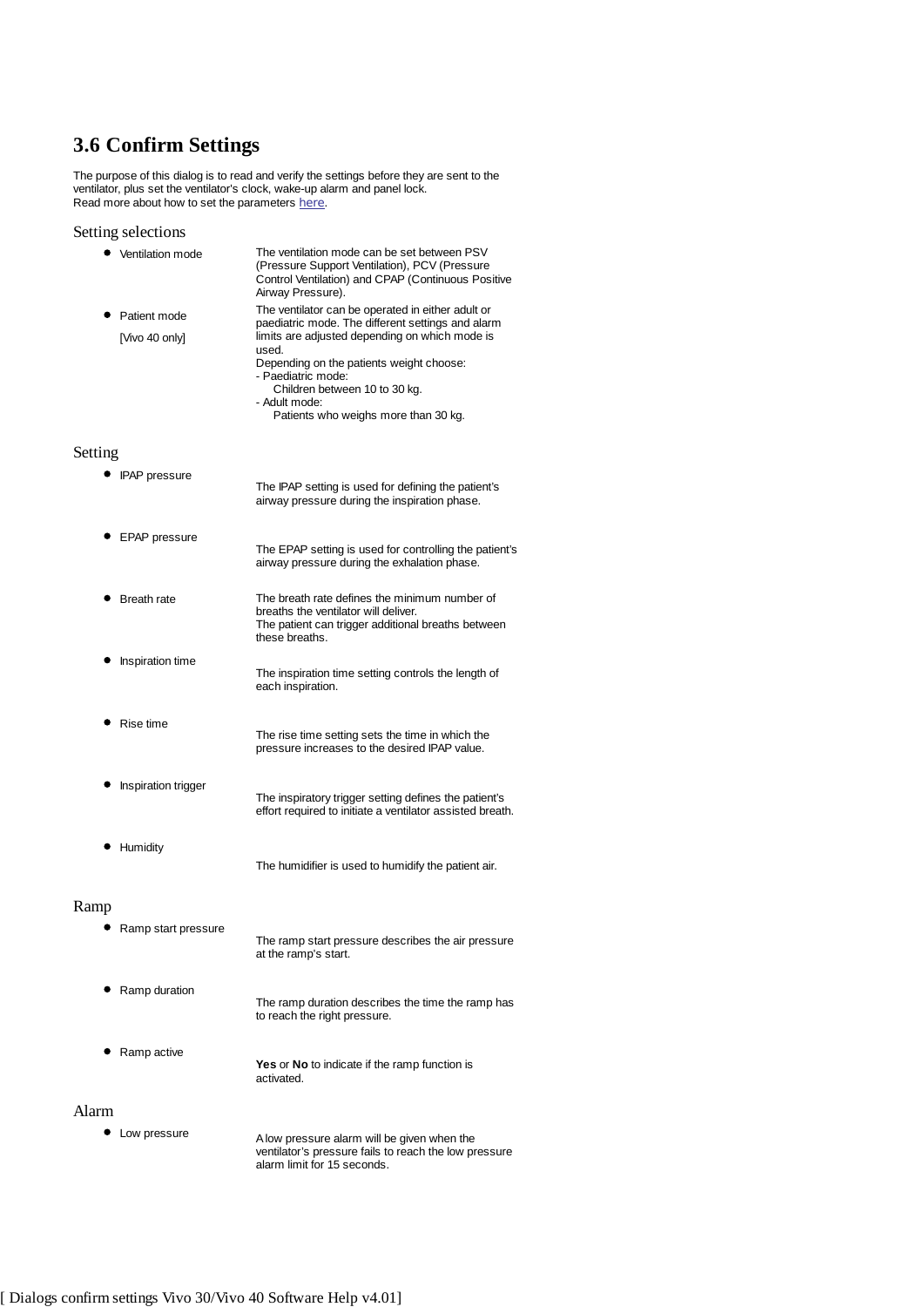Low volume A low volume alarm will be given when the ventilator's volume fails to reach the low volume alarm limit for 15 seconds.

- $\bullet$  Low breath rate [Vivo 40 only] A low breath rate alarm will be given when the ventilator's breath rate frequency fails to deliver the low breath rate alarm limit for 15 seconds.
- $\bullet$  High breath rate [Vivo 40 only] A high breath rate alarm will be given when the ventilator's breath rate frequency exceeds the high breath rate alarm limit for 15 seconds.

## Ventilator time

Choose how to handle the ventilator time:

- Leave as is
- As PC
- Set: Specify an exact time (hour:min:sec) and date which to set on the ventilator.

#### Panel lock

Choose how to handle the panel lock:

- Leave as is
- Lock panel
- $\bullet$  Unlock panel



If you activate the panel lock from the PC software, the panel could not be unlocked by using the Vivo 30/40's panel buttons or menu. If the Vivo 30/40 is locked by the PC software the panel lock symbol on the

Vivo 30/40 display is framed.



## Alarm clock

Choose how to handle the alarm clock:

- Leave as is
- $\bullet$  Off
- Set: Sepecify the alarm time (hour:min) which to set on the ventilator.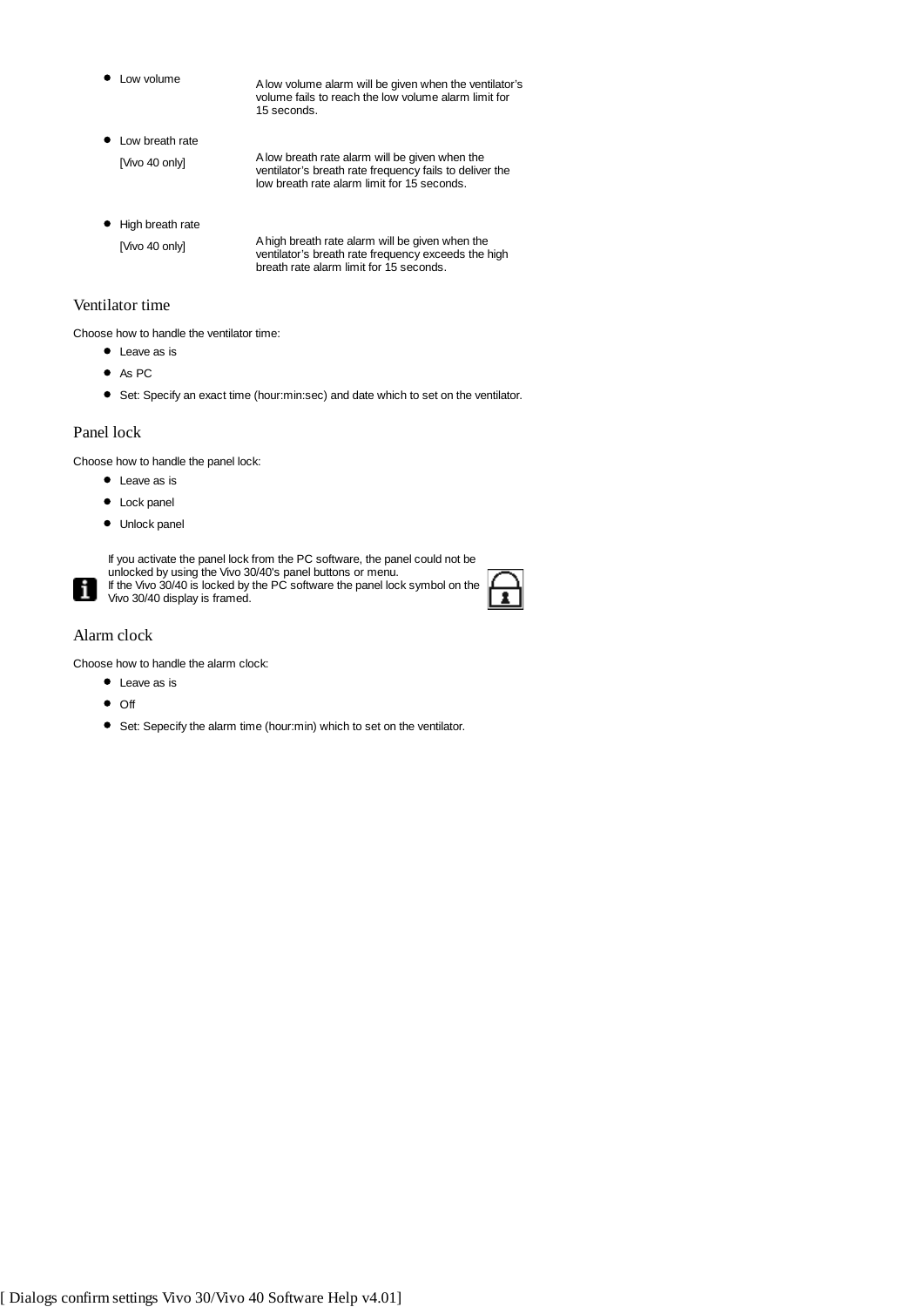# **3.7 Change Treatment Mode**

The purpose of this dialog is to change the treatment mode during an on-line session. The settings should be read and verified before they are sent to the ventilator. Read more about how to set the parameters here.

## Setting selections

| ٠       | Ventilation mode          | The ventilation mode can be set between PSV<br>(Pressure Support Ventilation), PCV (Pressure<br>Control Ventilation) and CPAP (Continuous Positive<br>Airway Pressure). |  |
|---------|---------------------------|-------------------------------------------------------------------------------------------------------------------------------------------------------------------------|--|
|         | Patient mode              | The ventilator can be operated in either adult or<br>paediatric mode. The different settings and alarm                                                                  |  |
|         | [Vivo 40 only]            | limits are adjusted depending on which mode is<br>used.                                                                                                                 |  |
|         |                           | Depending on the patients weight choose:<br>- Paediatric mode:                                                                                                          |  |
|         |                           | Children between 10 to 30 kg.                                                                                                                                           |  |
|         |                           | - Adult mode:<br>Patients who weighs more than 30 kg.                                                                                                                   |  |
|         | • Humidifier active       |                                                                                                                                                                         |  |
|         |                           | The humidifier is used to humidify the patient air.                                                                                                                     |  |
|         |                           |                                                                                                                                                                         |  |
| Setting |                           |                                                                                                                                                                         |  |
|         | • IPAP pressure           | The IPAP setting is used for defining the patient's<br>airway pressure during the inspiration phase.                                                                    |  |
|         | EPAP pressure             |                                                                                                                                                                         |  |
|         |                           | The EPAP setting is used for controlling the patient's<br>airway pressure during the exhalation phase.                                                                  |  |
|         | <b>Breath rate</b>        | The breath rate defines the minimum number of                                                                                                                           |  |
|         |                           | breaths the ventilator will deliver.<br>The patient can trigger additional breaths between<br>these breaths.                                                            |  |
|         | Rise time                 | The rise time setting sets the time in which the                                                                                                                        |  |
|         |                           | pressure increases to the desired IPAP value.                                                                                                                           |  |
|         | Inspiration trigger       | The inspiratory trigger setting defines the patient's                                                                                                                   |  |
|         |                           | effort required to initiate a ventilator assisted breath.                                                                                                               |  |
|         | <b>Expiration trigger</b> | The expiratory trigger setting defines the relative                                                                                                                     |  |
|         |                           | inspiration flow, at which the inspiration phase should<br>stop and an exhalation phase should start. '1' is early<br>in inspiration and '9' is late.                   |  |
|         | Inspiration time          |                                                                                                                                                                         |  |
|         |                           | The inspiration time setting controls the length of<br>each inspiration.                                                                                                |  |
|         | Humidity                  |                                                                                                                                                                         |  |
|         |                           | Set a relative humidity of the patient air. '9' is high<br>humidity and '1' is low humidity.                                                                            |  |
| Alarm   |                           |                                                                                                                                                                         |  |
|         | Low pressure              | A low pressure alarm will be given when the                                                                                                                             |  |
|         |                           | ventilator's pressure fails to reach the low pressure<br>alarm limit for 15 seconds.                                                                                    |  |
|         |                           |                                                                                                                                                                         |  |

Low volume A low volume alarm will be given when the ventilator's volume fails to reach the low volume alarm limit for 15 seconds.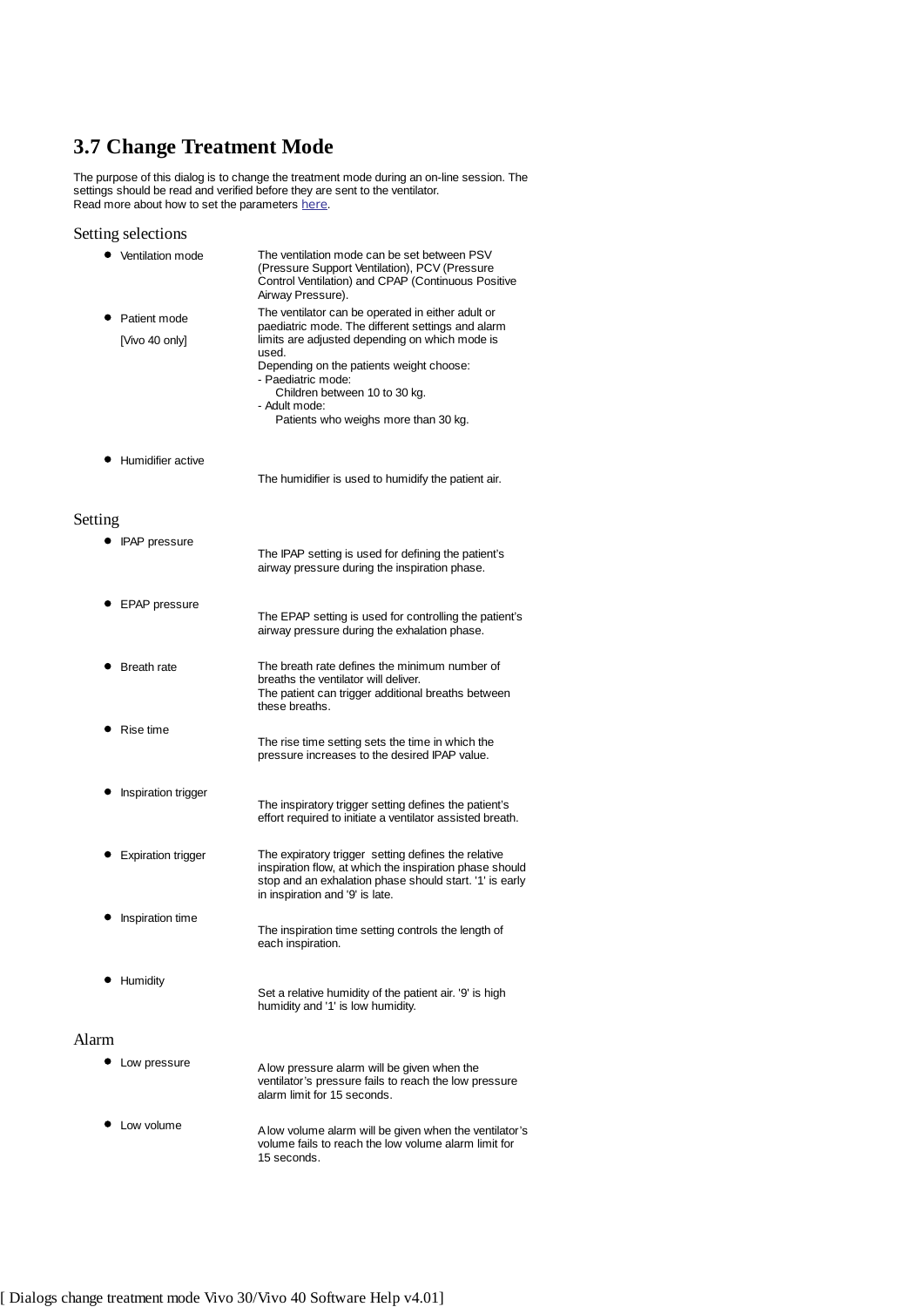• Low breath rate

[ Vivo 40 only ] A low breath rate alarm will be given when the ventilator's breath rate frequency fails to deliver the low breath rate alarm limit for 15 seconds.

 $\bullet$  High breath rate

[ Vivo 40 only ] A high breath rate alarm will be given when the ventilator's breath rate frequency exceeds the high breath rate alarm limit for 15 seconds.

## Ramp

| Ramp function is |   | inactive           |     |                     |  |       |
|------------------|---|--------------------|-----|---------------------|--|-------|
| Start with ramp  |   | Start without ramp |     |                     |  |       |
| Start pressure   | - | 2.0                | 2.0 | 40.0                |  | cmH20 |
| ) urati on       | - | 10                 | 10  | GO                  |  | min   |
|                  |   |                    |     | End pressure: 10.00 |  |       |

In the ramp frame you can activate and deactivate the ramp.

• Ramp duration

The ramp duration describes the time the ramp has to reach the right pressure.

● Ramp start pressure

The ramp start pressure describes the air pressure at the ramp's start.

The ramp function is used for increasing the EPAP and IPAP pressure during a set time, provided that the EPAP start value is lower than the set EPAP pressure.

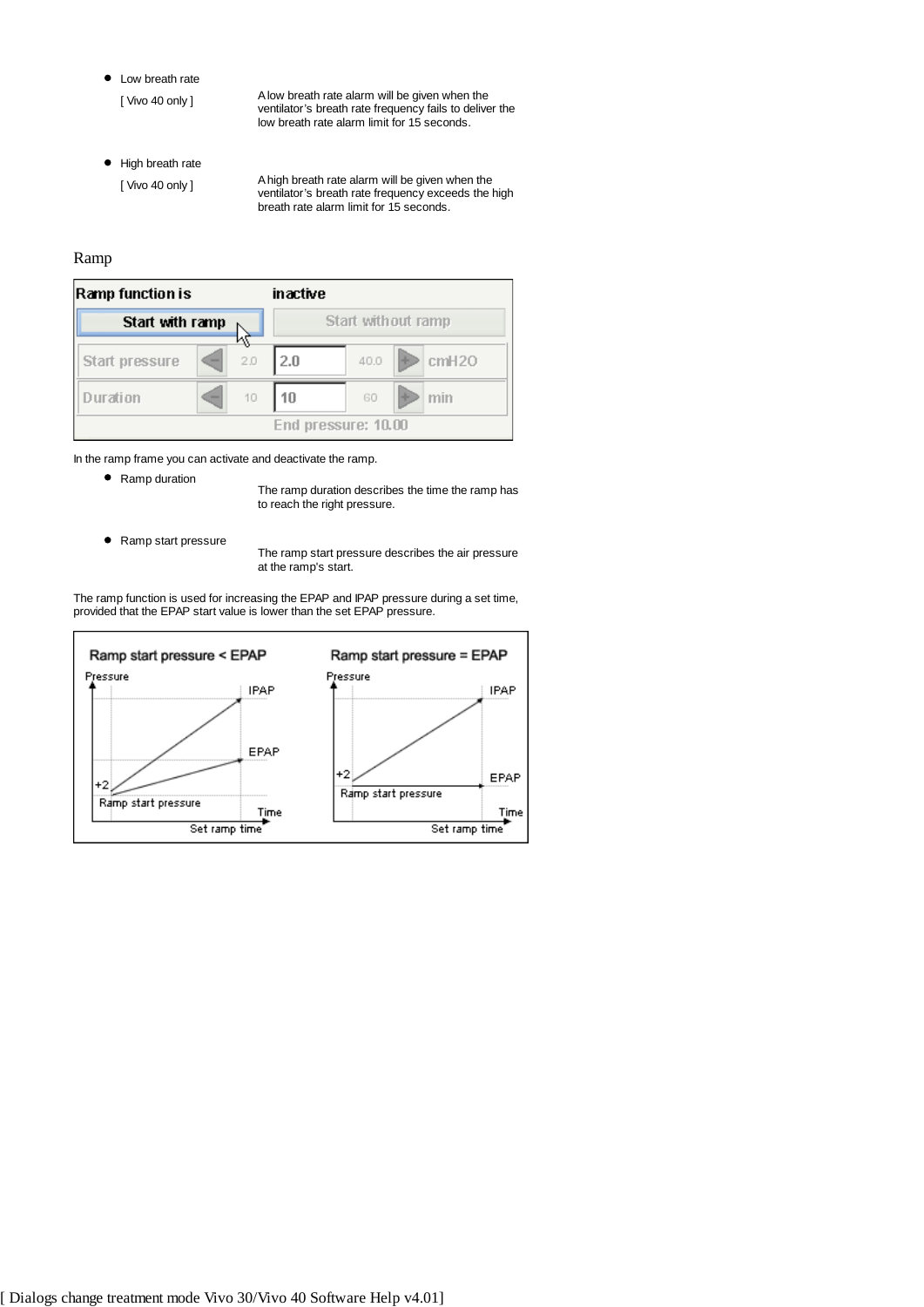# **4.1 Patient Information**

In the patient information frame you are able to edit the patient information. In order to start changing data, click on the **Unlock** button.

**Pra** Unlock

When all data has been changed, click on the **Lock** button.

| <b>H</b> Lock              |                                                                                                                                                                                 |
|----------------------------|---------------------------------------------------------------------------------------------------------------------------------------------------------------------------------|
| Ventilator Information     |                                                                                                                                                                                 |
| Ventilator type            | The software supports working with both Vivo<br>30 and Vivo 40 ventilators.<br>Select which type of ventilator to use here.<br>The manufacturer's serial number.                |
| Ventilator Serial number   |                                                                                                                                                                                 |
|                            | Reading settings and log from card<br>or ventilator checks the ventilator<br>serial number on the source<br>ventilator or card versus the serial<br>number of the patient file. |
| Unit Tracking number       | An optional adminstrative tracking number.                                                                                                                                      |
| <b>Patient Information</b> |                                                                                                                                                                                 |
| First name                 | The patient's first name.                                                                                                                                                       |
| Family name                | The patient's family name.                                                                                                                                                      |
| Identity code              | The patient's identity code.                                                                                                                                                    |
| Date of birth              | The patient's date of birth.                                                                                                                                                    |
| <b>Street</b>              | The patient's home street.                                                                                                                                                      |
| City                       | The patient's home city.                                                                                                                                                        |
| Postcode                   | The patient's home zip code.                                                                                                                                                    |
| Country                    | The patient's home country.<br>The latest typed value will be saved as<br>a default between program launches<br>and when creating a new patient.                                |
| Phone no                   | The patient's home phone no.                                                                                                                                                    |
| Alternate Phone no         | The patient's alternate Phone no.                                                                                                                                               |
| Age                        | The patient's age will calculated from the<br>information from date of birth.                                                                                                   |
| Sex                        | The patient's sex.                                                                                                                                                              |
| Height (m)                 | The patient's height.                                                                                                                                                           |
| Weight (kg)                | The patient's weight.                                                                                                                                                           |
| Body Mass Index (BMI)      | The patient's BMI will be calculated from the<br>information of height and weight.                                                                                              |

Administrative Information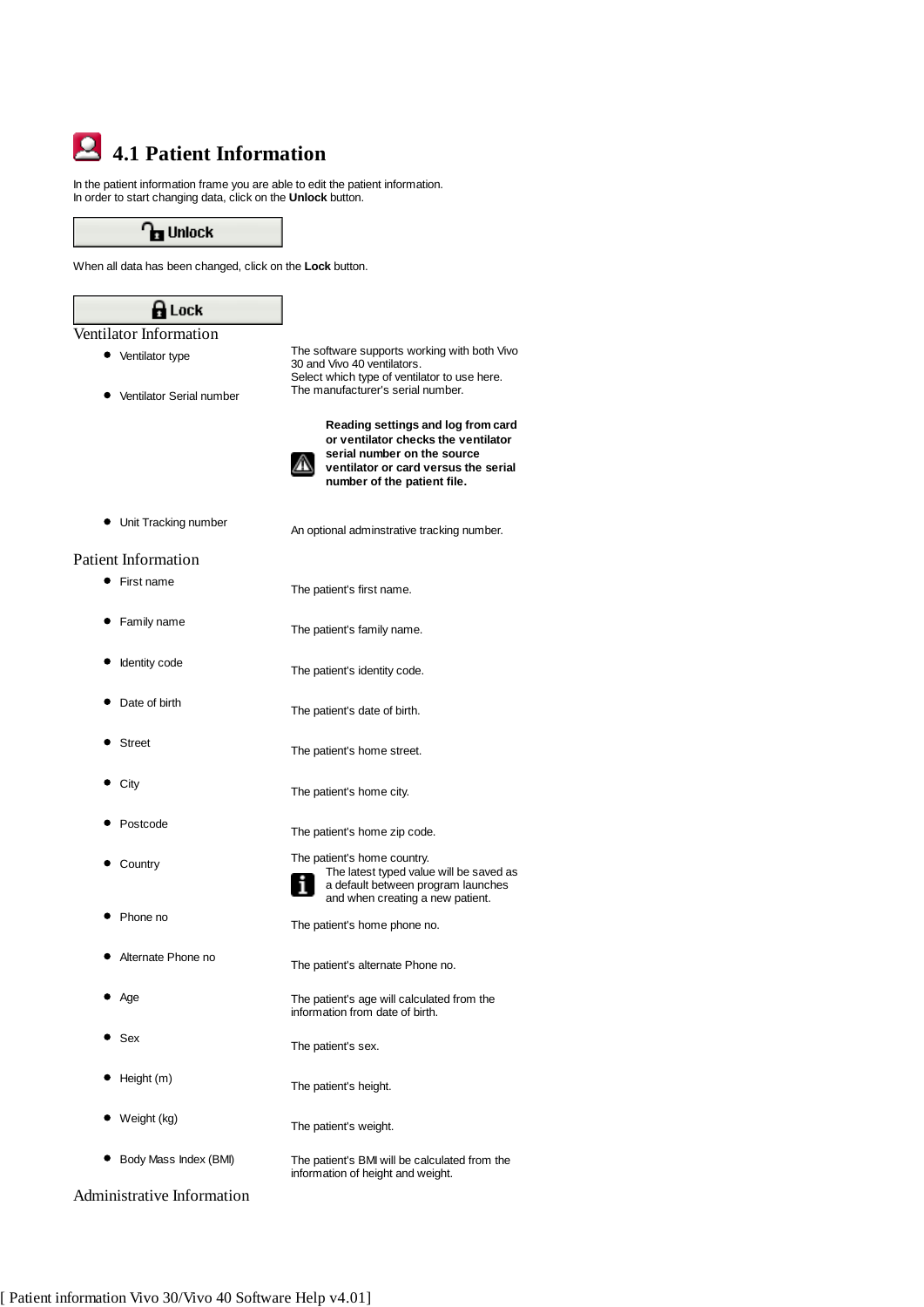- 
- Insurance Company The patient's insurance company.
- 
- Insurance Id The patient's insurance id.
- 
- Employer The patient's employer.
- Physician The patient's physican.
- 
- 
- The latest typed value will be saved as a default between program launches and when creating a new patient.
- Hospital The patient's hospital.



- The latest typed value will be saved as a default between program launches and when creating a new patient.
- 
- Admission notes The patient's admission notes.
- 

Diagnostic code The patient's diagnostic code.

## Notes

Here notes can be made.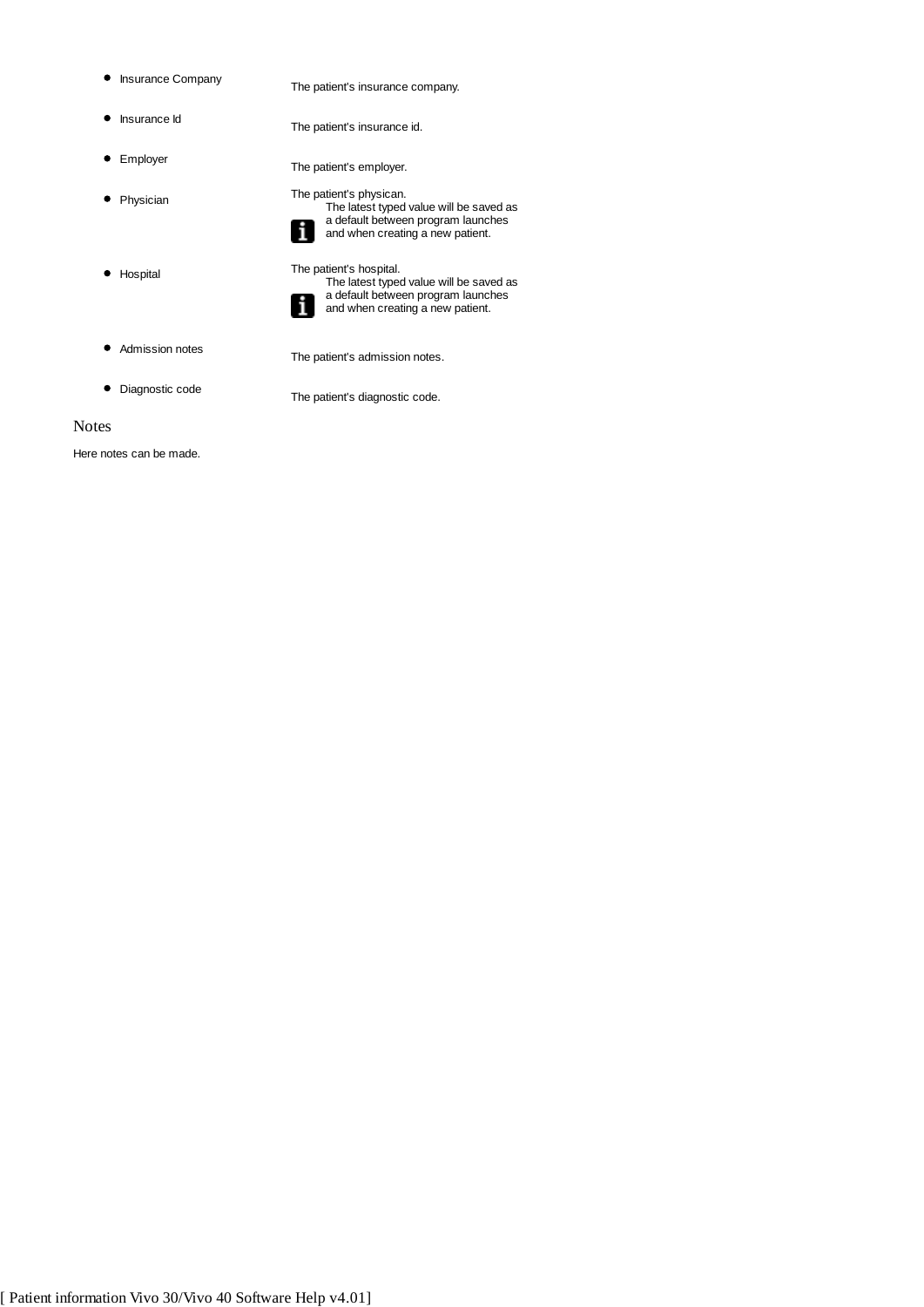

The setup page describes the overall mode and status of the ventilator. In order to keep the setup page updated, patient settnings need to be retrieved. To retrieve patient data (logs) and settings from the ventilator, a connection can be established in two ways (also see **Quick Guide or 1.4 Device components**):

● Data Cable with a Communication Box (iCom)

When using a data cable, modes and settings can be changed as the treatment is carried out. Remote control of the ventilator is available as well as recording and viewing patient data. The recorded logs stored in the ventilator can also be transferred to the PC software.



 $\bullet$  CompactFlash<sup>®</sup> memory card

The CompactFlash memory card is used for transferring recorded patient data between the ventilator and a PC.

#### The Setup page is inactivated when an on-line session is active.

To connect a ventilator the user needs to select a COM port on the computer. After a successful selection of COM port, applicable buttons will be shown active.

#### Mode

**Ventilation mode:**

- PSV (Pressure Support Ventilation)
- PCV (Pressure Control Ventilation)
- CPAP (Continuous Positive Airway Pressure)

#### **Patient mode:**

• Adult

Use adult mode if the patient weights more than 30 kg.

• Paediatric Use paediatric mode if the patient weights between 10 to 30 kg.

 $\mathbf{R}$  See the Clinican's manual for more information about the different modes.

Setting (for instance PSV Adult)

The setting frame describes which settings are applicable for the current mode. However, the settings are not activated until they are transferred to the ventilator with a Data Cable with a Communication Box or with a CompactFlash memory card using the **Retrieve settings** and **Save settings** buttons.

When sending settings to the ventilator the settings need to be confirmed. >> Read more

| Ventilator[COM3]       |
|------------------------|
| Retrieve settings      |
| Send settings          |
| Clear patient time     |
| <b>Select COM port</b> |
| Cardreader[E:\]        |
| Retrieve settings      |
| Save settings          |
|                        |
| Select card reader     |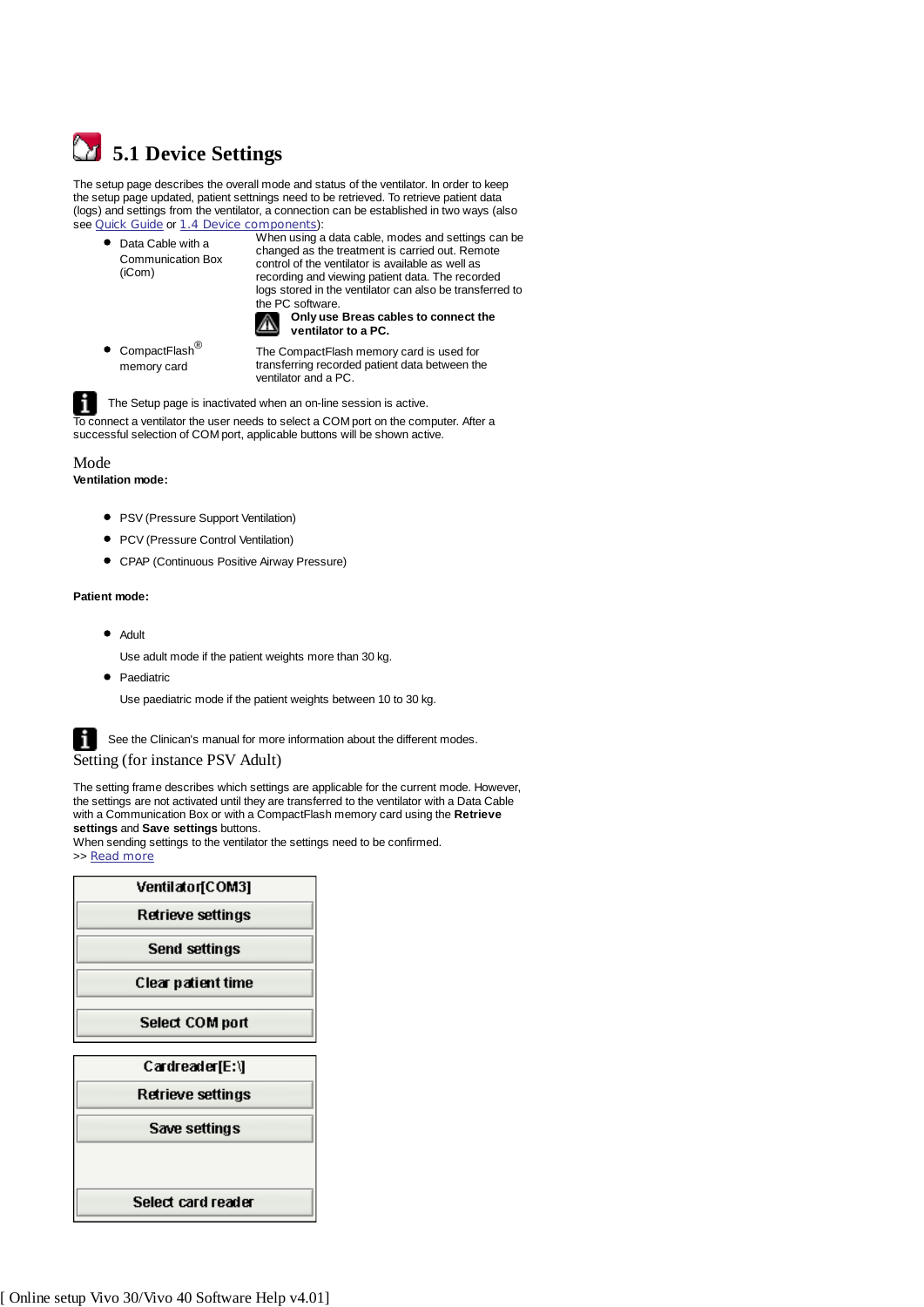When selecting a COM port, the selected COM port will be indicated inside square brackets



**On Windows 98 selecting a COM port that isn't connected to a ventilator after having had a COM port selected that was connected to a ventilator, might result in a hanging, unresponsive system. In that case restart the**

**application.** Ventilator No COM port selected COM1 selected for ventilator communication. Ventilator [COM1]

See chapter 2.3 Parameter Setting on detailed description about changing parameters.

|                    | The IPAP setting is used for defining the patient's<br>airway pressure during the inspiration phase.                                                          |
|--------------------|---------------------------------------------------------------------------------------------------------------------------------------------------------------|
| EPAP pressure      | The EPAP setting is used for controlling the patient's<br>airway pressure during the exhalation phase.                                                        |
| <b>Breath rate</b> | The breath rate defines the minimum number of<br>breaths the ventilator will deliver.<br>The patient can trigger additional breaths between<br>these breaths. |
| Rise time          | The rise time setting sets the time in which the                                                                                                              |

**•** Inspiration trigger The inspiratory trigger setting defines the patient's effort required to initiate a ventilator assisted breath.

pressure increases to the desired IPAP value.

- Inspiration time The inspiration time setting controls the length of each inspiration.
- Expiration trigger The expiratory trigger setting defines the relative inspiration flow, at which the inspiration phase should stop and an exhalation phase should start. '1' is early in inspiration and '9' is late.
- **•** Humidity Set a relative humidity of the air. '9' is high humidity and '1' is low humidity.

## Alarm

The alarm frame describes the alarm settings, i.e. when an alarm should be activated. Alarm triggers when:

Low pressure A low pressure alarm will be given when the ventilator's pressure fails to reach the low pressure alarm limit for 15 seconds. Low volume A low volume alarm will be given when the ventilator's volume fails to reach the low volume alarm limit for 15 seconds. • Low breath rate [Vivo 40 only ] A low breath rate alarm will be given when the ventilator's breath rate frequency fails to deliver the low breath rate alarm limit for 15 seconds. • High breath rate [Vivo 40 only ] A high breath rate alarm will be given when the

ventilator's breath rate frequency exceeds the high

breath rate alarm limit for 15 seconds.

## Ramp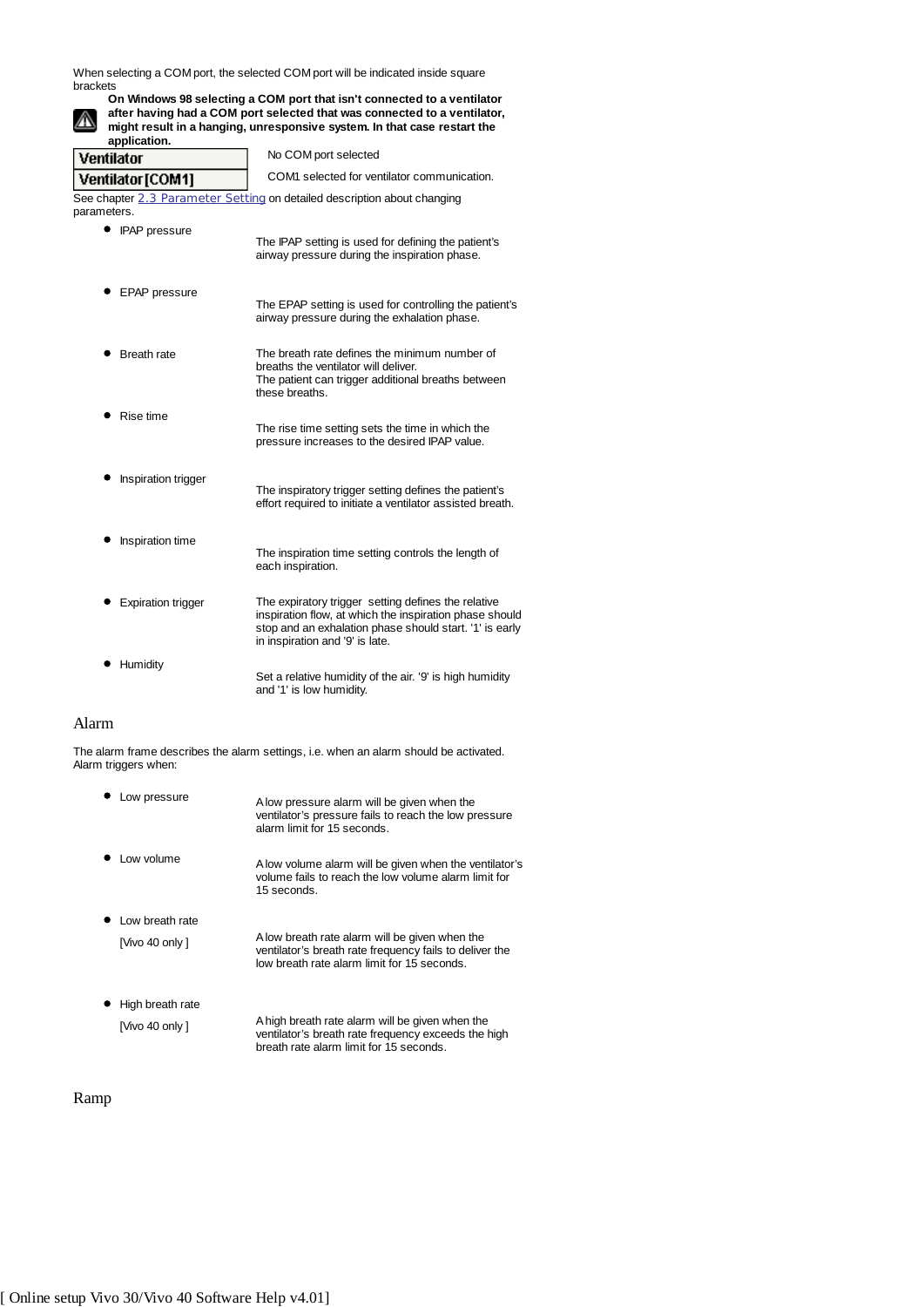| <b>Ramp function is</b> |   |     | inactive           |                    |                   |
|-------------------------|---|-----|--------------------|--------------------|-------------------|
| Start with ramp         |   |     |                    | Start without ramp |                   |
| Ramp duration           | - |     |                    | 60                 | min               |
| Ramp start pressure     | - | 2,0 | 2.0                | 40.0               | cmH <sub>20</sub> |
|                         |   |     | End pressure: 4.00 |                    |                   |

In the ramp frame you can activate and deactivate the ramp.

• Ramp duration

The ramp duration describes the time the ramp has to reach the right pressure.

• Ramp start pressure

The ramp start pressure describes the air pressure at the ramp's start.

The ramp function is used for increasing the EPAP and IPAP pressure during a set time, provided that the EPAP start value is lower than the set EPAP pressure.



#### Service

The service panel is updated when either of the **Retrieve settings** buttons are pressed. When reading from the Flash memory card, the following service data are updated:

- Ventilator serial number
- Ventilator operations time
- Patient operations time
- Program version

It is only possible to disable ramp in home mode when programming the ventilator directly. This is a notable lacking ability in programming the ventilator via compact flash card.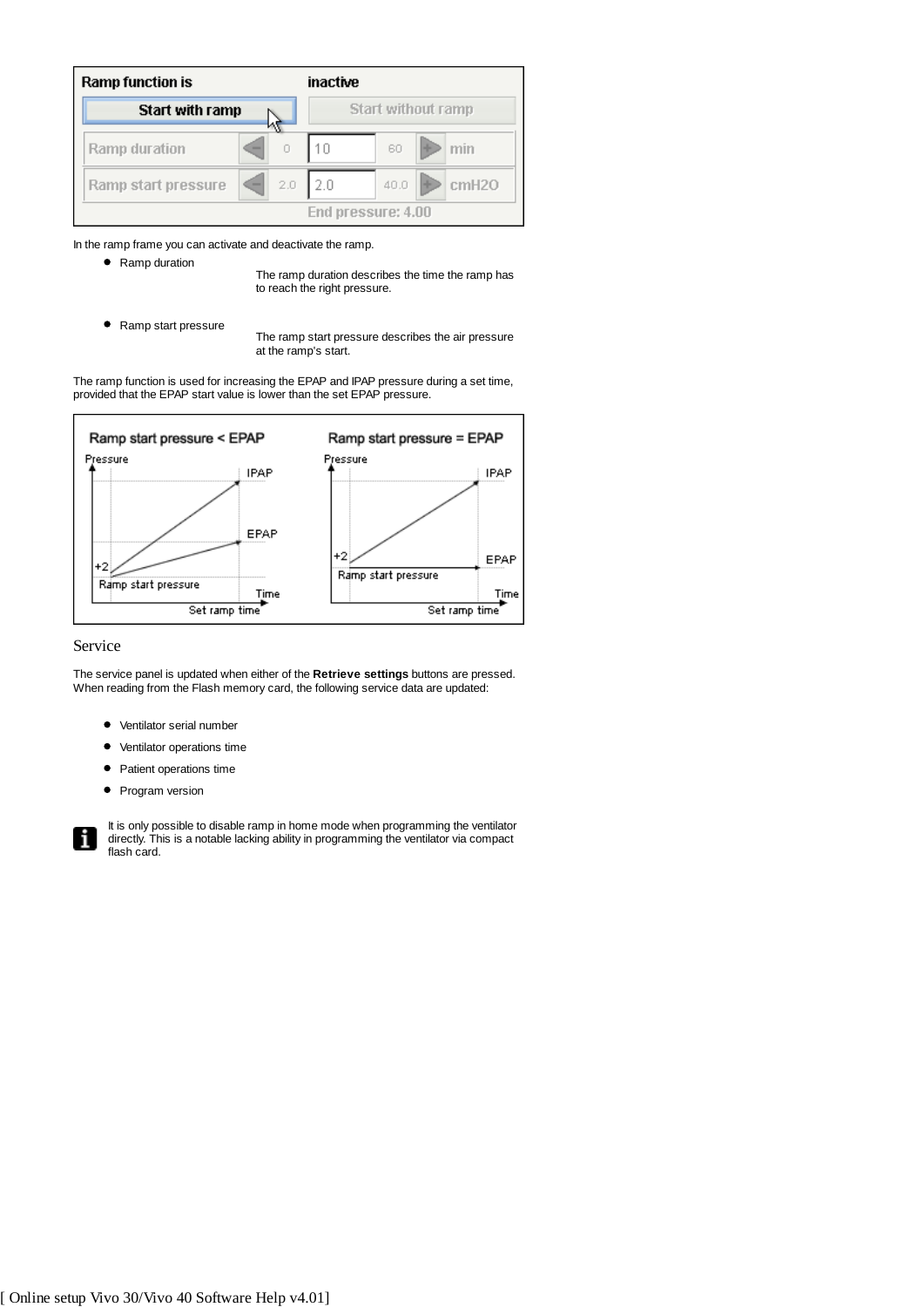

The detail log contains data from the ventilators detail log. The detail logs are downloaded either from the ventilator or the memory card. The information is sampled with a 10 Hz frequency, and the detail log contains (approximately) the last 16 hours of usage.

# **6.1 Therapy**

In the therapy section the sessions created by downloading from the ventilator or the memory card can be viewed and analysed.

#### Sessions

In the sessions panel the patient's different sessions will appear. Sessions can be selected one at a time. See section 2.6 Sessions Panel on a detailed description about handling a sessions window.

#### Settings at marker

The panel settings at marker displays the settings where the time position marker is placed. See section 2.5 Graphs on detailed description about handling the marker. **Due to delay in actual logging of events the settings at marker can show**

۳ŋ **events 15 seconds later than they actually occured.**

Graph

The graph panel contains the following data from a detail log session:

| $\bullet$ Events | You can see the following alarms and events as they occur:<br>Mask off, High pressure alarm, Low pressure alarm, Low                              |
|------------------|---------------------------------------------------------------------------------------------------------------------------------------------------|
|                  | volume alarm, High breath rate alarm, Low breath rate alarm,                                                                                      |
|                  | Stand by.                                                                                                                                         |
| • Pressure       | In the pressure graph you see sampled data of the pressure as<br>measured in the ventilator.                                                      |
| $\bullet$ Flow   | In the flow graph you see sampled data of the flow as measured<br>in the ventilator. The leakage is subtracted in the calculated<br>patient flow. |
| Volume           | In the volume graph you see sampled data of the volume as<br>measured in the ventilator.                                                          |
|                  | In the evoiratory leakage graph you see sampled data of the                                                                                       |

Expiratory leakage ln the expiratory leakage graph you see sampled data of the<br>leakage as measured in the ventilator.

See section 2.5 Graphs on detailed description about handling a graph panel.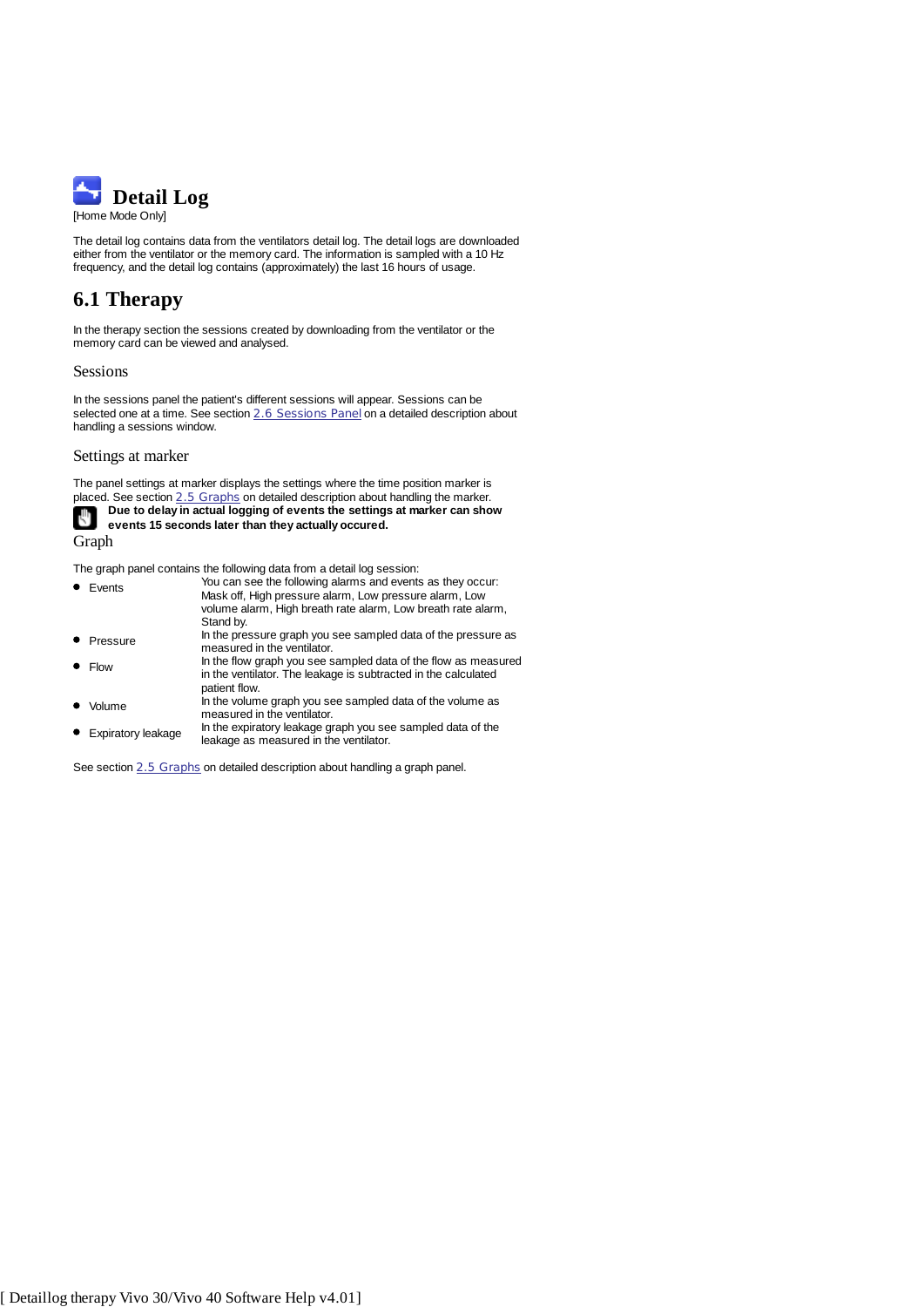

# **6.2 Edit Sessions**

In the sessions section you can alter the sessions with the following buttons:

| Delete sessions            | The sessions selected will be deleted. Whole logs<br>can also be deleted by selecting the yellow folder and<br>pressing the button.                                                                                    |
|----------------------------|------------------------------------------------------------------------------------------------------------------------------------------------------------------------------------------------------------------------|
|                            | <b>Delete sessions</b>                                                                                                                                                                                                 |
| Select sessions            | Choose an integer value for the maximum time in<br>seconds. After clicking the select sessions button, all<br>sessions shorter than the maximum value will be<br>selected.                                             |
|                            | <b>Select sessions</b>                                                                                                                                                                                                 |
| Merge sessions             | Two or more selected sessions adjacent in time will<br>be merged. The resluting merged session will be<br>represented by a blue double file icon.                                                                      |
|                            | <b>Merge sessions</b>                                                                                                                                                                                                  |
| Split sessions             | The selected merged sessions will be split to their<br>original lengths.<br>When a merged session has been split, the first (top)<br>session of the previously merged sessions is the one<br>shown in the graph panel. |
|                            | <b>Split session</b>                                                                                                                                                                                                   |
| Undo and Redo              | If sessions have been deleted, merged or split, it is<br>possible to undo and redo these operations. Use the<br>buttons to the right.                                                                                  |
|                            | ) Undo                                                                                                                                                                                                                 |
|                            | $\bigcap$ Redo                                                                                                                                                                                                         |
|                            | When the file is saved, the undo and redo<br>memory is cleared.                                                                                                                                                        |
| Select problem<br>sessions | Selects sessions that are too short to contain any<br>relevant data or has corrupt data.                                                                                                                               |
|                            | Select problem sessions                                                                                                                                                                                                |
| Graph                      |                                                                                                                                                                                                                        |

The graph frame contains the following data from a session:

- Events
- Pressure

See section 2.5 Graphs on detailed description about handling a graph panel.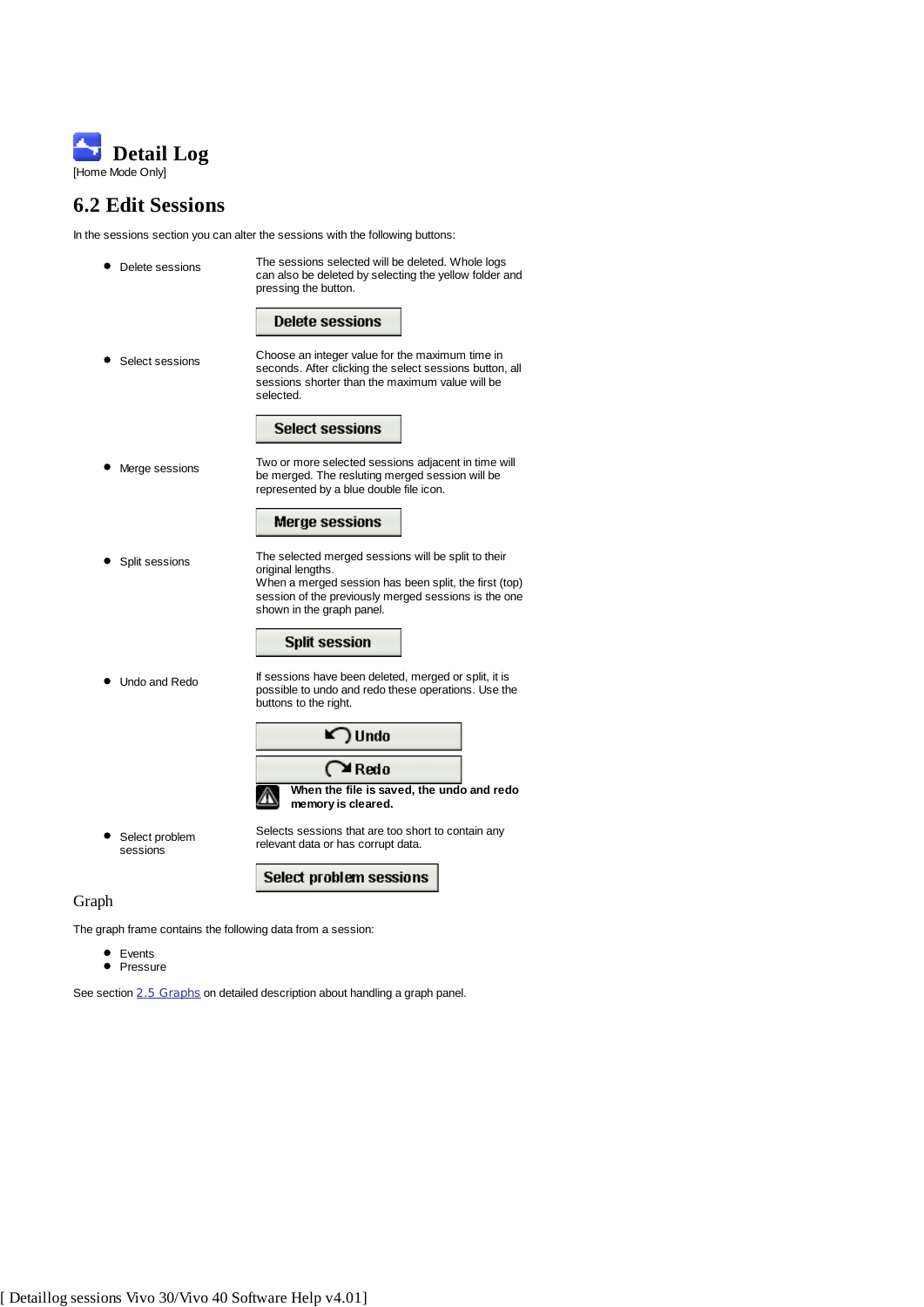

The breath log contains data from the ventilator's breath log. The breath logs are downloaded either from the ventilator or the memory card. The information is collected once per breath, and the breath log contains approximately the last four weeks of usage.

# **7.1 Therapy**

In the therapy section the sessions created by downloading from the ventilator or the memory card can be viewed and analysed.

#### Sessions

In the sessions frame the patients different sessions will appear. See section 2.6 Sessions Panel on a detailed description about handling a sessions window.

#### Patient triggered breaths

Breaths triggered by the patient shows as blue coloured in the graphs.



#### Settings at marker

The frame settings at marker displays the settings where the time position marker is placed. See section 2.5 Graphs on detailed description about handling the marker. **Due to delay in actual logging of events the settings at marker can show** сΨ **events 15 seconds later than they actually occured.**

Graph

The graph panel contains the following data from a breath log session:

| $\bullet$ Events     | You can see the following alarms and events as they occur:<br>Mask off, High pressure alarm, Low pressure alarm, Low                              |
|----------------------|---------------------------------------------------------------------------------------------------------------------------------------------------|
|                      | volume alarm, High breath rate alarm, Low breath rate alarm,<br>Stand by.                                                                         |
| • Mean pressure      | In the mean pressure graph you see sampled data of the<br>pressure as measured in the ventilator.                                                 |
| $\bullet$ Flow       | In the flow graph you see sampled data of the flow as measured<br>in the ventilator. The leakage is subtracted in the calculated<br>patient flow. |
| • Volume             | In the volume graph you see sampled data of the volume as<br>measured in the ventilator.                                                          |
| • Expiratory leakage | In the expiratory leakage graph you see sampled data of the<br>leakage as measured in the ventilator.                                             |

See section 2.5 Graphs on detailed description about handling a graph frame.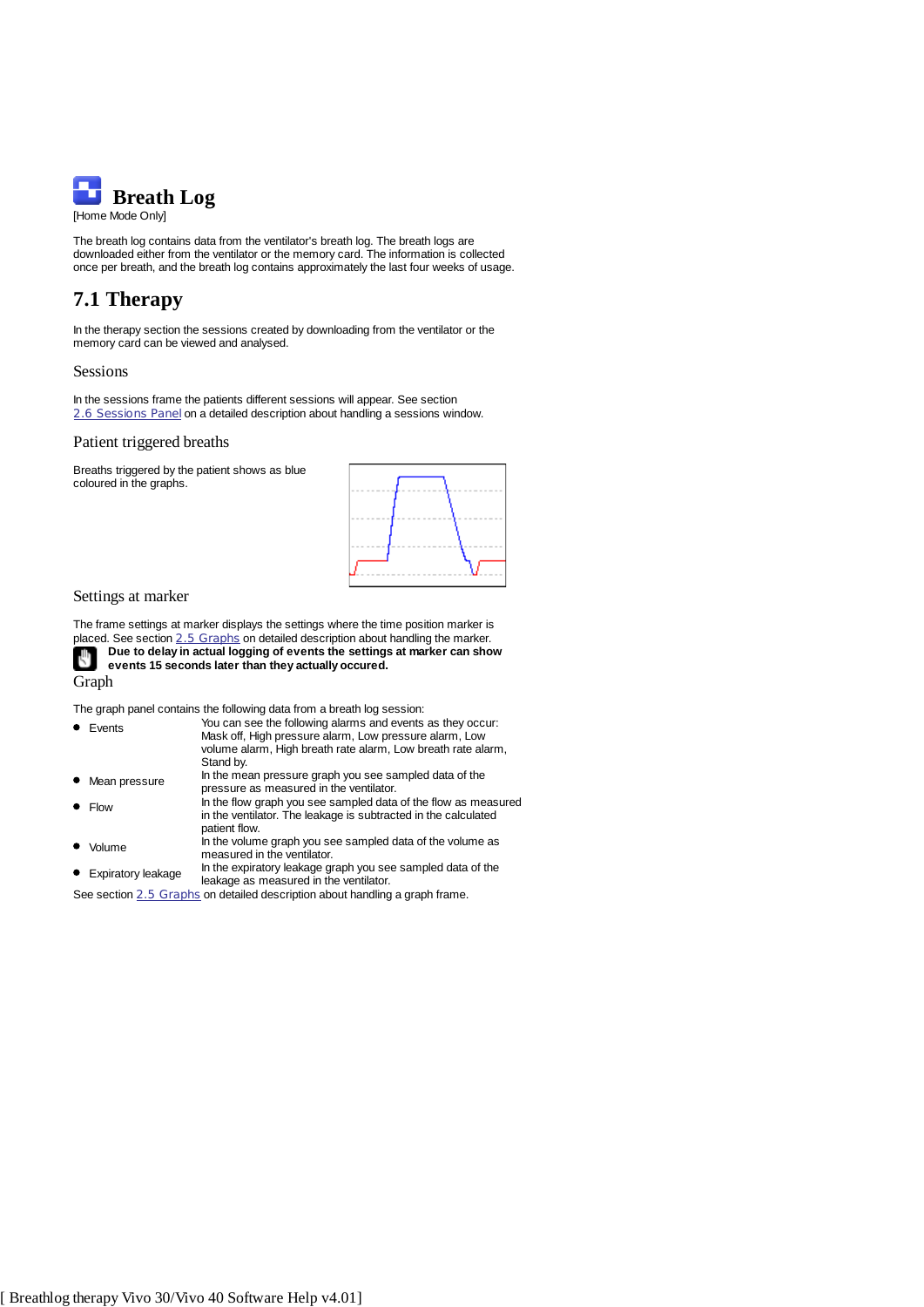

## **7.2 Data Summary**

In the data summary section you can view the summary of one or more selected sessions.

#### Sessions

In the sessions frame the patients different sessions will appear. See section 2.6 Sessions Panel on a detailed description about handling a sessions window. Summary of records for

In this panel calculated values from the selected sessions in the **session** panel will be presented. Average values of the mesurements from all selected sessions are calculated in the **Average** column. The average value is not balanced, meaning that it doesn't consider the time length of the selected sessions. If '---' appears in the value field it means the value can not be calculated from the data in the log.



#### **Tendency**

If you choose several sessions you ca analyze them all at the same time in the graph panel.

This way you are able to see tendencies in the patient's usage of the Vivo 30/40.

| 'n<br>۱ė | Sessions                                              |
|----------|-------------------------------------------------------|
|          | Jun 13, 2006(May-23/May)                              |
| es<br>). | $\sim$ May 23, 2006(16:07-16)                         |
|          | May 23, 2006(16:14-08<br>$\sim$ May 24, 2006(12:05-13 |
|          | Jun 13, 2006(Jun-01/Jun-                              |
|          | Jun 1, 2006(13:04-13:0                                |
|          | Jun 2, 2006(16:11-16:1                                |
|          | Jun 8, 2006(11:49-11:5                                |
|          | Jun 13, 2006(12:00-12                                 |
|          |                                                       |

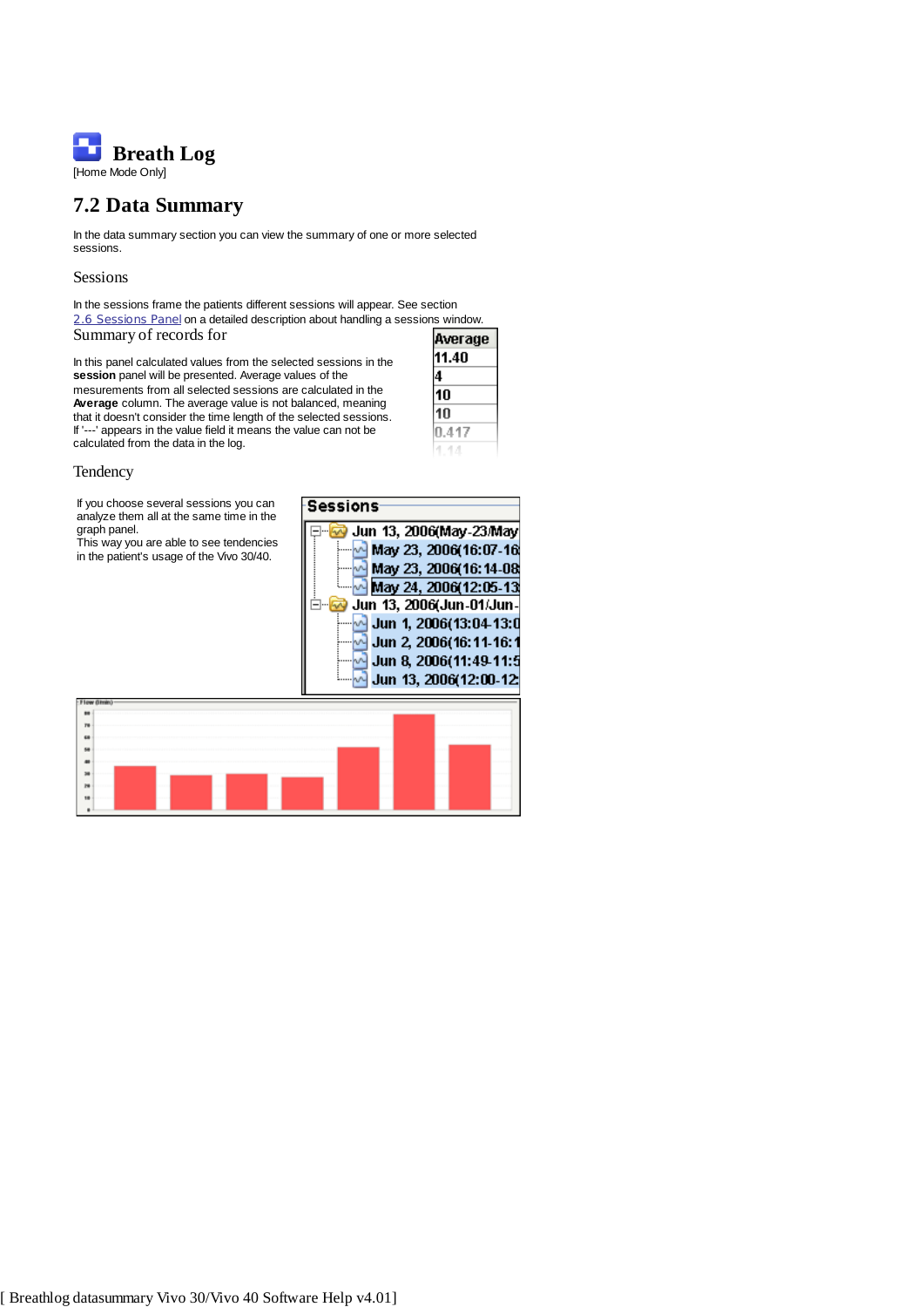

# **7.3 Edit Sessions**

In the sessions section you can alter the sessions with the following buttons:

|       | Delete sessions            | The sessions selected will be deleted. Whole logs<br>can also be deleted by selecting the yellow folder and<br>pressing the button.                                                                                    |
|-------|----------------------------|------------------------------------------------------------------------------------------------------------------------------------------------------------------------------------------------------------------------|
|       |                            | <b>Delete sessions</b>                                                                                                                                                                                                 |
|       | Select sessions            | Choose an integer value for the maximum time in<br>seconds. After clicking the select sessions button, all<br>sessions shorter than the maximum value will be<br>selected.                                             |
|       |                            | <b>Select sessions</b>                                                                                                                                                                                                 |
|       | Merge sessions             | Two or more selected sessions adjacent in time will<br>be merged. The resluting merged session will be<br>represented by a blue double file icon.                                                                      |
|       |                            | <b>Merge sessions</b>                                                                                                                                                                                                  |
|       | Split sessions             | The selected merged sessions will be split to their<br>original lenghts.<br>When a merged session has been split, the first (top)<br>session of the previously merged sessions is the one<br>shown in the graph panel. |
|       |                            | <b>Split session</b>                                                                                                                                                                                                   |
|       | Undo and Redo              | If sessions have been deleted, merged or split, it is<br>possible to undo and redo these operations. Use the<br>buttons to the right.                                                                                  |
|       |                            | ) Undo                                                                                                                                                                                                                 |
|       |                            | $\bigcap$ Redo                                                                                                                                                                                                         |
|       |                            | When the file is saved, the undo and redo<br>memory is cleared.                                                                                                                                                        |
|       | Select problem<br>sessions | Selects sessions that are too short to contain any<br>relevant data or has corrupt data.                                                                                                                               |
|       |                            | Select problem sessions                                                                                                                                                                                                |
| Graph |                            |                                                                                                                                                                                                                        |

The graph frame contains the following data from a session:

Events Pressure

See section 2.5 Graphs on detailed description about handling a graph panel.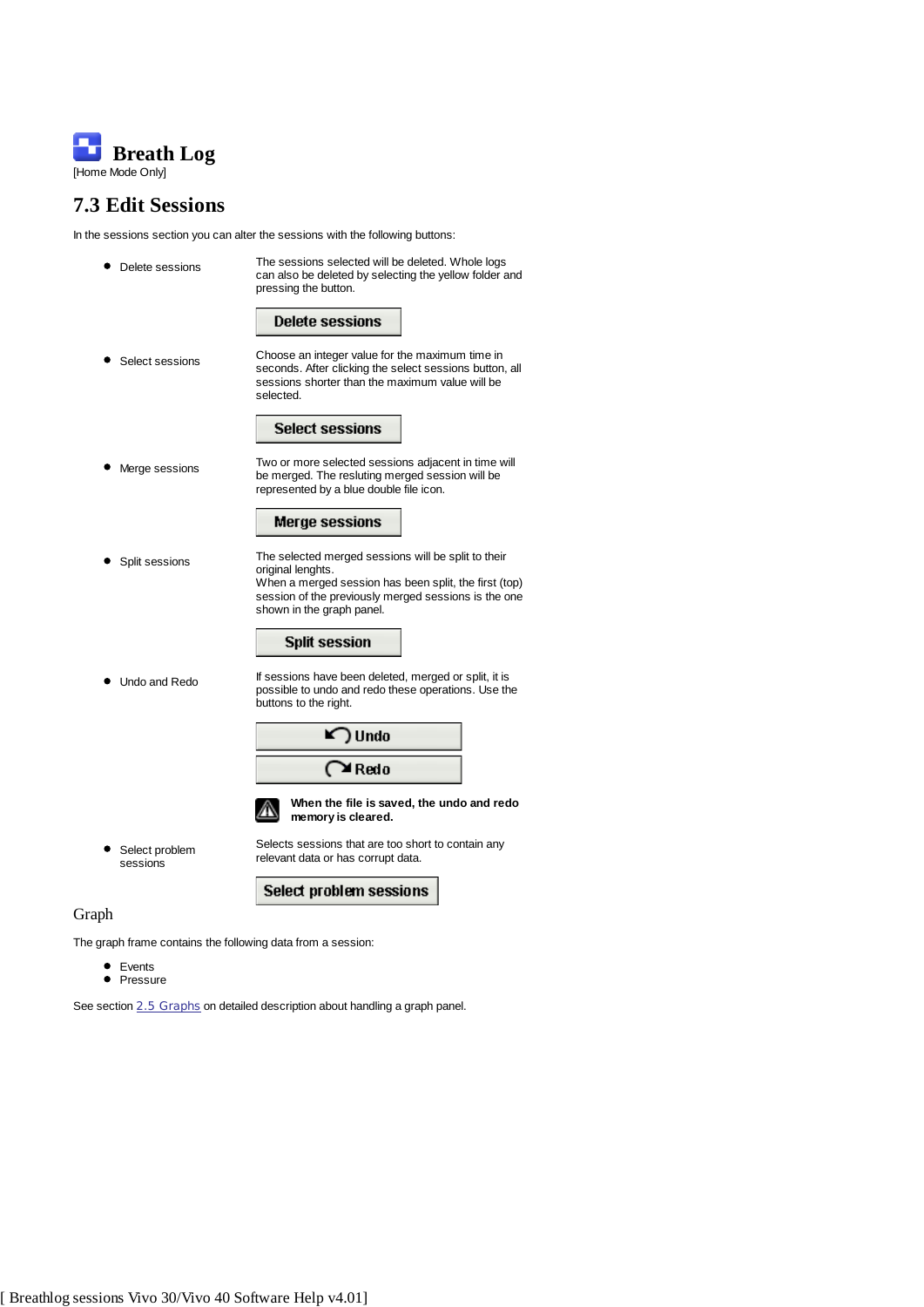

The usage log describes how the ventilator has been used over a longer time period.

## **8.1 Usage profile**

## Long term usage data for

This panel contains a graph which shows in which time interval the ventilator has been used. To view information about different logs, use the dropdown box in the top left-hand corner. To change the interval of 24 hour periods, use the lower limit drop down box and the upper limit drop down box. The left drop down box controls the starting point of the shown interval's 24 hour periods. The right drop down box controls the end point of the shown interval's 24 hour periods, which can be earliest at the left selected interval. The maximum number of 24-hour intervals that are displayed is 35 ( five weeks ). When the log contains sessions spread out over more than 35 24-hour periods, the periods that are outside the default visible range will be indicated in the starting point dropdown box with an exclamation character.

You can use the scrollwheel on the mouse to move in all of the 24-hour periods selected in the log.

To delete and undo delete different logs, mark the log and use the **Delete** and **Undo delete** buttons.

| <b>Delete</b>                                                        |                      |
|----------------------------------------------------------------------|----------------------|
| Undo delete                                                          |                      |
| The undo delete function can only be used on the latest deleted log. |                      |
| To hide empty days, click the right mouse button while in            | بمام براسيديم مامثلا |

the graph panel and use the **hide empty days** option.

Hide empty days Hide time axis ۲Ļ Properties... Save as... Print...

To hide the time axis, click the right mouse button while in the graph panel and use the **hide time format** option.

Hide empty days Hide time axis Properties... M Save as... Print...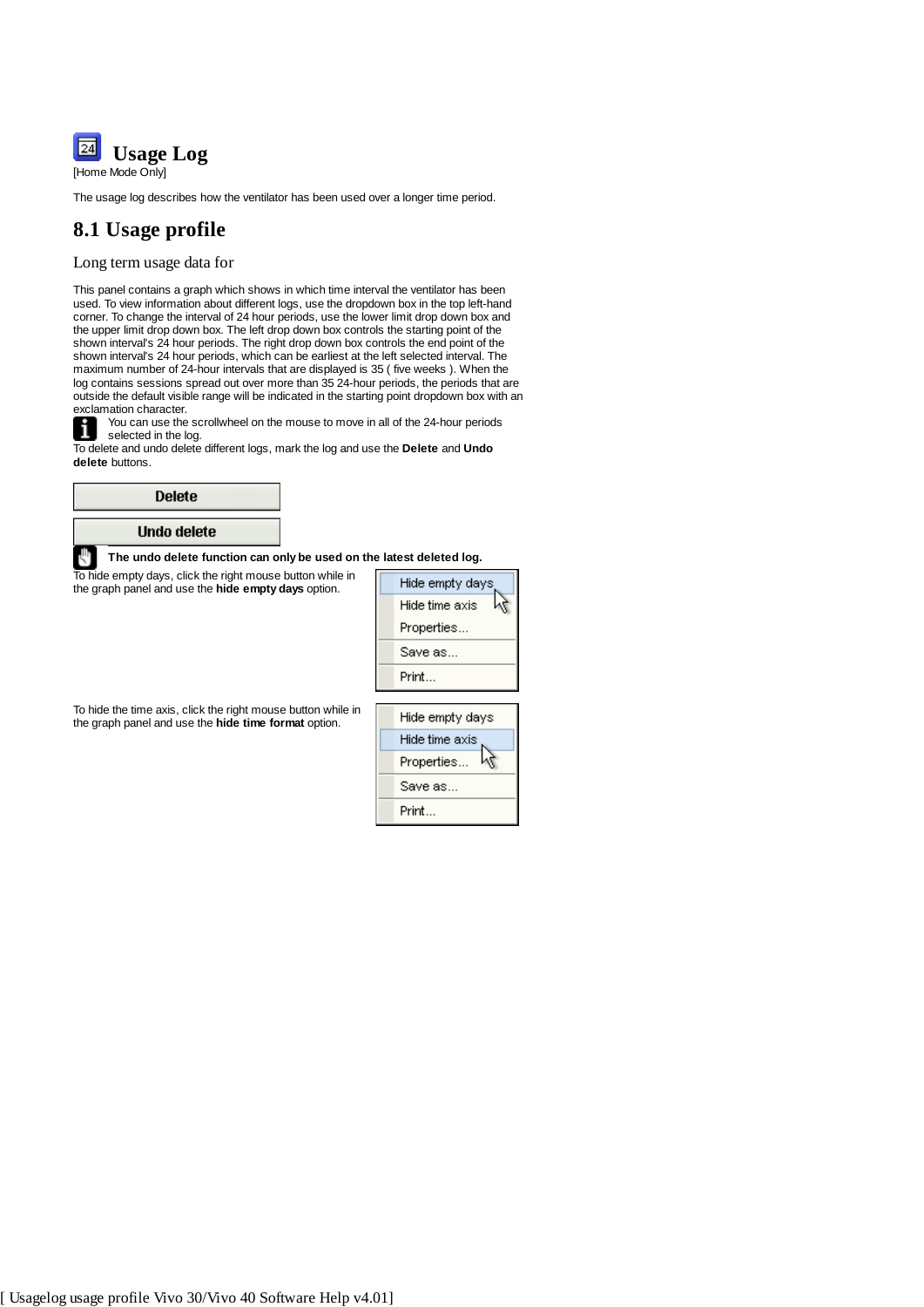

# **8.2 Calendar**

Long term usage data for

The "Long term usage data for" frame contains the following data:

 $\mathbf{T}$  The values are calculated from the selected log(s).

| Total power on                        | The total number of hours the ventilator has been<br>running in operating mode.                                           |
|---------------------------------------|---------------------------------------------------------------------------------------------------------------------------|
| Number of power on                    | The total number of times the ventilator has been<br>turned on                                                            |
| Total therapy days                    | The total number of 24 hour periods the ventilator, at<br>some point, has been running in operating mode with<br>mask on. |
| Days with power on                    | The total number of 24 hour periods for which the<br>ventilator has been swithced on one or more times.                   |
| Average power on, all<br>days         | The average time in hours when the ventilator has<br>been turned on during all calendar days.                             |
| Average power on, all<br>therapy days | The average time in hours when the ventilator has<br>been turned on during days with power on.                            |
| Average IPAP                          | The average IPAP pressure during the time period of<br>the log.                                                           |
| Average EPAP                          | The average EPAP pressure during the time period of<br>the log.                                                           |
| Pressure peak                         | The highest pressure value during the time period of<br>the log.                                                          |
| Average volume                        | The average volume during the time period of the log.                                                                     |
| Max volume                            | The maximum volume.                                                                                                       |
|                                       | The total number of hours the ventilator has been                                                                         |

The graph panel in the long term usage data during frame contains the following graphs:

Avg. Pressure The average pressure of EPAP and IPAP for a 24 hour period is shown in a bar. The blue part of the bar represents EPAP and the red part represents IPAP.

running with a mask off detection.



• Mask % The percentage time of mask usage.

• Power on The amount of hours the ventilator has been running each 24 hour period.

• Mask off time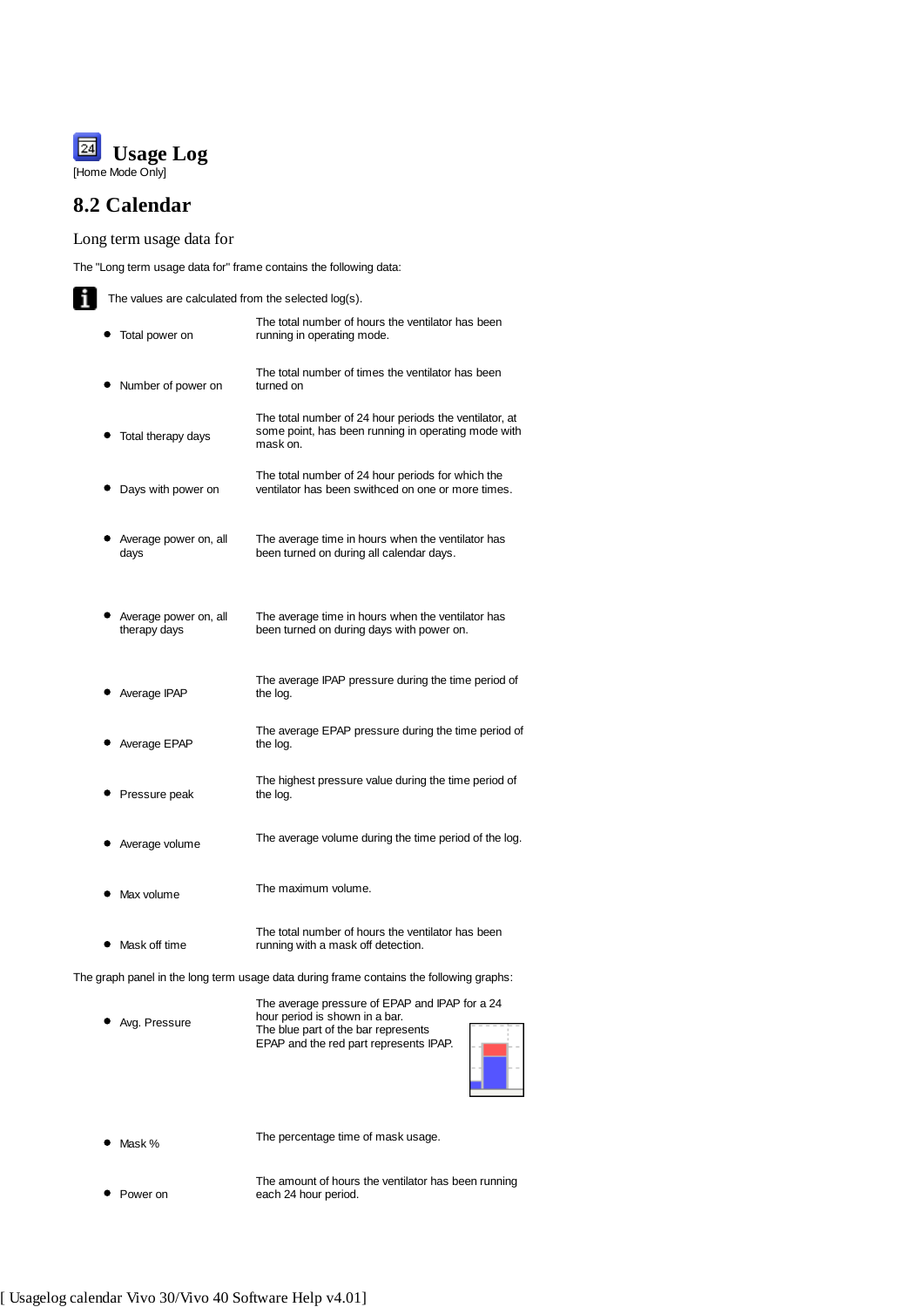The 24 hour periods in the graph are presented from 12 o'clock noon - 12 o'clock i noon so that one night of sleep is represented as one bar. To view information about different logs, use the dropdown box in the top left-hand corner. To change the interval of 24 hour periods, use the lower limit drop down box and the upper limit drop down box. The left drop down box controls the starting point of the shown interval's 24 hour periods. The right drop down box controls the end point of the shown interval's 24 hour periods, which can be earliest at the left selected interval. To delete and undo delete different logs, mark the log and use the **Delete** and **Undo delete** buttons.

| <b>Delete</b> |
|---------------|
| Undo delete   |

rΨ

**The undo delete function can only be used on the latest deleted log.**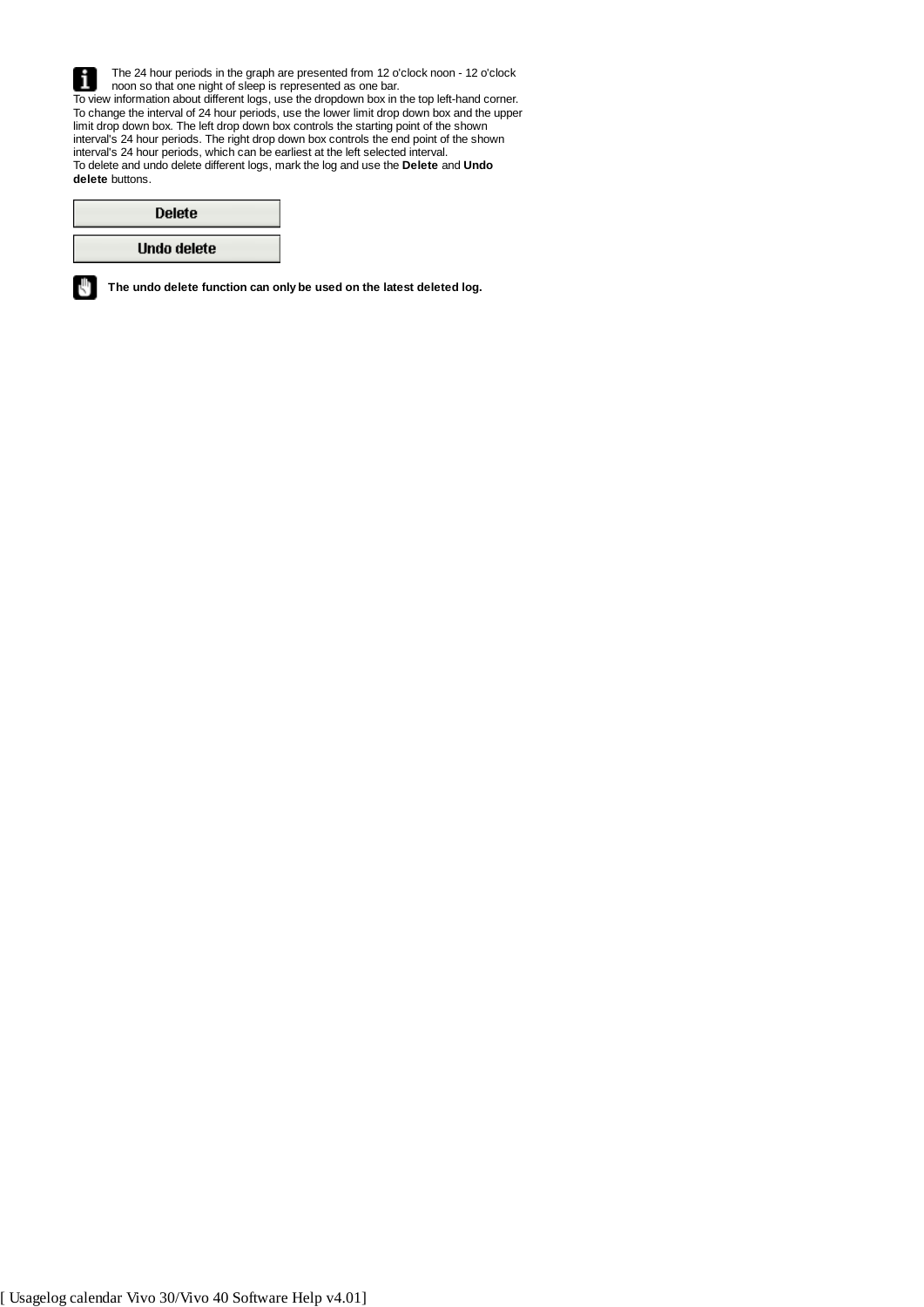

## **8.3 Alarms**

L

rψ

This panel contains a listing of the alarms that have occured during the selected log. The alarms list is stored in the breath log. You can only view alarms that have i occured during the breath log time period, even if the usage log contains a longer time period.

To view information about different logs, use the dropdown box in the top left-hand corner. To change the interval of 24 hour periods, use the lower limit drop down box and the upper limit drop down box. The left drop down box controls the starting point of the shown interval's 24 hour periods. The right drop down box controls the end point of the shown interval's 24 hour periods, which can be earliest at the left selected interval. To delete and undo delete different logs, mark the log and use the **Delete** and **Undo delete** buttons.

| <b>Delete</b> |  |
|---------------|--|
| Undo delete   |  |

**The undo delete function can only be used on the latest deleted log.**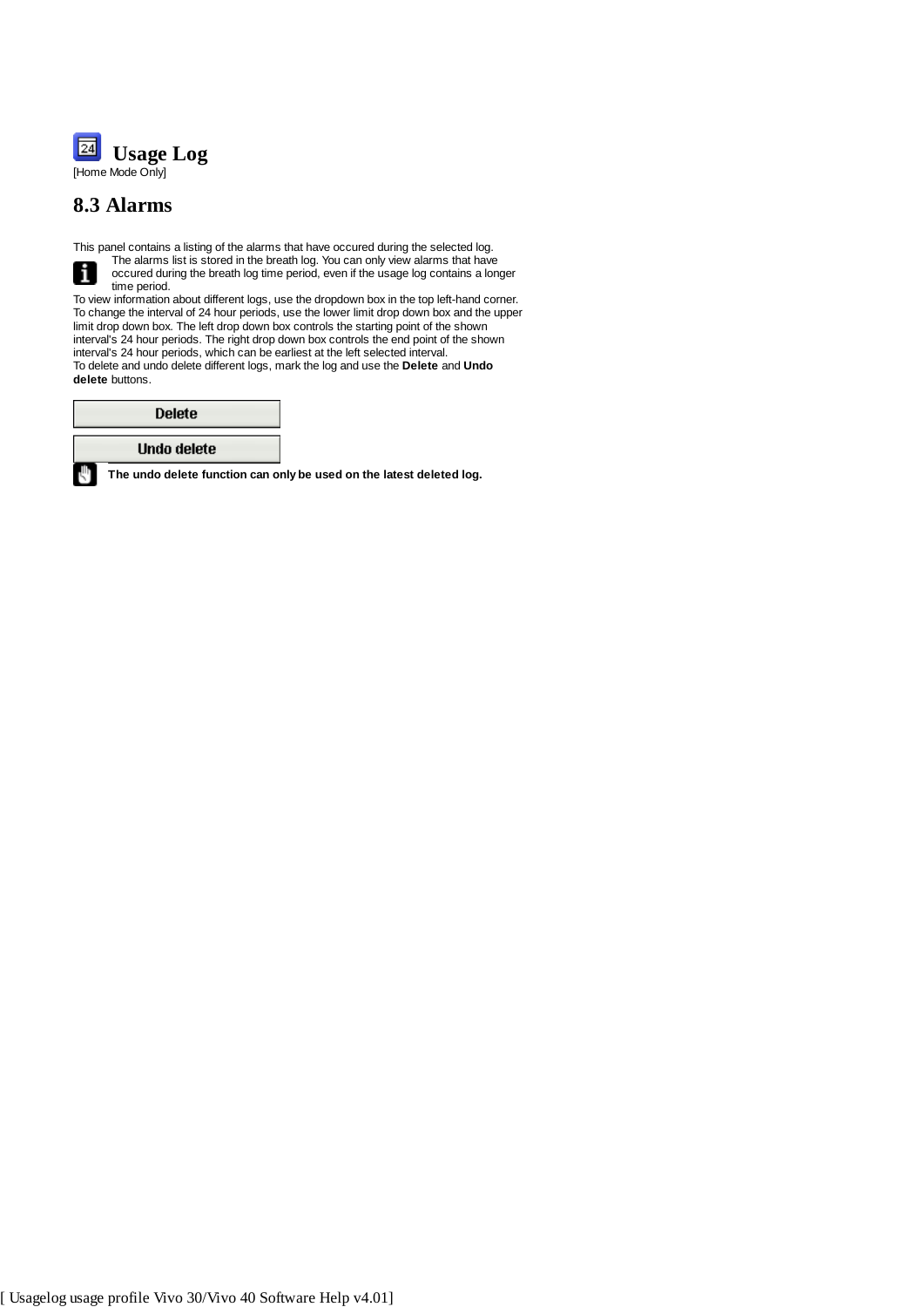|                  | 9.1 Report |
|------------------|------------|
| [Home Mode Only] |            |

## In this panel the report is specified.

| in this panel the report is specified.    |                                                                                                                                                                                                                                                                                                                                                                                             |                        |
|-------------------------------------------|---------------------------------------------------------------------------------------------------------------------------------------------------------------------------------------------------------------------------------------------------------------------------------------------------------------------------------------------------------------------------------------------|------------------------|
| Choose logo                               | Choose logo                                                                                                                                                                                                                                                                                                                                                                                 |                        |
|                                           | Remove                                                                                                                                                                                                                                                                                                                                                                                      |                        |
|                                           | Use the Choose logo to choose a logotype to represent<br>the organisation you are working for. Once a logo has<br>been selected, this copy of the Breas Vivo 30/40 PC<br>software will remember and use this logo as default until<br>another logo is selected.<br>A preview of the logo will be shown in the lower right<br>corner of the window.<br>You can also remove a selected logo.  |                        |
| Log                                       | 2004-sep-27(sep-23/sep-23)                                                                                                                                                                                                                                                                                                                                                                  |                        |
|                                           | 2004 Wed Sep 22   $\blacktriangledown$                                                                                                                                                                                                                                                                                                                                                      | <b>2004 Thu Sep 23</b> |
| different purposes.<br>Template selection | Use the log button (log is represented by dates) to select<br>which of the patient's logs that should be used in the<br>generation. Select the start and the end of the time period<br>for which the report should be generated by using the two<br>buttons below. Default time interval is the whole log.<br>Templates can be used to easily create standardized or often used reports for |                        |
|                                           | <empty template=""></empty>                                                                                                                                                                                                                                                                                                                                                                 |                        |
| Add selection.<br>Remove selection        | Use this drop-down menu to select an existing template.<br><b>Add selection</b>                                                                                                                                                                                                                                                                                                             |                        |
|                                           | <b>Remove selection</b>                                                                                                                                                                                                                                                                                                                                                                     |                        |
|                                           | Use the Add selection and Remove selection buttons<br>to add and remove the different report chapters to your<br>report.<br>Default selections are no chapters.                                                                                                                                                                                                                             |                        |
| Description                               | <b>Description of selected report</b>                                                                                                                                                                                                                                                                                                                                                       |                        |
|                                           | When adding and removing the different report chapters a<br>description of the chapter is displayed in the Description<br>of selected report panel.                                                                                                                                                                                                                                         |                        |
| Create and<br>Remove Template             | Create or modify template                                                                                                                                                                                                                                                                                                                                                                   |                        |
|                                           | Save as                                                                                                                                                                                                                                                                                                                                                                                     |                        |
|                                           | Remove currently selected template                                                                                                                                                                                                                                                                                                                                                          |                        |
|                                           | Delete                                                                                                                                                                                                                                                                                                                                                                                      |                        |
|                                           | To create a new template, do the selection of report<br>chapters that you want to include and then enter a name<br>in the input field to the right and click Save as.<br>In order to remove an existing template, select it at the<br>template drop-down menu and click Delete.                                                                                                             |                        |
| Print                                     | Print                                                                                                                                                                                                                                                                                                                                                                                       |                        |
|                                           | Choose Print to generate the report and send it to your<br>default printer. Depending on your system configuration, a<br>standard dialogue window will probably appear.                                                                                                                                                                                                                     |                        |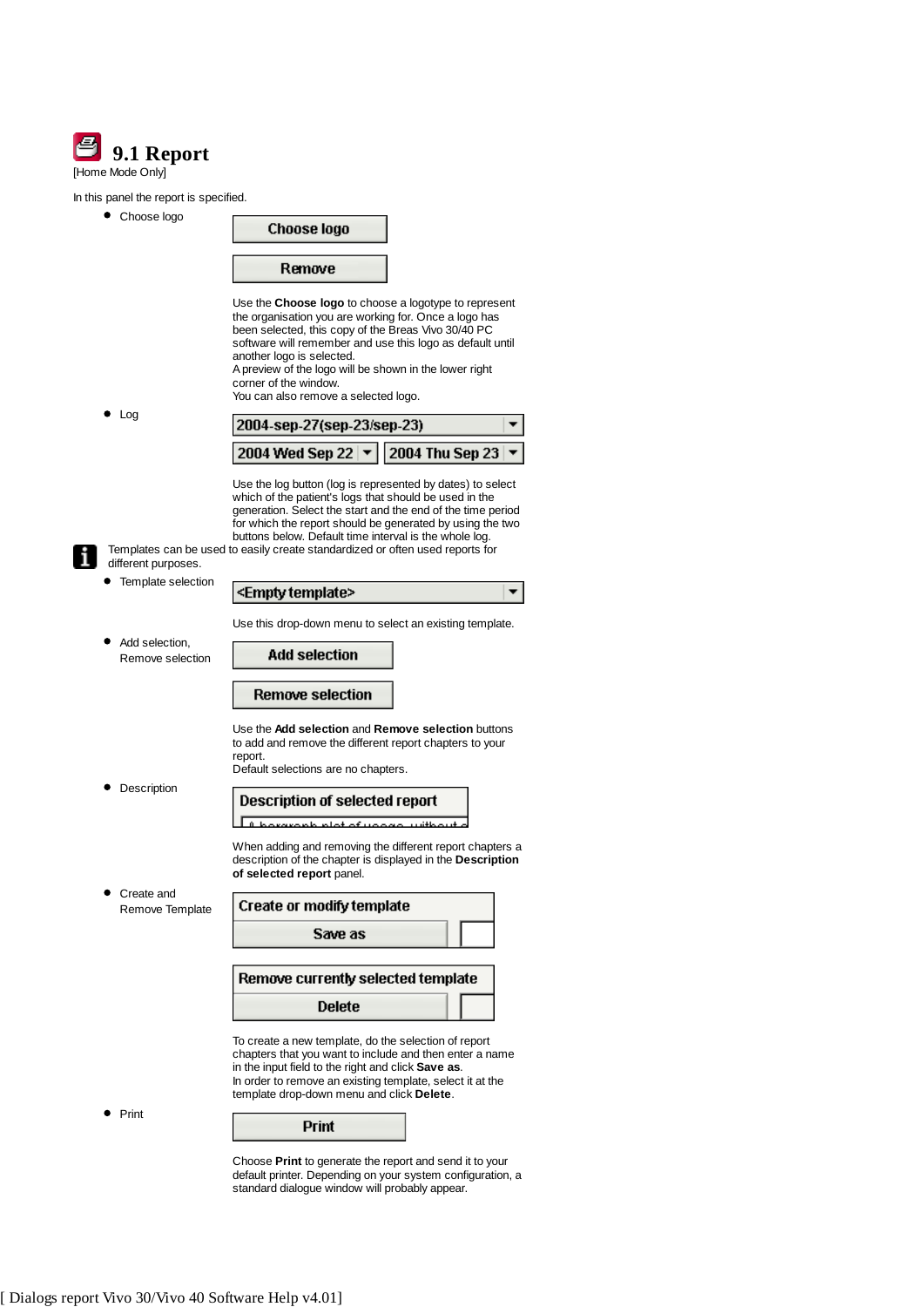

[Clinical Mode Only]

The remote control lets you alter settings directly on the ventilator, be notified of alarms, view treatment status and session data as the treatment carries out. The accumulated online data is stored in the patient file.

In order to view data online you will need a direct data cable. When a connection between the ventilator and the PC is established, the ventilator becomes online and it is possible to start a session. >> Read more



Once the **Start session** button has been pressed, alterations of the parameters in the ventilator are transferred directly to the PC software and shown on the remote control page. A short time lag may occur of approximately 1 second. During an open session it is possible to directly change individual settings on the ventilator in the setting and alarm settings panels.

To close a session, press the **Close Session** button:

**Close Session** 

Pressing the **Close Session** button stops retrieval of data from the ventilator and creates a new online session which can be viewed in the therapy and sessions tabs.

## **Enter standby**

Pressing the **Enter standby** button will set the ventilator in standby mode. This is a remote pressing of the on/off button on the ventilator.

## **Exit standby**

Pressing the **Exit standby** button will make the ventilator exit standby mode and continue treatment. This is a remote pressing of the on/off button on the ventilator.

#### Start ramp

Pressing the **Start ramp** button will activate the ramp function. If the ramp is ongoing it will be restarted.

#### Cancel ramp

**Cancel ramp** will cancel the ramp function and return to the treatment according to present settings.

#### **Change treatment mode**

For changing mode during ongoing treatment, press the **Change treatment mode** button. As changing treatment mode affects a set of settings a dialog will appear. >> Read more

#### $\triangleright$  Humidity active

Clicking the check box turns the humidifier on/off.

Certain panels can be compressed and expanded using the - and + buttons to the top left side of each panel.



Setting (for instance PSV Adult)

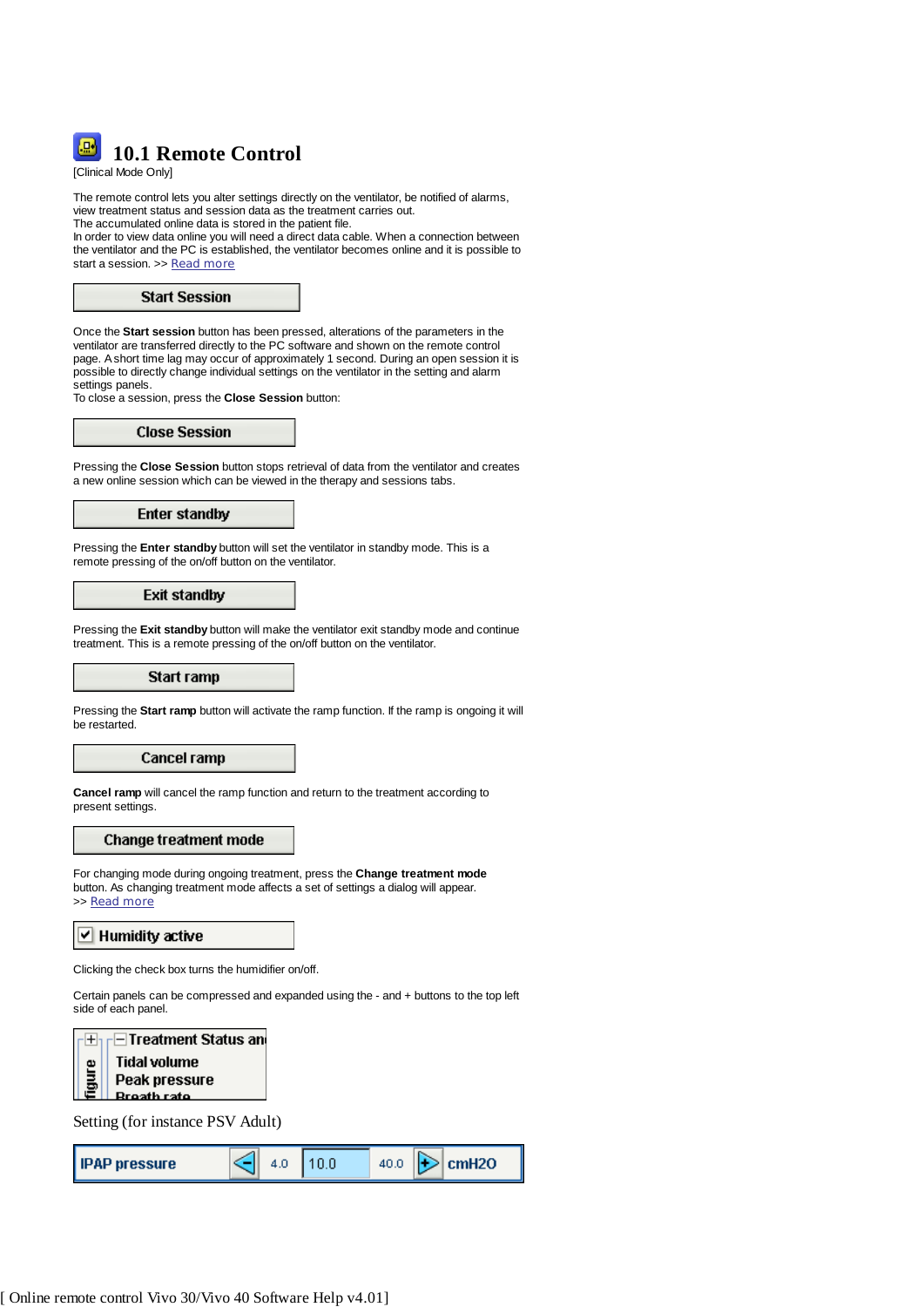| <b>IPAP</b> pressure       | The IPAP setting is used for defining the patient's<br>airway pressure during the inspiration phase.                                                                                                         |
|----------------------------|--------------------------------------------------------------------------------------------------------------------------------------------------------------------------------------------------------------|
| EPAP pressure              | The EPAP setting is used for controlling the patient's<br>airway pressure during the exhalation phase.                                                                                                       |
| <b>Breath rate</b>         | The breath rate defines the minimum number of<br>breaths the ventilator will deliver.<br>The patient can trigger additional breaths between<br>these breaths.                                                |
| Rise time                  | The rise time setting sets the time in which the<br>pressure increases to the desired IPAP value.                                                                                                            |
| <b>Inspiration trigger</b> | The inspiratory trigger setting defines the patient's<br>effort required to initiate a ventilator assisted breath.                                                                                           |
| <b>Expiration trigger</b>  | The expiratory trigger setting defines the relative<br>inspiration flow, at which the inspiration phase should<br>stop and an exhalation phase should start. '1' is early<br>in inspiration and '9' is late. |
| Inspiration time           | The inspiration time setting controls the length of<br>each inspiration.                                                                                                                                     |
| Humidity                   | Set a relative humidity of the patient air. '9' is high<br>humidity and '1' is low humidity.                                                                                                                 |
| Alarm settings             |                                                                                                                                                                                                              |
| Low pressure               | A low pressure alarm will be given when the<br>ventilator's pressure fails to reach the low pressure<br>alarm limit for 15 seconds.                                                                          |
| • Low volume               | A low volume alarm will be given when the ventilator's<br>volume fails to reach the low volume alarm limit for<br>15 seconds.                                                                                |
| Low breath rate            |                                                                                                                                                                                                              |
| [Vivo 40 only]             | A low breath rate alarm will be given when the<br>ventilator's breath rate frequency fails to deliver the<br>low breath rate alarm limit for 15 seconds.                                                     |

| • High breath rate |                                                                                                                                                   |
|--------------------|---------------------------------------------------------------------------------------------------------------------------------------------------|
| I Vivo 40 only 1   | A high breath rate alarm will be given when the<br>ventilator's breath rate frequency exceeds the high<br>breath rate alarm limit for 15 seconds. |

## Treatment status and alarms

The treatment status contains status and calculated values from the ventilator which are updated each breath.

- $\bullet$  Tidal volume
- Peak pressure
- Breath rate
- $\bullet$  Minute volume
- $\bullet$  Inspiration time
- **•** EPAP pressure
- IPAP pressure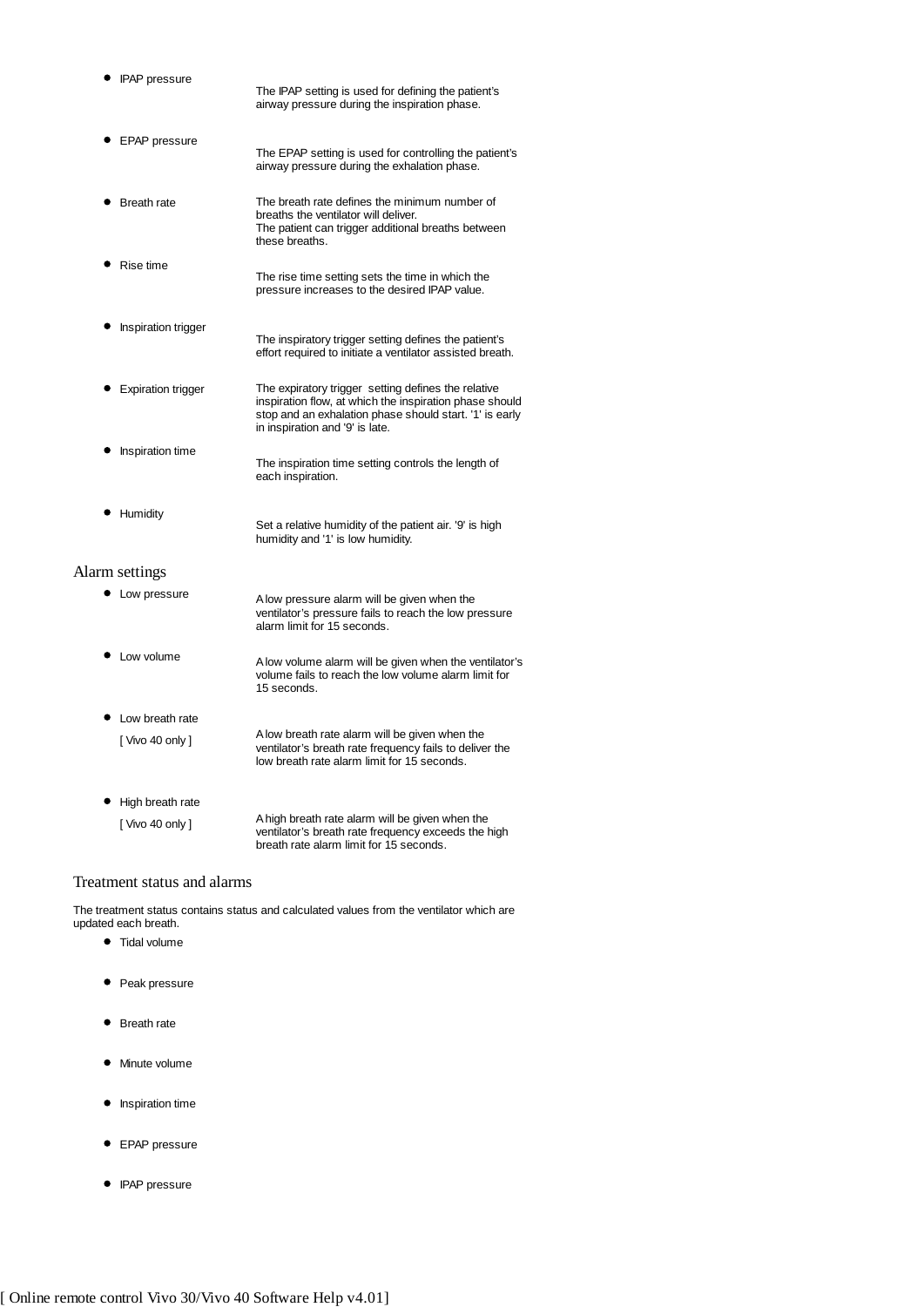- $\bullet$  I:E ratio
- **•** Inspiration trigger type
- Peak flow

panel buttons.

#### **Lock**

When the lock icon is lit, the ventilator's panel is locked.



A framed panel lock symbol indicates that the lock is activated from the PC software and can not be unlocked by using the Vivo 30/40's



**AC power**

When the AC icon is lit, the ventilator is operating on an AC power source.

#### **DC power**

When the DC icon is lit, the ventilator is operating on a DC power source. For instance the Breas external EB 2 battery pack.

#### **Internal battery**

When the internal battery icon is lit, the ventilator is operating on it's internal battery. The battery level is shown in the icons in 4 stages.

When running the ventilator without an internal battery, the battery icon will be displayed crossed over.

Refer to the clinician's manual for instruction on how to handle the battery.

Alarms which has occurred on the ventilator are displayed in order of appearance in the alarm panel in the upper right side of the page.

When an alarm audio sound is activated, it can be paused by pressing the **Audio pause** button.

#### Audio pause

A dialog will appear when an alarm occurs during an ongoing online session, if you have left the remote control tab.

1 Graph

The graph data is sampled with approximately a 20Hz sample rate. The graph panel contains the following data from a session:

- Pressure
- Calculated patient flow
- Volume
- Leakage

See section 2.5 Graphs on detailed description about handling a plot panel.



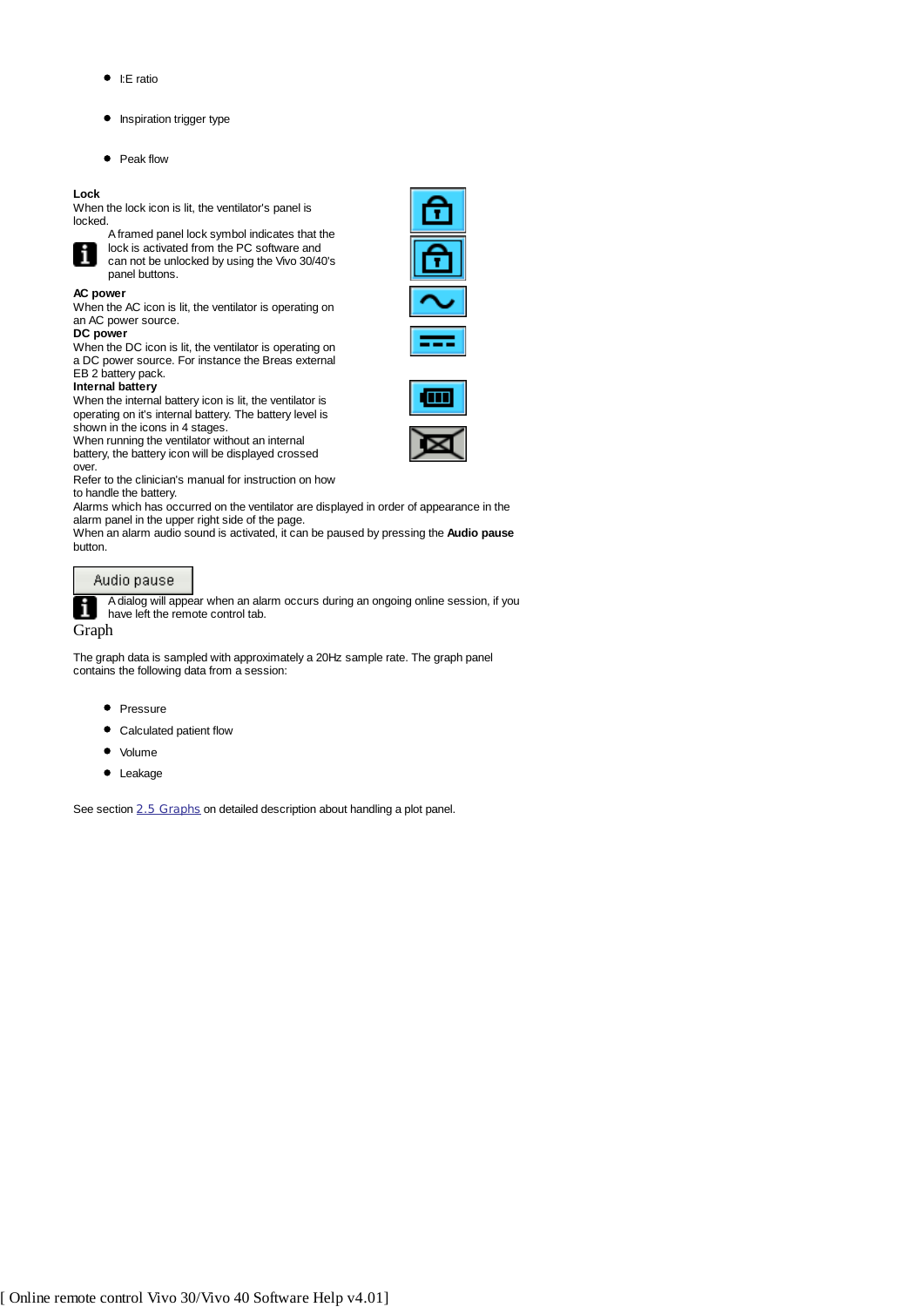

# **11.1 Therapy**

In the therapy section the sessions created through online recording can be viewed and analysed.

#### Sessions

In the sessions frame the patient's different sessions will appear. Sessions can be selected one at a time. See section 2.6 Sessions Panel on a detailed description about handling a sessions window.

## Settings at marker

The panel settings at marker displays the settings where the time position marker is placed. See section 2.5 Graphs on detailed description about handling the marker. The way setting changes are recorded in the ventilator log results in a possible i difference from the actual time up to about 10 seconds.

Graph

The graph panel contains the following data from an online recording session:

- Events You can see the following alarms and events as they occur: Mask off, High pressure alarm, Low pressure alarm, Low volume alarm, High breath rate alarm, Low breath rate alarm. • Pressure In the pressure graph you see sampled data of the pressure as measured in the ventilator. Flow In the flow graph you see sampled data of the flow as measured in the ventilator. The leakage is subtracted in the calculated patient flow.
- Volume In the volume graph you see sampled data of the volume as measured in the ventilator. • Leakage In the leakage graph you see sampled data of the leakage as
- measured in the ventilator.
- See section 2.5 Graphs on detailed description about handling a graph panel.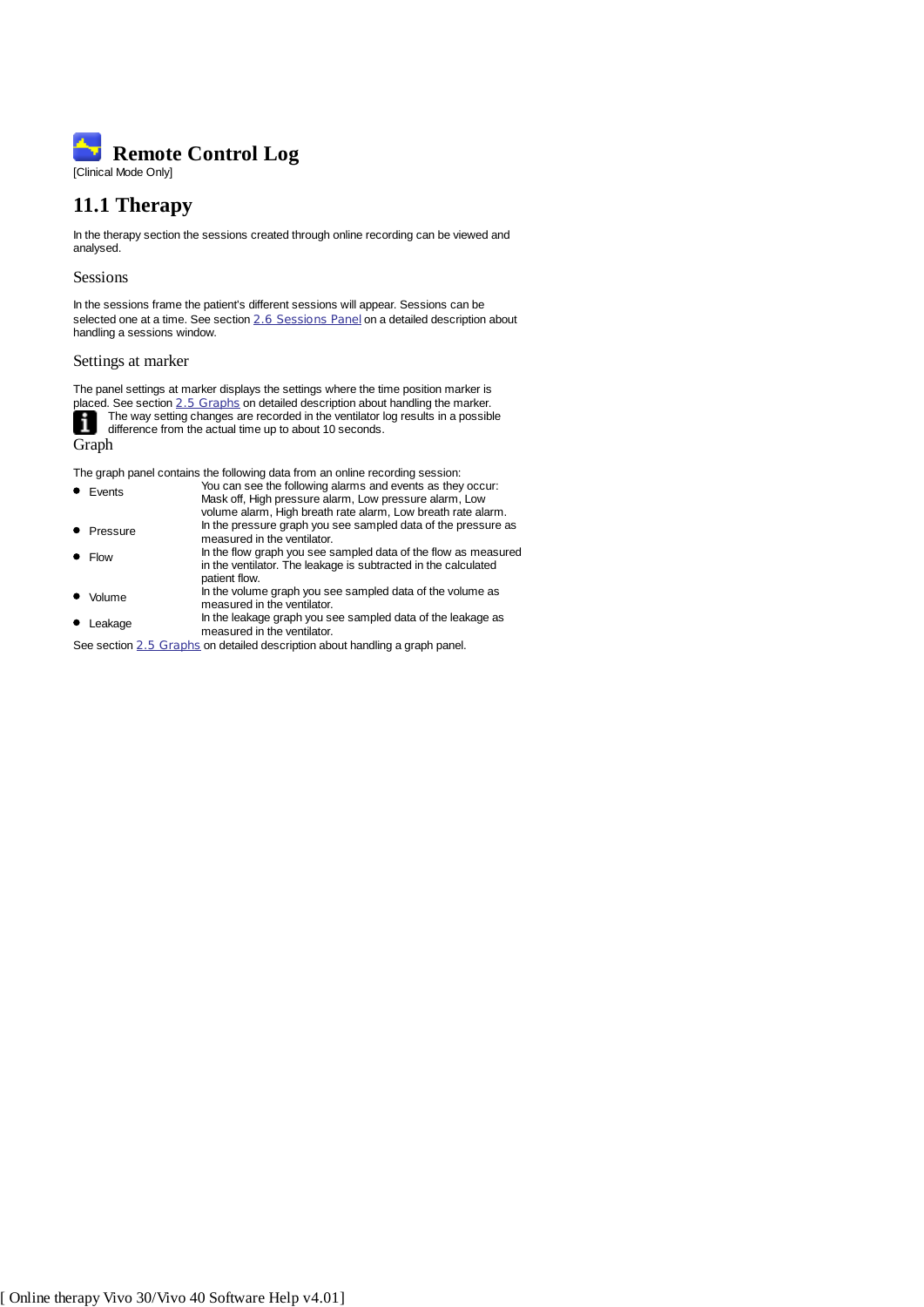

# **11.2 Data Summary**

In the data summary section you can view the summary of one or more selected sessions created through online recording.

Sessions

In the sessions panel the patients different sessions will appear. See section 2.6 Sessions Panel on a detailed description about handling a sessions window. Summary of records for

In this panel calculated values from the selected sessions in the **session** panel will be presented. Average values of the mesurements from all selected sessions are calculated in the **Average** column. The average value is not balanced, meaning that it doesn't consider the time length of the selected sessions. If '---' appears in the value field it means the value can not be calculated from the data in the log.

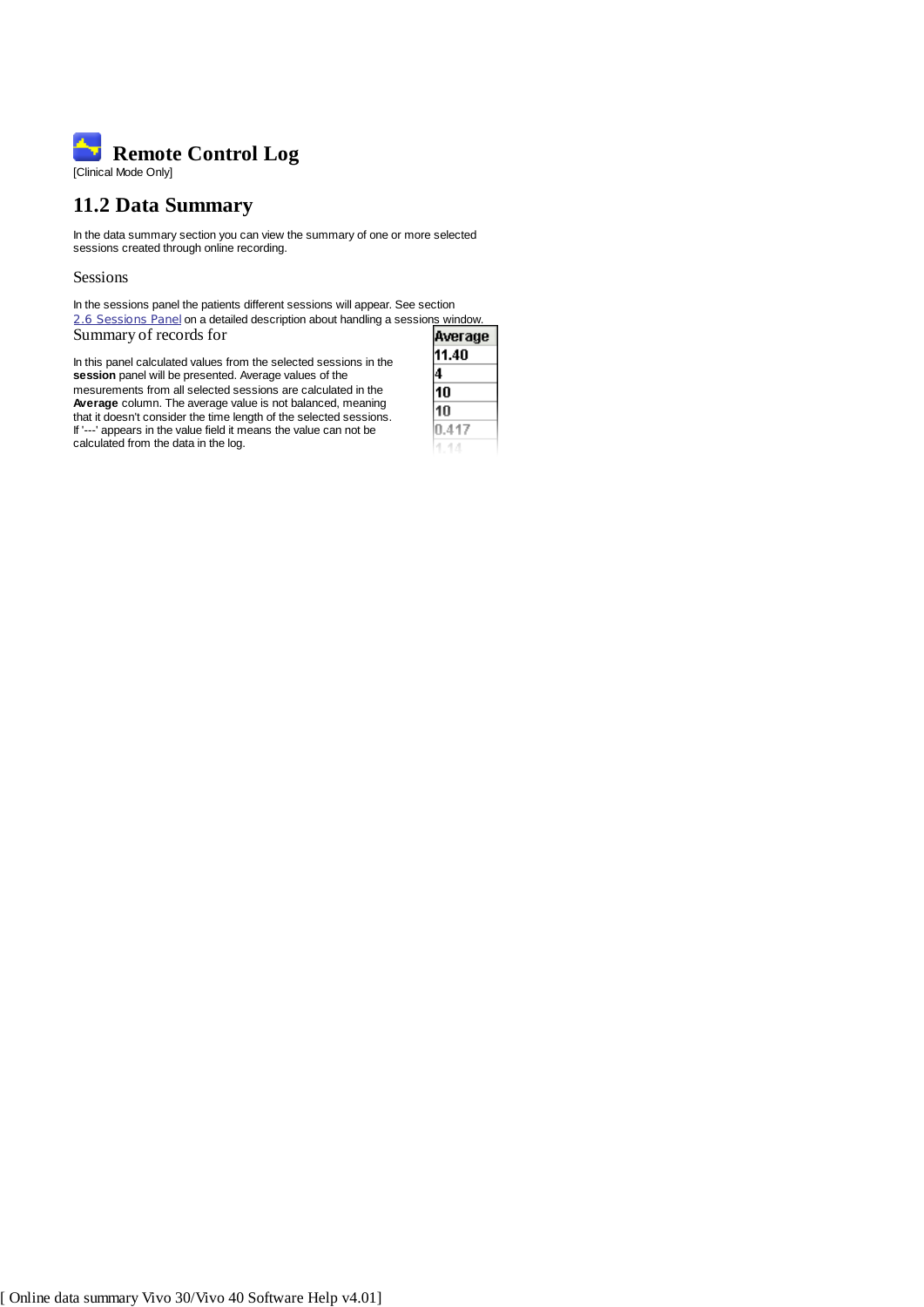

## **11.3 Edit Sessions**

On this page sessions from online recordings can be handled. See section 2.6 Sessions Panel on detailed description about handling the session panel.

In the sessions section you can alter the sessions with the following buttons:



## Graph

The graph panel contains the following data from a session:

- Events
- Pressure

See section 2.5 Graphs on detailed description about handling a graph panel.